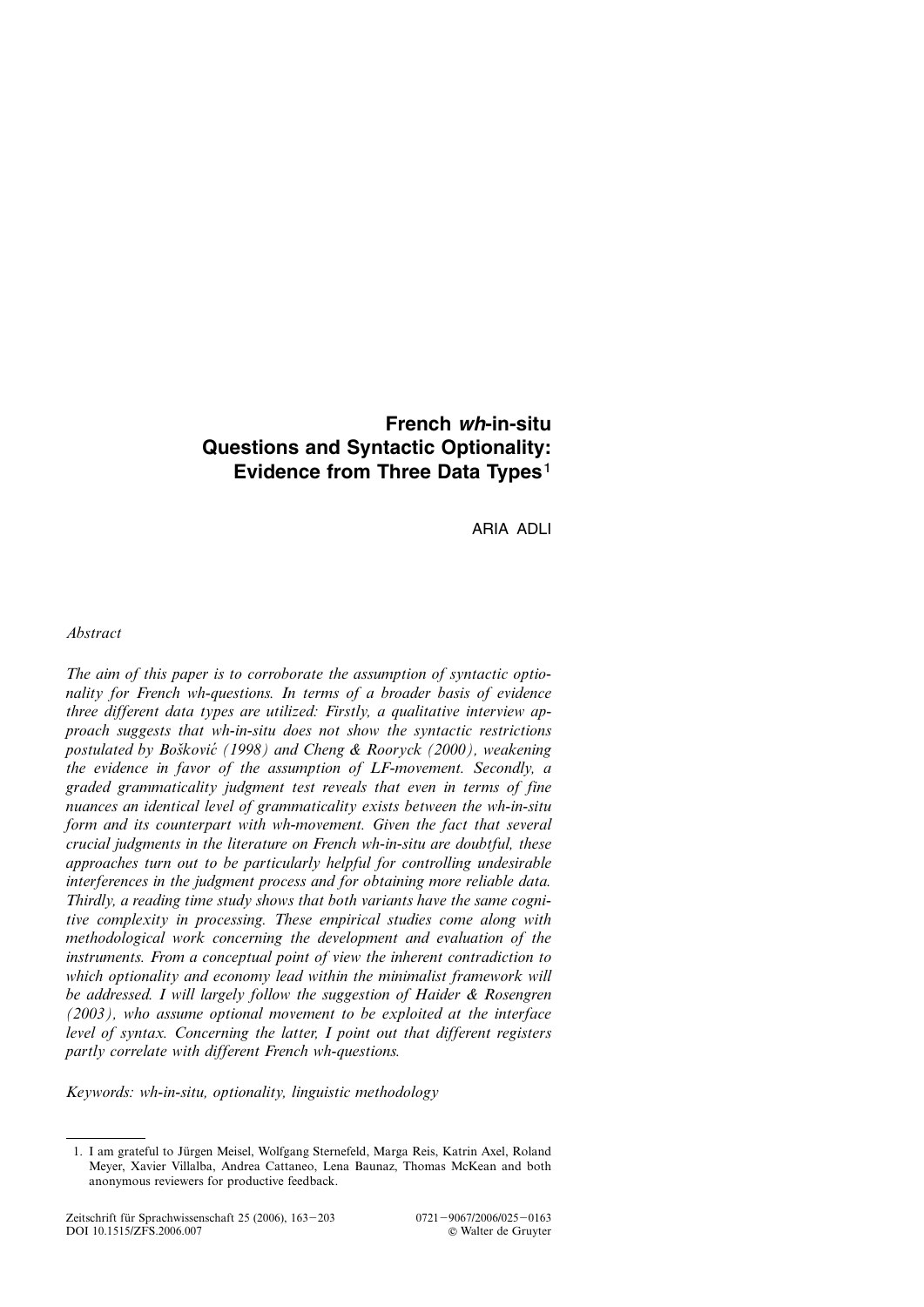#### **1. French** *wh***-questions and the problem of optionality**

A particular characteristic of French interrogative sentences consists in the number of possible word order variants. (1a,b) and (2a,b) show, for example, four different ways to construct a sentence like "Where do you go?" (cf. Behnstedt 1973: 209 for a more exhaustive list).

| (1) | a. Tu vas où?<br>you go where                       |
|-----|-----------------------------------------------------|
|     | b. <i>Où</i> tu vas?<br>where you go                |
| (2) | a. $O\dot{u}$ vas-tu?<br>where go you               |
|     | b. Où est-ce que tu vas?<br>where EST-CE QUE you go |

This paper will only deal with two word order variants, namely the insitu-construction (1a) and the *wh*-extraction (1b), without additional inversion and without the element *est-ce que*. Echo-questions are generally excluded from consideration.

# 1.1. The view of Bošković (1998) and Cheng  $&$  Rooryck (2000)

A critical discussion of two different theoretical approaches to the phenomenon of word order variants in French *wh*-questions will be presented below. The first one has been proposed by Bošković (1998), the second one by Cheng & Rooryck (2000). Both analyses have in common the assumption of LF-movement, by which licensing is supposed to take place. The presumed LF-movement is based on their assumption that, by contrast to *wh*-extraction, French *wh-*in-situ obeys several syntactic restrictions and shows particular interpretational and intonational characteristics. Both analyses state (i) a restriction of *wh-*in-situ to matrix clauses and (ii) its ungrammaticality in negated structures. Cheng  $\&$ Rooryck (2000) assume, in addition that (iii) *wh-*in-situ is precluded from sentences with modals, (iv) *wh-*in-situ is precluded from sentences with quantifiers, (v) questions with *wh-*in-situ have a different interpretation from questions with overt *wh-*extraction, and (vi) *wh-*in-situ questions have a special yes/no intonation morpheme in the numeration, which is absent in questions with overt *wh-*extraction.2

<sup>2.</sup> Cheng & Rooryck (2000: 11) refer to Chang (1997: 17, 19) for the assumptions (ii), (iii),  $(iv)$  and  $(v)$ .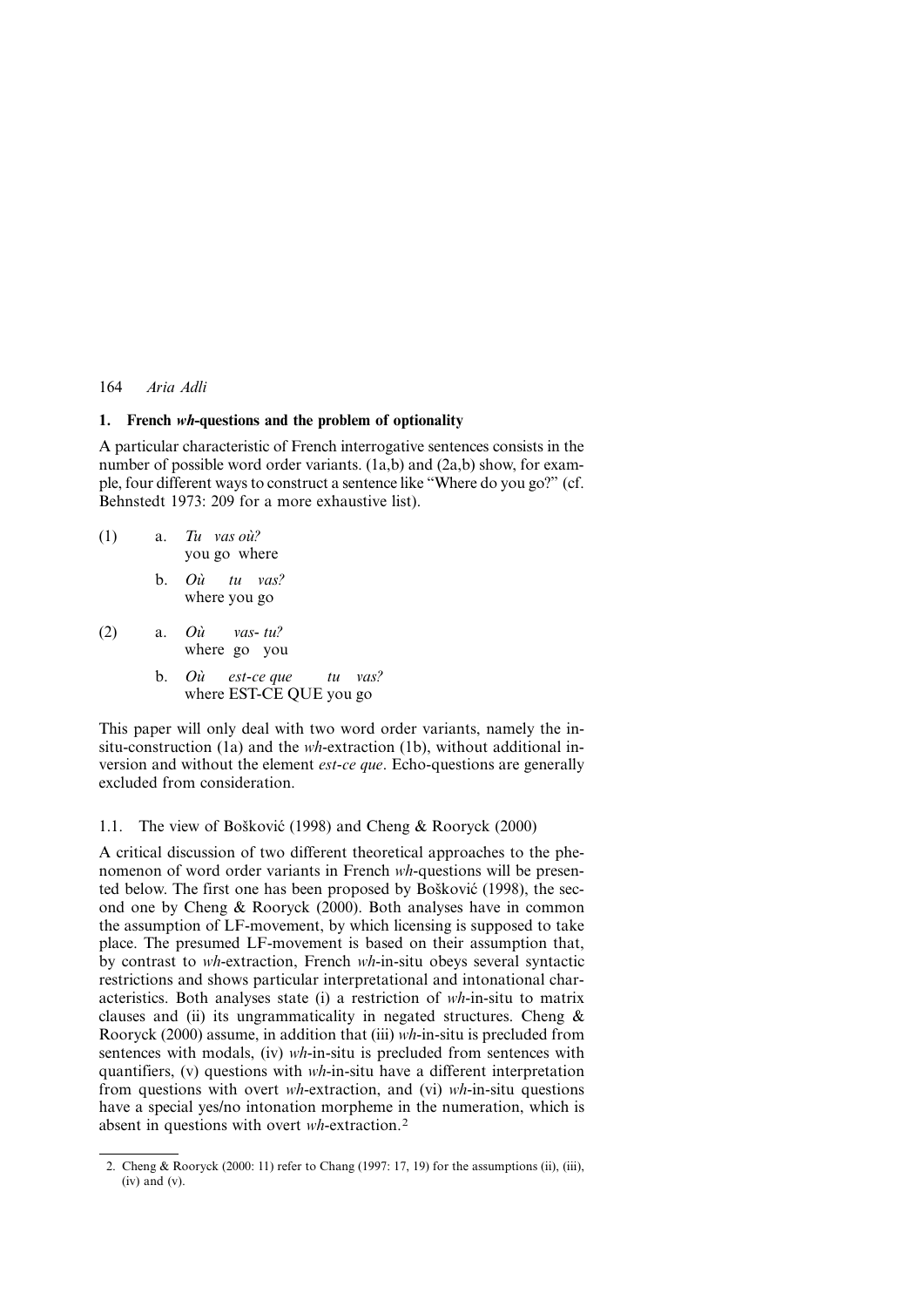Bošković (1998) argues that the presumed restrictions (i) and (ii) follow from LF-movement, which he assumes to be more local than overt movement. Since he assumes LF- movement of a *wh*-element to be movement to an A'-head position (C), it is blocked by A'-heads C and Neg (even in the contexts in which they do not block overt *wh-*movement). However, it is not blocked by A-heads V and INFL. In his framework, movement is subject to head-movement restriction. It is blocked by intervening A'-heads (such as C and Neg). French *wh-*in-situ does not have to move in overt syntax because C with a strong  $+wh$ -feature is inserted at LF. This triggers LF-movement in order to check the strong  $+wh$ feature. Bošković (1998) tries to account for the fact that *wh*-elements do not move in overt syntax by the late insertion of this C.

Cheng & Rooryck (2000) propose that in situ *wh*-questions have the same intonation as yes/no-questions. They conclude that this intonation is represented by a yes/no intonation morpheme in overt syntax. This intonation Q-morpheme is inserted in the numeration and licenses *wh*in-situ by checking the Q-feature in  $C^0$ . Since the *wh*-element is in situ, it can obviously not check the Q-feature in  $C^0$  (there is no *wh*-particle either, which might have taken this function, as it is assumed for example in Chinese or Japanese, cf. Cheng 1991). According to Cheng & Rooryck (2000) there is no need for movement for feature-checking purposes, given that verification is carried out by the intonation morpheme. However, they suggest that this intonation Q-morpheme is underspecified in French in overt syntax. Within their approach, it can either take the value [Q: *yes/no*] or [Q: *wh*] or [Q:], the latter appears with underspecified interrogatives which they assume to be the case with *wh*-in-situ questions. The underspecified value receives at LF the value [yes/no] as a result of a default operation. However, this would yield an illegitimate interpretation of in situ *wh*-words. Therefore, the authors argue that the underspecification of the intonation Q-morpheme is resolved for *wh-*insitu by movement of the *wh*-feature to  $C^0$  at LF, where the intonation morpheme Q receives the value [*wh*].

They account for (i), the presumed restriction of *wh-*in-situ to matrix clauses, by postulating that the intonation Q-morpheme is a root morpheme, which can only appear in matrix clauses and only have matrix scope. They also derive the presumed restrictions (ii), (iii) and (iv) concerning negation, modals and quantifiers from the presence of the underspecified Q-morpheme which triggers *wh*-feature movement at LF. This feature movement at LF is supposed to be sensitive to intervention effects from the type assumed, for example, by Beck (1996) in German multiple *wh*-questions.

These assumptions, especially assumption (vi), prompt Cheng & Rooryck (2000: 17) to conclude that in French optionality is only apparent.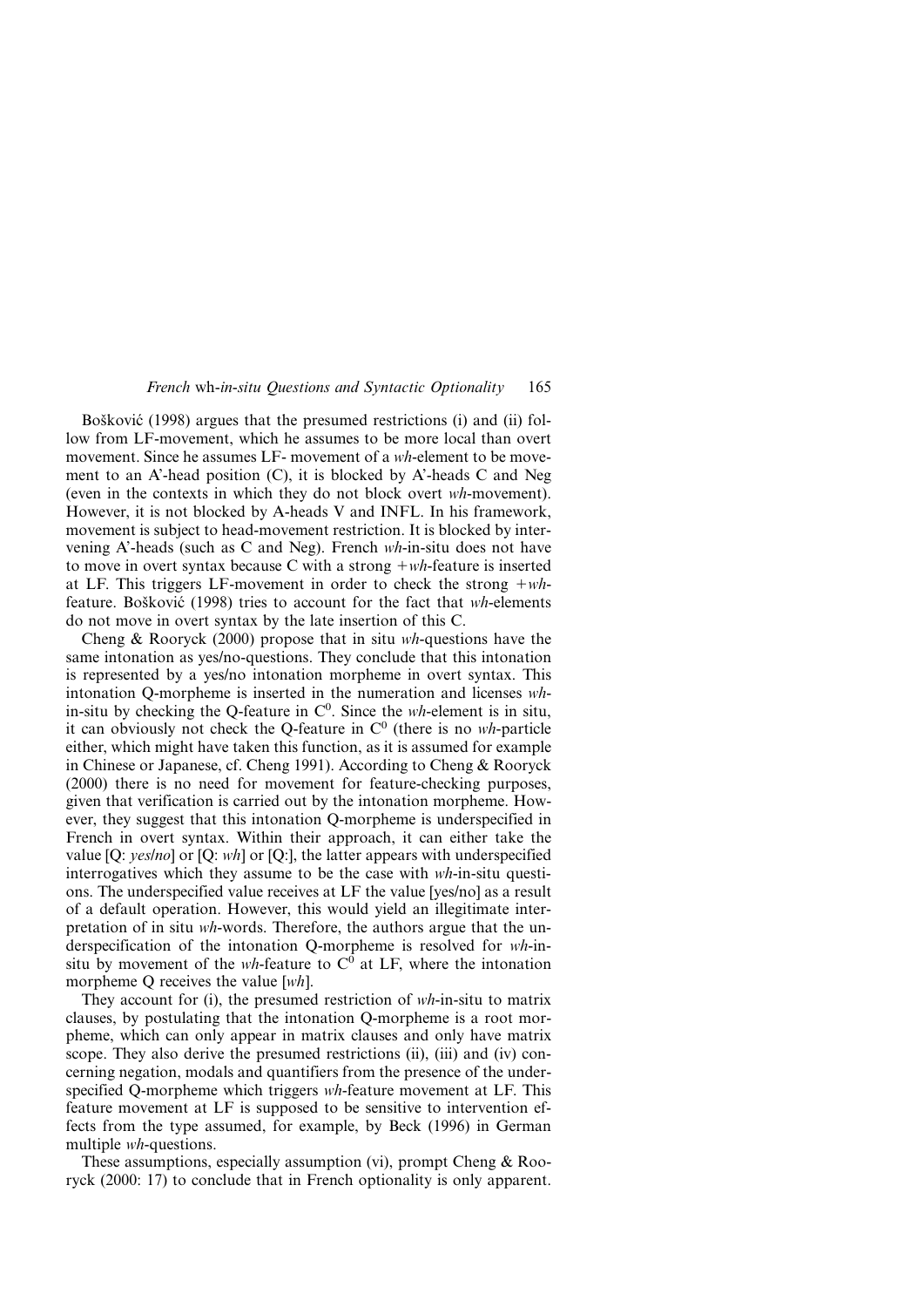The relevant difference is supposed to consist in the presence or absence of the yes/no intonation morpheme in the syntactic representation. I consider this conclusion doubtful from two different points of view: firstly, it can be questioned whether the optionality hypothesis would have had any likelihood in their line of argument in the sense presented under (iii) of section 1.2. Secondly, data obtained in an empirical field study show a different picture regarding the descriptive distribution. On this ground, the presumed restrictions (i) to (vi) will be discussed one by one.

I will illustrate that *wh-*in-situ does not show the differences stated under (i) to (vi). Thus, regardless of the conceptual suggestions to be made in section 1.2, the conclusion Cheng & Rooryck (2000) draw against optionality is weak from an empirical point of view. Given the data, no conclusive evidence for the assumption of LF-movement can be drawn. This analysis supports the intuitive view on *wh-*questions in French as optional variants of the same structure.

#### 1.2. Some conceptual arguments in favor of syntactic optionality

A first observation important to the scope of the discussion concerns a certain vagueness as to the question how to define syntactic optionality and on which empirical criteria the decision in favor or against optionality should be based.

On the one hand, there are approaches in which the syntactic *representation* is the center of attention. The (often implicit) empirical criterion for syntactic optionality consists in the identity of the syntactic representations. Seen from this point of view, any difference in the syntactic representations, regardless of their type, falsifies the optionality hypothesis. One example for such an approach are to be found in the work of Bošković (1998). He suggests a strong *+wh-feature in overt syntax for* French *wh-*extraction in contrast to French *wh-*in-situ, for which he postulates the insertion of a strong  $+wh$ -feature at LF.<sup>3</sup> Another example is Cheng & Rooryck's (2000: 17) assumption of an underspecified intonation morpheme Q in the numeration of *wh*-in-situ constructions, which is absent in questions with *wh*-extraction. "In French, *wh*-words can un-

<sup>3.</sup> One should bear in mind that Bošković (1998) does not address explicitly the question of optionality. However, his approach has been interpreted as an implicit argument against optionality, as one can read in Etxepare & Uribe-Etxebarria (2000: 6): "Bošković [1998] and Cheng & Rooryck 2000 try to account for the apparent optionality in the movement of *wh*-elements in French within minimalism." This interpretation of Bošković' work may have been favored by a certain consistency with the analysis of Cheng & Rooryck.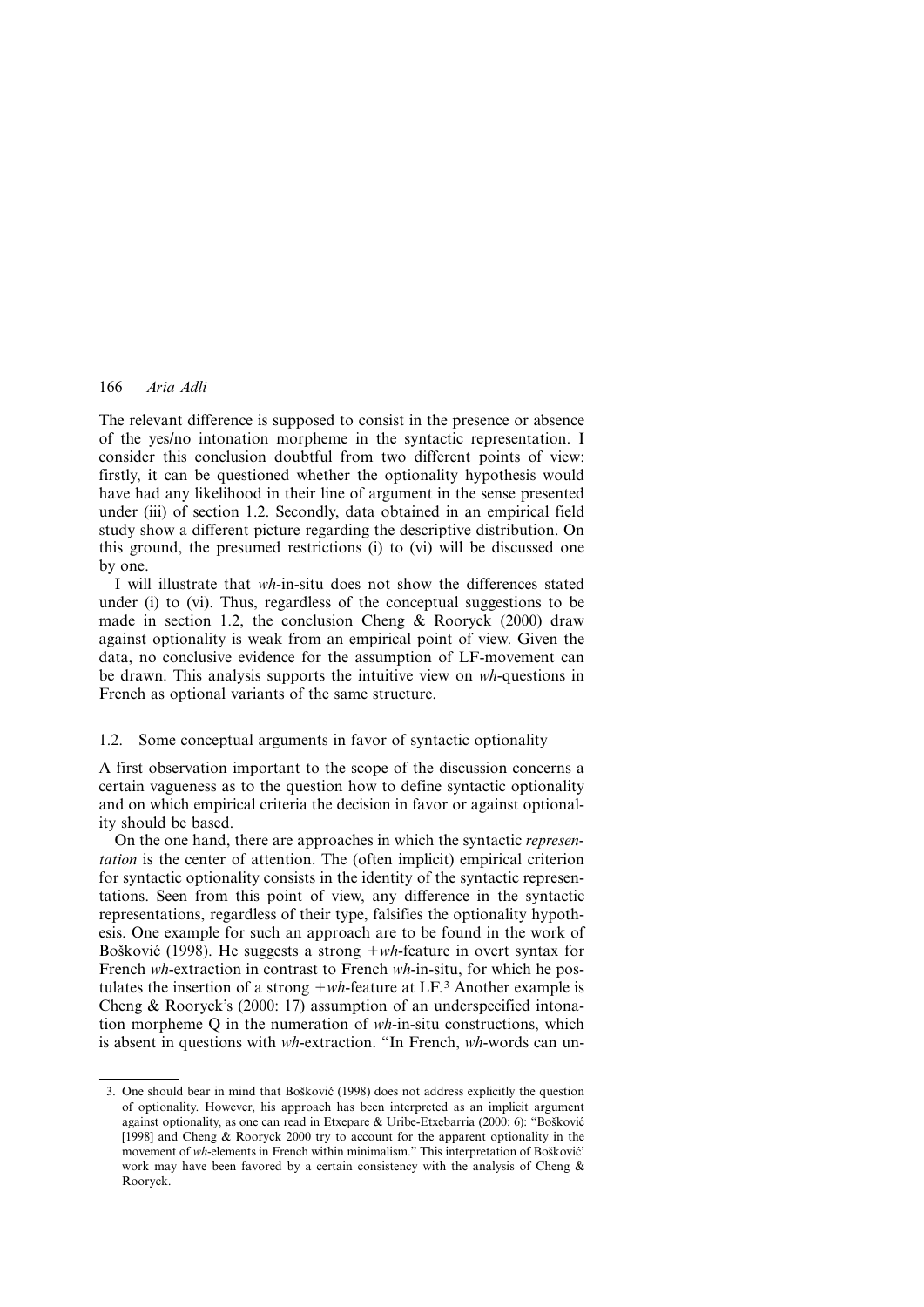dergo *wh*-movement or stay in situ. Given our analysis, optionality is only apparent. That is, it is not the case that *wh*-words optionally stay in situ or optionally undergo movement. Instead, the apparent optionality rests upon whether or not the yes/no intonation morpheme is in the numeration."

On the other hand, there are approaches in which the syntactic representation is *not* an empirical criterion for syntactic optionality. Rather, the *choice* between different word orders, the option to change or not to change the base order, constitutes a phenomenological criterion in favor of optionality. Haider & Rosengren (2003: 250) write in the context of their optionality analysis of scrambling in German: "The surface order is related to the base order by antecedent-trace relations. Consequently, scrambling is allowed where syntax does not forbid it, with the base order as the default option. Viewed from this perspective, scrambling is necessarily optional in syntax."4

Certain assumptions, often made by authors who argue against the concept of syntactic optionality, are unsatisfying: (i) The assumption of two or more grammars in mind (e. g. Pollock 1998: 191) would firstly be an inelegant theoretical model with regard to explanatory power, and secondly would imply a fairly uneconomical cognitive architecture.<sup>5</sup> In his approach of *theoretical bilingualism* (TB) Roeper (1999) even explains variation of any kind by the assumption of various grammars: "Under TB, the notion of optionality can be eliminated. [...] Therefore one must postulate two grammars, even if they differ only in a single rule" (Roeper 1999: 170). (ii) The assumption that places optional movement out of syntax excludes important grammatical phenomenology from theoretical attempts. Chomsky (1995: 325) writes about phenomena like extraposition, scrambling and other "rearrangements": "They may not really belong to the system we are discussing here as we keep closely to [...]

<sup>4.</sup> Furthermore, Haider & Rosengren (2003: 211) emphasise the advantages of a representational grammar model compared to the derivational view in the minimalist framework: "Scrambling in the representational view is the need to project a gap (that is, a trace) for an XP encountered in the licensing domain of the head in a position not conforming to the base order determined by the head. In the derivational view endorsed by Minimalism, scrambling requires the counterintuitive assumption of multiple mergers of a given argument. In this view, it would therefore be legitimate to ask whether an argument could be merged *more* than twice (viz., iterated scrambling). This question does not arise in the representational view. There is only the distinction between base order and non-base order."

<sup>5.</sup> Pollock (1998: 191) states concerning the word order variants of French *wh*-questions that "the description of these facts will rely on an idea […] proposing that the internal language of Francophones is not homogeneous" (translation: A. Adli). He points out that he prefers the assumption of several grammars in mind  $(L1_1, L1_2, ..., L1_x)$  to the assumption of syntactic optionality (conversation, Paris, September 2000).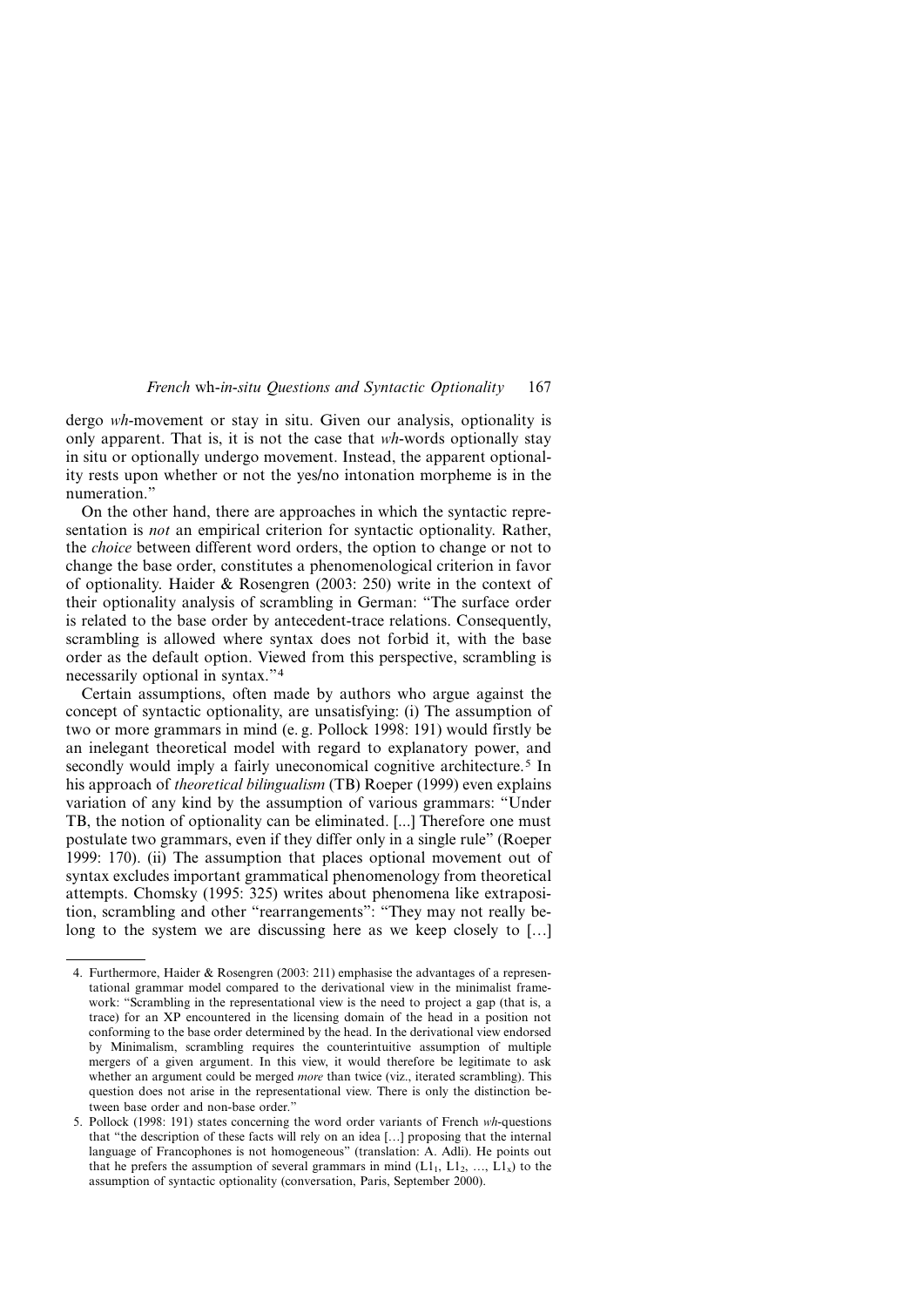movement driven by feature checking within the  $N \rightarrow \lambda$  computation." This position does however not prove that these phenomena are out of the scope of the grammar system, but rather that they are beyond the capacity of explanation of the theory. (iii) The assumption that identity between the syntactic representations is a necessary condition does in effect give nearly no likelihood to the hypothesis of optionality. The attempt to reject syntactic optionality on the basis of different syntactic representations becomes fairly trivial when at the same time differences in overt syntax are accounted for in terms of different representations.

In contrast with the preceding positions, I assume that it is useful and reasonable to have a theoretical concept which describes within a single internal language/grammar this phenomenology of word order variants. It would help to understand, on the one hand that we can find a "direct relation" between different word order variants in the sense that a speaker has the possibility to choose, and, on the other hand that these word order variants have different non-syntactic characteristics or functions.

One of the most intricate aspects in the discussion on syntactic optionality is the issue of semantic equivalence or parallelism. It seems intuitively obvious that the concept of structural variants has to come along with some semantic criterion. Haider & Rosengren (2003: 238) analyze German sentences with scrambling and their counterparts with canonical word order as optional variants, emphasizing, however, that differences emerge at the interface between syntax and semantics/pragmatics: An existential reading is not available any more for a DP scrambled out of the minimal (non-extended) V-projection, called by the authors *minimal argument projection complex*. This issue might be better understood by glancing at another linguistic subfield with a comparable problem, namely variationist sociolinguistics. There, any attempt to express in a more precise way the intuitive definition of the linguistic variable (cf. Labov 1963), i. e. "alternative ways to say the same thing" correlating with other (often social) factors, encounters this difficulty. This also has been stated by Winford (1996: 184): "The major problem here seems to be the lack of any clearly articulated set of principles for deciding semantic equivalence in sociolinguistic research". However, it's up to future research to propose more accurate solutions.

The notion of syntactic optionality creates inherent contradictions within the minimalist framework and its principle of Economy of Derivation. This inconsistency does, however, not lessen the whole purpose of the concept of optionality, neither does it constitute an argument against it. Chomsky (1991: 433) himself states: "Notice that this approach tends to eliminate the possibility of optionality in derivation. Choice points will be allowable only if the resulting derivations are all minimal in cost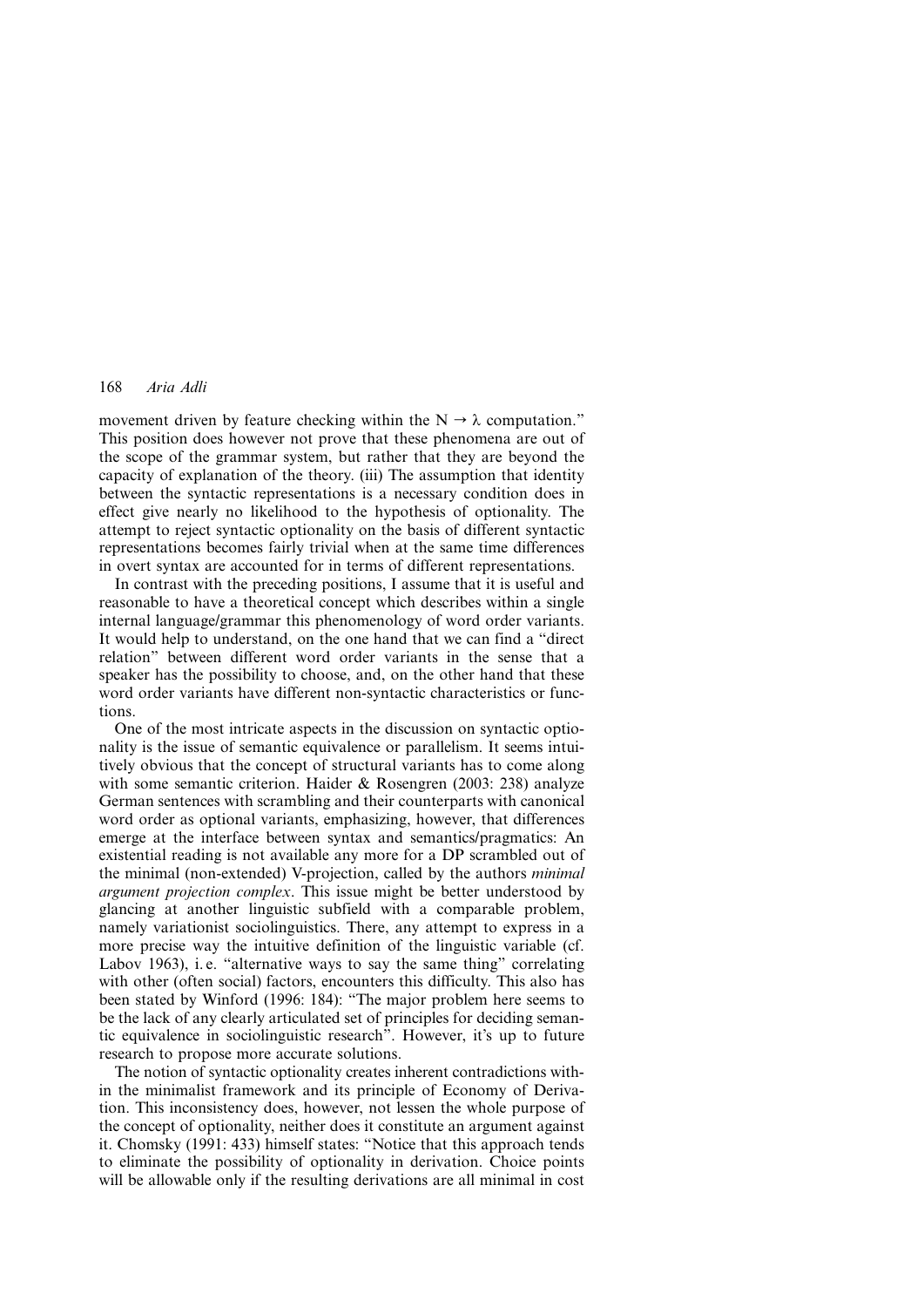[...] This may well be too strong a conclusion, raising a problem for the entire approach."

A proposal made by Poole (1996), which I, however, shall not follow below, uses the distinction between *Move*  $\alpha$ , which can be applied in an iterative manner, and *Form Chain*, which creates a chain "in a single step" in order to achieve a partial integration of optionality in a syntax model based on Economy of Derivation. He suggests that two types of movement exist: a non-chain-forming and a chain-forming movement, synonymous with optional and obligatory movement. The first is taken to be the result of the sole application of *Move* <sup>a</sup>, to be cost-free, to be "reconstructed" at LF and to correspond to the operation in work in optional movement. An optional movement, i. e. an application of *Move* <sup>a</sup> without *Form Chain*, should therefore be as economical as the corresponding derivation with an element in situ. The second type of movement is supposed to be the application of both *Move*  $\alpha$  and *Form Chain*, to be costly, to be interpreted at LF and to correspond to the operation at work in obligatory movement.

One weakness of Poole's (1996) idea is that optionality can only exist for those word order variants in which the element in question is interpreted and licensed in its base position, i. e. the in situ variant must not require LF-movement for interpretation or feature-checking purposes. Note that this assumption follows from his attempt to integrate optionality and Economy of Derivation in one theoretical model and not from any inherent property of syntactic optionality itself. It would be a different situation if one no longer considered derivational economy as an absolute requirement. This is the direction adopted by Haider & Rosengren's (2003: 86): "[Optionality] may be a problem for theories which adopt an economy axiom to the extent of counting steps in a derivation. Derivational economy is a viable hypothesis, but it is far from self-evident that human grammars should embody this constraint since there is no limiting resource to plausibly base such an economy notion on."

Given the data to be presented in detail in the following sections, I favor an analysis of French *wh*-in-situ without LF-movement, interpreted by means of choice functions along the lines of Reinhart (1998).

### 1.3. The colloquial character of *wh*-in-situ questions

French is a language with relatively pronounced differences between the spoken and the written variety and between numerous speech registers. This aspect also has consequences for the methodology of the survey. *Wh*-in-situ questions in French are restricted to colloquial language.<sup>6</sup>

<sup>6.</sup> Coveney (1996: 98) concludes after reviewing traditional grammars that an important property of the *wh*-in-situ variant consists in the feature *familier*. Behnstedt (1973) and Valdman (1968: 5) hold the same view. Söll (1985: 147) differs on this point. He raises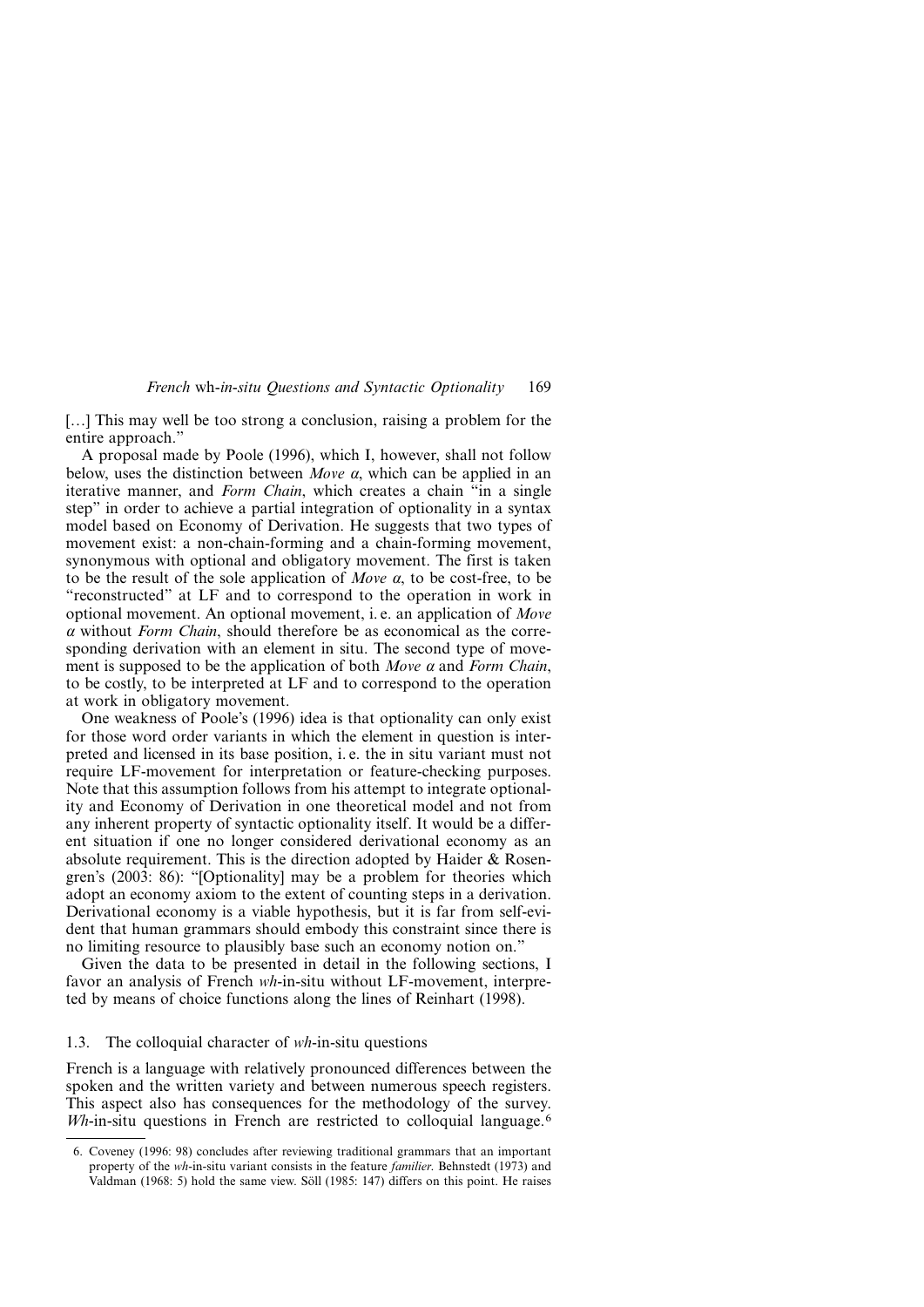They have a lower value on the diaphasic dimension than the *wh*-variants with overt *wh*-movement. At the same time normative considerations are very pronounced in France coming along with an explicit knowledge about the different registers and the different stylistic values. Armstrong (2001: 133) refers to "[...] still highly normative and formal teaching methods employed in French schools to teach the language; these methods of course promote the standard morpho-syntax of French." Comments like those of Doppagne (1966: 166), who qualifies most interrogative forms without inversion (apart from the *est-ce que*-construction) as "ghastly" (horreurs) and "plebeian forms" (formes plébéiennes) point up this normative aspect often coming along with social judgments.

Koch & Oesterreicher (1990:  $10-11$ ) note the following general properties of the spoken variety: (i) Spoken language has a low degree of general cognitive planning and elaboration, which also affects syntactic complexity (but see Blanche-Benveniste 1997: 58-60 for a different view), $\frac{7}{1}$  (ii) it requires a high degree of contextual support, and (iii), the distinction between spoken and written language is considered as one dimension of variation correlating, in terms of the framework of Coseriu (1969), with the three synchronic dimensions *diatopic, diastratic* and *diaphasic* variation.8 A variationist perspective points out an important characteristic of *wh*-in-situ questions in French: this construction is marked [low] on the diaphasic dimension. *Wh*-in-situ is a phenomenon restricted to the colloquial *français familier* (or to a lower register like *français populaire*) and is therefore also precluded from written language.

The aim of the present work is to study syntactic optionality using reliable grammaticality judgments (this issue will be further developed in section 3.1.). Given the complexity of the grammatical phenomenon of French *wh*-in-situ, interacting with several pragmatic parameters, I opted for an empirical strategy based on methodological *triangulation* (cf. Flick 2000). This approach consists of the use of different, complementary methods which focus on the same phenomenon or on different aspects of the same phenomenon in order to obtain a more complete understanding of the issue. It includes the possibility of combining qualitative

the question as to whether this construction "should not already be considered as *parle´* irrespective of its restricted conditions of use" [translation: A. Adli]. However, I do not understand his objection since the "restricted conditions of use" to which the author refers are nothing other than the conditions of use coming along with the low value on the diaphasic axis.

<sup>7.</sup> Syntactic complexity has to be understood here in a rather pre-theoretic and intuitive way.

<sup>8.</sup> Roughly speaking, diatopic variation describes regional differences (dialects), diastratic variation describes differences with regard to the social class or group, and diaphasic variation describes different styles or registers used according to the situation.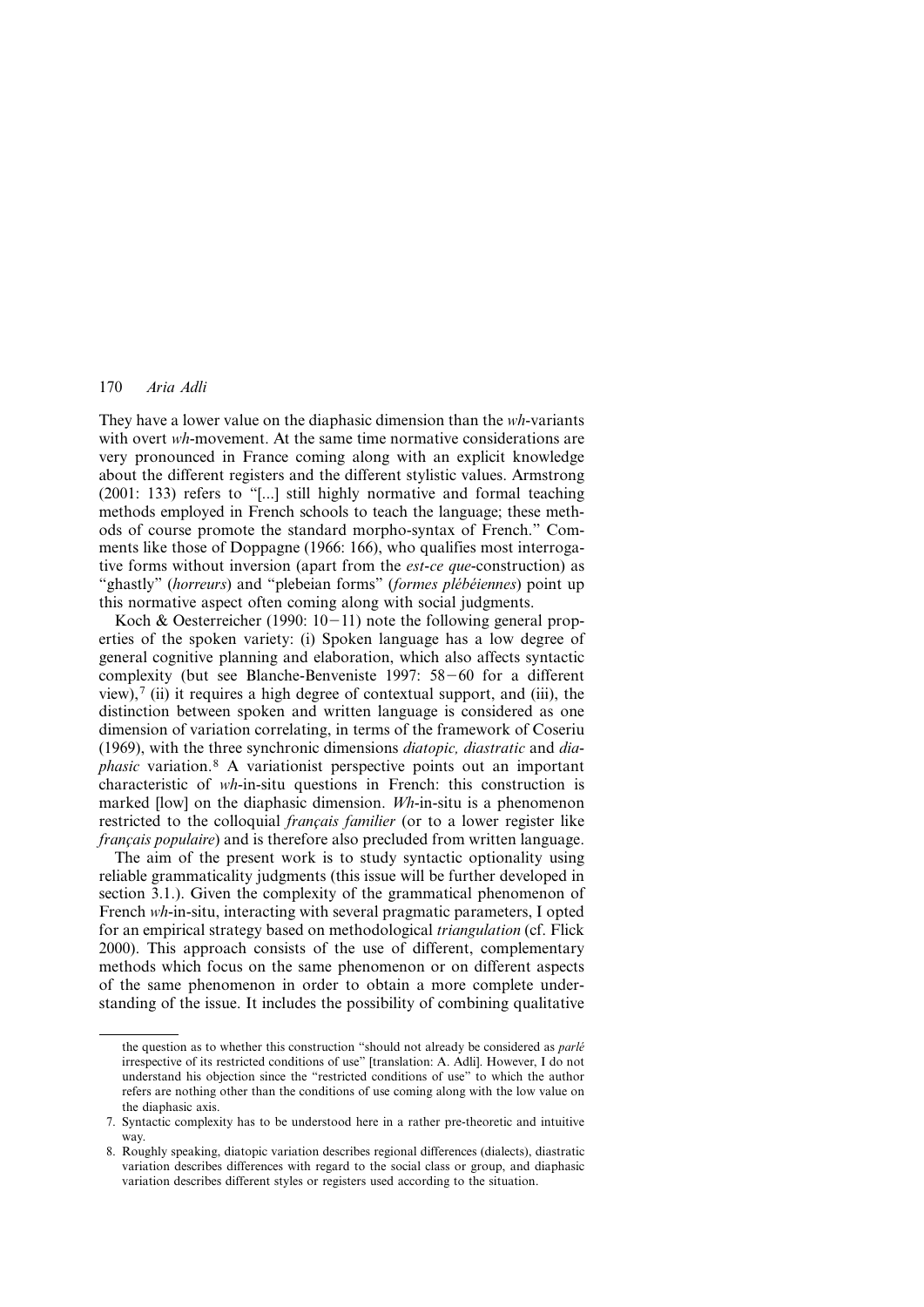and quantitative research methods (cf. Kelle & Erzberger 2000). I applied a qualitative interview technique in order to investigate the restrictions for *wh*-in-situ postulated by Bošković (1998) and by Cheng & Rooryck (2000). Furthermore, I applied two quantitative, experimental methods, namely a graded grammaticality judgment test and a reading time study, in order to compare graded grammaticality values as well as the cognitive processing of constructions with *wh*-in-situ and *wh*-movement.

One terminological note needs to be provided: although there may be rare cases (e. g. long sentences with a highly recursive structure of embedding, cf. footnote 11) in which one can reasonably argue in favor of a distinction between grammaticality and acceptability, I use both concepts nearly in a synonymous way. I act on the assumption that grammaticality can be measured and that this measure corresponds, at least for the constructions I deal with in the present work, to acceptability - as long as the judgments are not distorted by interference with such extra-grammatical factors mentioned in section 2.1.

# **2. French** *wh***-in-situ and the issue of LF-movement**

In this section I will first introduce the methodology of qualitative interviews and then discuss, one by one, the distributional restrictions claimed by Bošković (1998) and Cheng & Rooryck (2000), cf. (i) to (vi) in section 1.1; a discussion based on new data. I will show a divergent picture with regard to the descriptive distribution. Referring to data from relative clauses and from embedded questions, I will show that this state of affairs remains complex. Nevertheless, far fewer syntactic and semantic differences between *wh*-in-situ and moved *wh* exist than has been suggested so far, thereby weakening the basis of evidence for LF-movement.

#### 2.1. A linguistic survey based on a qualitative interview

I carried out a qualitative interview, namely the guided interview technique (cf. Flick 1995), with 20 French native speakers, mainly students, at the university of Paris Jussieu. Their age ranged between 18 and 30 years (mean age: 24 years). The interviews lasted between 20 and 45 minutes, depending on the depth of the conversation.

# Procedure:

The contact started with an instruction in which the project was presented as a research on colloquial French and the every-day linguistic behavior of people. Its purported aim was to clarify a controversy among grammarians. Subjects were told to rate the grammaticality of each sen-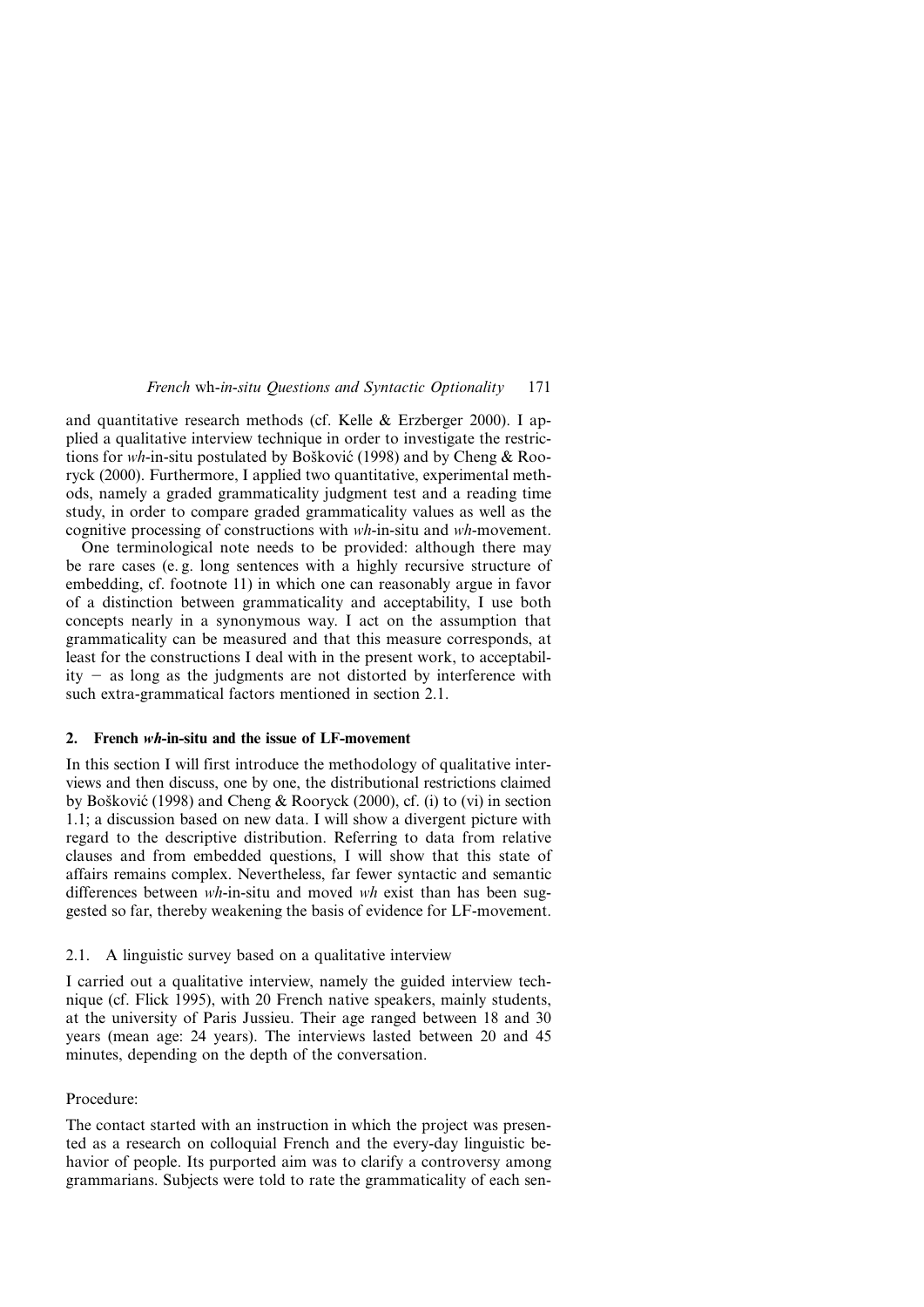tence on a 7-point rating scale. They were instructed not to base their judgments on other linguistic or non-linguistic aspects (e. g. the plausibility of the described situation). In addition, they were made aware of echo-interpretations having to be excluded from their consideration. The interviewees were encouraged to give detailed verbal explanations for each choice. These explanations could develop to in-depth and informative conversations. The scale should help them mainly to take into account subtle nuances in their considerations and for their verbal explanations.

The interviewees should try not to draw their judgments on the *bon français*, i.e. they should try not to be influenced by prescriptive rules. Rather, they should tell what they would actually say and what they are accustomed to hearing in terms of colloquial language. In order to help them with the abstract and unusual task of judging the grammaticality of a given construction, they were told to imagine a private meeting with friends of the same age in a relaxed atmosphere without the presence of any person requiring the use of a higher speech register, or particular efforts of politeness. They should then judge if they could imagine producing such a sentence and if they would be surprised to hear it used by others. The interview was guided by the order of the sentences on the questionnaire. Each sentence was read aloud by the interviewer and was embedded in an appropriate context.

#### Choice of the method:

The following reasons suggest that the qualitative interview is an appropriate methodological approach for investigating the issue of the presumed restrictions on French *wh*-in-situ:

(i) The *wh*-in-situ construction is an exclusively colloquial phenomenon. The interview form allows the establishment of a close relation between the method of survey and the characteristics of the research object. Artifacts due to the interference of spoken and written language could therefore be minimized.

(ii) Since the *wh*-in-situ construction is marked [low] on the diaphasic dimension - for some persons it is also marked [low] on the diastratic dimension - judgments are sensitive to distortions due to *social desirability*. This phenomenon has been amply discussed in empirical methodology (e. g. Edwards 1957). In the linguistic domain, social desirability causes responses oriented on the prescriptive norm. In French, this corresponds to a speech register accepted in written language, for example *français cultivé*. The interview situation enabled the interviewer to point out in a clear and constant manner that the topic focused on spoken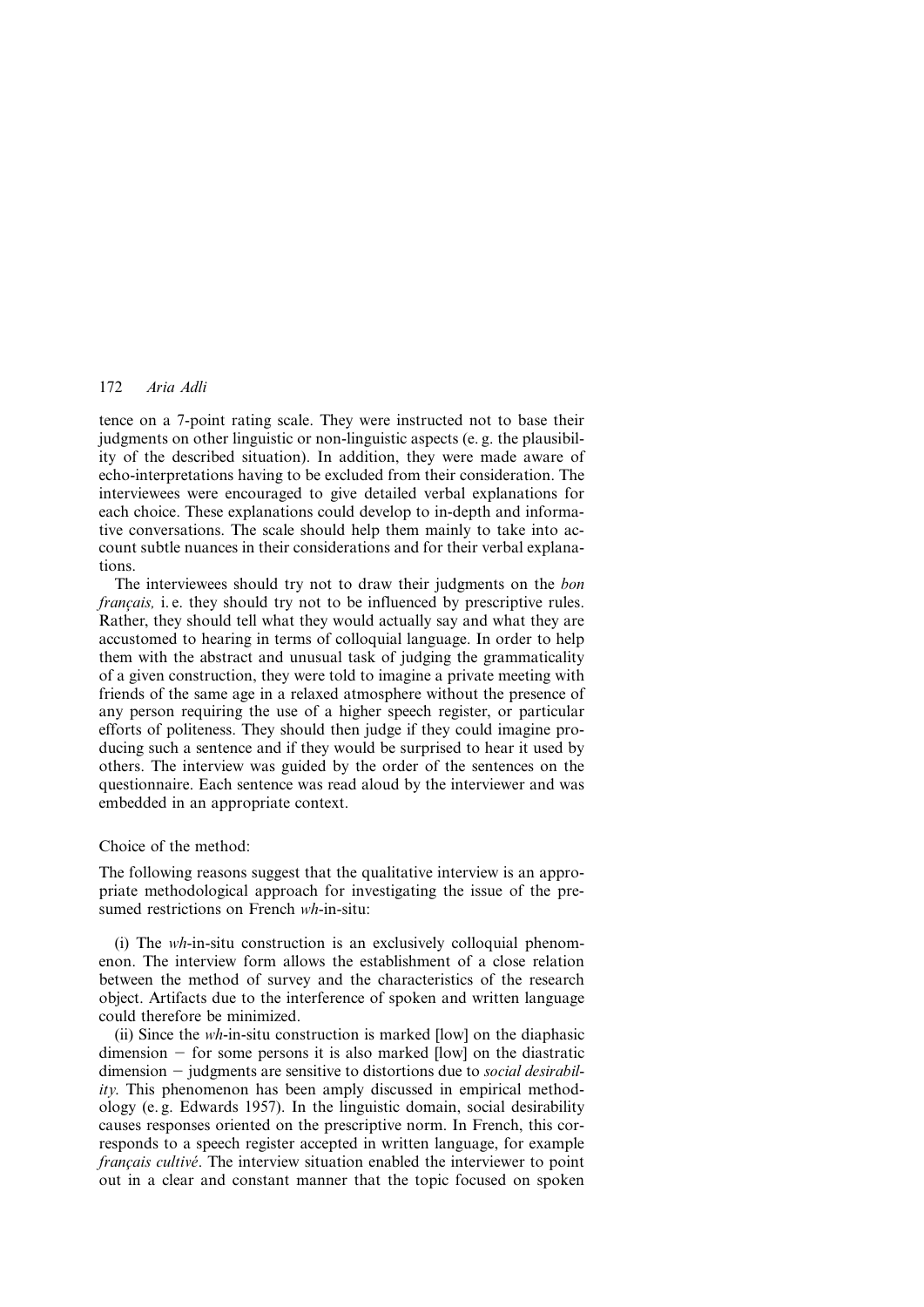language, more precisely on *français familier*. If the impression was evoked that social desirability was still influencing the responses, additional efforts were made to counteract this.9

(iii) Elaborate and complex expressions in French require a higher speech register. On grounds of methodological care, it is reasonable to consider in the planning of the data collection a possible correlation between this general aspect of cognitive complexity and grammatical elements, like quantifiers, embedding, etc. Van Kleeck (1982) concludes that sentence length and complexity have an effect on grammaticality judgments. Schütze (1996: 164) extends this claim assuming that "any other factors that might make a sentence hard to parse" affect the judgment. Such a correlation also seemed to have motivated the following claim of one interviewee concerning the use of quantifiers in interrogatives: "If there are sentences that one is not used to saying, one would rather say them in a better French."10 Though this hypothesis still requires further empirical verification and more precise formulation, the possibility of disturbing interferences with the norms of the register of *francais familier* should be, however, taken into consideration.<sup>11</sup> The adopted qualitative interview approach made it possible for the interviewer to ask subsequent questions at critical or particularly sensitive moments and therefore permitted a higher degree of understanding which judgments of the interviewee were due to purely grammatical aspects and which were due to pragmatic.

(iv) The contextual support is crucial for some constructions under study. One should bear in mind that the context does not only consist of the adjacent sentences but of a whole situation in a broad sense (cf. the arguments in Schütze 1996: 153 in favor of an appropriate context for grammaticality judgments). In a interview situation the context can be built up in a more efficient manner compared to purely written instruc-

<sup>9.</sup> To a certain extent, the methodological challenges pointed out in (i) and (ii) can also be dealt with under standardized laboratory conditions using a thorough instruction and training (cf. section 3, cf. also footnote 26).

<sup>10.</sup> The original quotation reads as follows: "S'il y a des phrases qu'on n'a pas l'habitude de dire, on les dit plutôt dans un meilleur français."

<sup>11.</sup> Discussing the phenomenon of grammaticality without acceptability, Sternefeld (1998a) points out that complexity is an important aspect of acceptability. He argues that cognitive complexity does not only depend on syntactic complexity, e. g. the number of nested or embedded elements, but also on logical complexity. He points out that probably nobody understands immediately sentence (A) because of the accumulation of words with an (explicit or implicit) negative meaning. The recursive computation of the truth conditions usually reveals the opposite meaning to the first interpretation.

<sup>(</sup>A) I by no means wish to deny that I could not disagree with you less.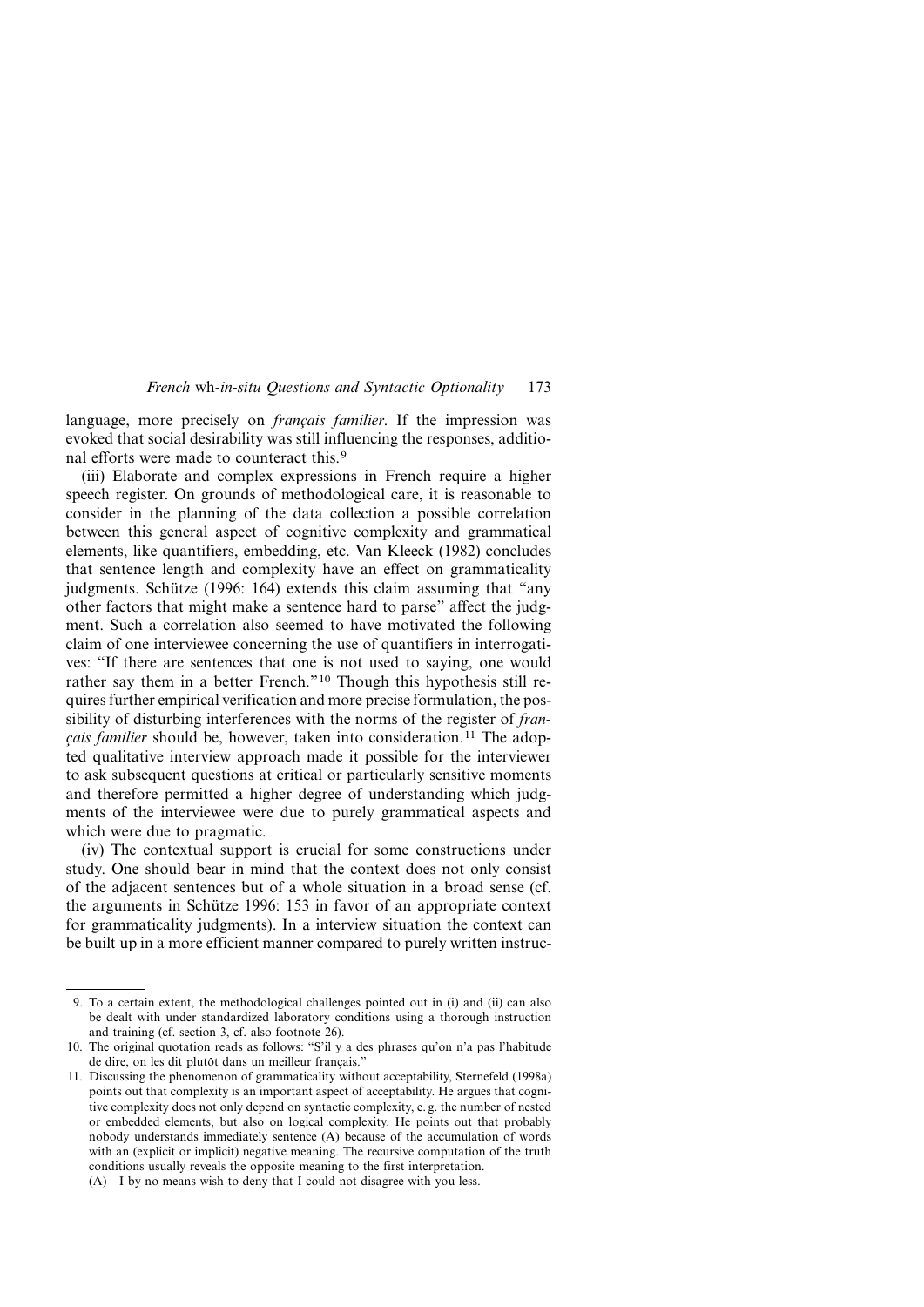tions. Furthermore, section 2.3 will bring forward arguments showing that the necessary contextual support cannot be simply attributed to Pesetsky's (1987) notion of D-Linking.

#### Method of analysis:

In line with the hermeneutical foundation of qualitative methodology, a primary interpretation of the data has been carried out simultaneously with the survey. This enabled a progressive orientation of the data collection process to the emerging core of the theoretical problem (cf. Flick 2000: 258). Issues identified after several interviews as obviously unproblematic, e. g. *wh*-in-situ questions in embedded *que*-sentences, were excluded from subsequent interviews. On the other hand, time and attention increased for those issues supposed to be more complex. Therefore, the number of subjects varies accordingly.

The results were analyzed for each person based on the answer on the 7-point rating scale as well as on verbal explanations stated during the conversation, which had been taken down in form of notes. Both types of material, numerical and verbal, were interpreted with regard to the category "grammaticality" (cf. Flick 1995: 196 ff. for further methodological details). One aspect of the interpretation process consisted in a binary categorization of grammaticality. Given that I consider grammaticality to be a continuous measure (cf. section 3), one aspect of the interpretation process consisted of a categorization in binary terms, in order to be able to express a distinction between well-formed and ill-formed senten- $\csc$  Such an information is still  $-$  for theory-internal reasons  $-$  important.12 Given that the research topic is susceptible to interferences, the verbal interview data could sometimes reveal important artifacts in the first numerical judgment and therefore lead to more appropriate interpretations.

For the overall interpretation of the study, the sample was divided into a *primary selection*, consisting of 7 persons, and a *secondary selection*, consisting of 13 persons (cf. Morse 1994 for more details concerning this sampling aspect in qualitative methodology). Interviewees who showed

<sup>12.</sup> The numerical and the verbal material collected from the interviewee is essentially based on a graded notion of grammaticality. An important aspect of this qualitative approach consists of the fact that the binary categorization of grammaticality is carried out by the interviewer (and not by the interviewee) in the scope of a systematic interpretation procedure in which possible interferences by extra-grammatical factors are identified, weighted, and "filtered out" as much as possible. One could also say that the researcher is a super-instance who, in a certain sense, judges the judgments of the informants. Therefore, the interpretation process is not an intuitive application of a mapping function simply projecting the metrical value on a dichotomous scale.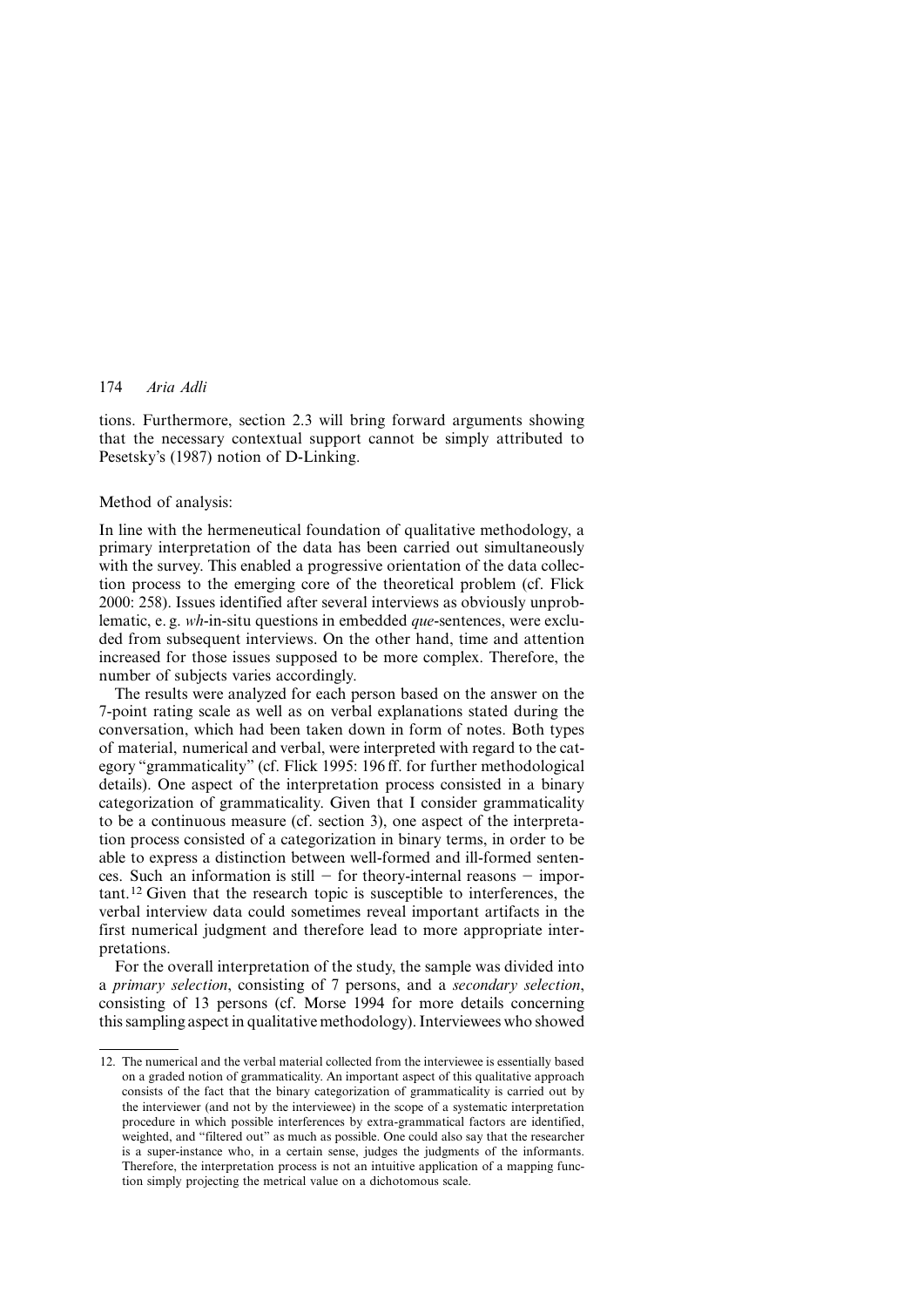particular capacities in focusing on the grammaticality of sentences, in imagining the appropriate context, and who showed visible efforts to reduce interferences, in order to form subtle judgments were placed in the primary selection. At the same time the interviews with these persons could be carried out in a more intense way. The judgments of the primary selection had a higher weight in the interpretation of the study.13

2.2. *Wh*-in-situ in embedded sentences

Bošković (1998) as well as Cheng & Rooryck (2000) assume that *wh*-insitu is restricted to matrix clauses.

- (3) *\*Jean et Pierre croient que Marie a vu qui?* Jean and Pierre believe that Marie has seen whom (according to Bošković 1998: 46)
- (4) *\*Marie pense que Jean a achete´ quoi?* Marie thinks that Jean has bought what (according to Cheng & Rooryck 2000: 12)

However, we already find contrary judgments in Pollock (1998: 189), who considers (5a) and (5b) grammatical. Starke (2001: 51-53) also considers such constructions as felicitous.

- (5) a. *Tu crois que Jean a achete´ quel livre?* you believe that Jean has bought which book
	- b. *Tu penses que Jean va e´pouser qui finalement?* you think that Jean will marry who in the end

In order to obtain a sound empirical basis concerning this visible data mismatch, the first five interviewees were asked to judge (4) and (5a). They also judged (6a) and (6b).<sup>14</sup>

<sup>13.</sup> The question to which extent results of qualitative research allow *exemplified generalization* (cf. Wahl, Honig & Gravenhorst 1982: 206 ff.) constitutes a methodological controversy (cf. Bortz & Döring 1995: 310 ff.). Certain phenomena, however, require qualitative methods, especially when in-depth interviews are necessary. In this sense, qualitative and quantitative approaches are considered as complementary.

<sup>14. (6</sup>a) was added in order to have a construction with a *wh*-adverb.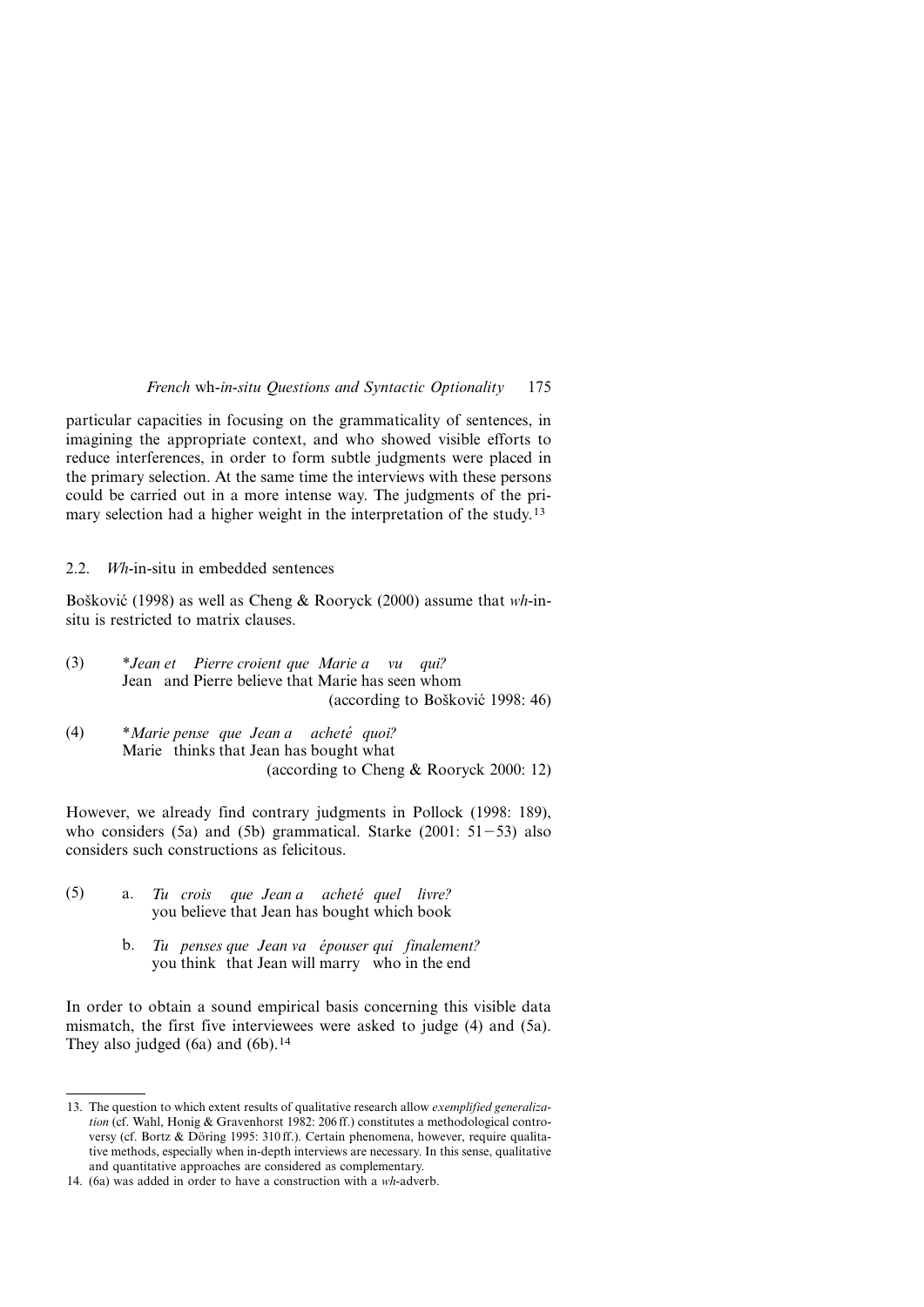- (6) a. *Tu* you believe that he arrives how *crois qu' il arrive comment?*
	- b. *Tu* crois que j'achète quoi? you believe that I buy what

Four out of five persons accepted these sentences and emphasized that they often use *wh*-in-situ constructions in embedded sentences in colloquial language. Two interviewees even claimed that in colloquial language they prefer this construction to synonymous constructions with parenthetical expressions like (7). The person who did not accept *wh*in-situ in embedded sentences obviously did not base her judgment on *français familier*.<sup>15</sup>

(7) *D'apre`s* according to you he arrives how *toi, il arrive comment?*

The importance of relying on judgments based on *français familier* is also outlined by Starke (2001: 52), who wonders why *wh*-in-situ in embedded *que*-sentences has been described by various authors as infelicitous although such constructions are not only grammatical but also represent the unmarked way to ask such questions (cf. also section 1.3 and 2.1 (iii)): "My best guess is that the more restrictive judgments correspond to 'classical' written French, as opposed to the spoken French". And he even adds: "I have however been unable to find a single speaker of that dialect."

We can therefore claim that, in contrast to the assumption of Bošković (1998) and Cheng & Rooryck (2000), *wh*-in-situ in embedded sentences is felicitous.

#### 2.3. *Wh*-in-situ and negation

Bošković (1998) and Cheng & Rooryck (2000) assume that *wh*-in-situ is precluded from structures with negation. Cheng & Rooryck (2000) refer to the judgments in Chang (1997).

<sup>15.</sup> She suggested that she does in general not use *wh*-in-situ questions. She indicated that she prefers in general *wh*-questions with inversion. It is possible that one rarely uses *wh*-questions with inversion in spoken language (Koch & Oesterreicher 1990: 160 exclude this possibility). However, the claim of using mainly this construction in spoken language and never using the in-situ-construction suggests that influence from prescriptive linguistic norms or social desirability resulted in her judgment. Furthermore, this person belonged to the secondary selection.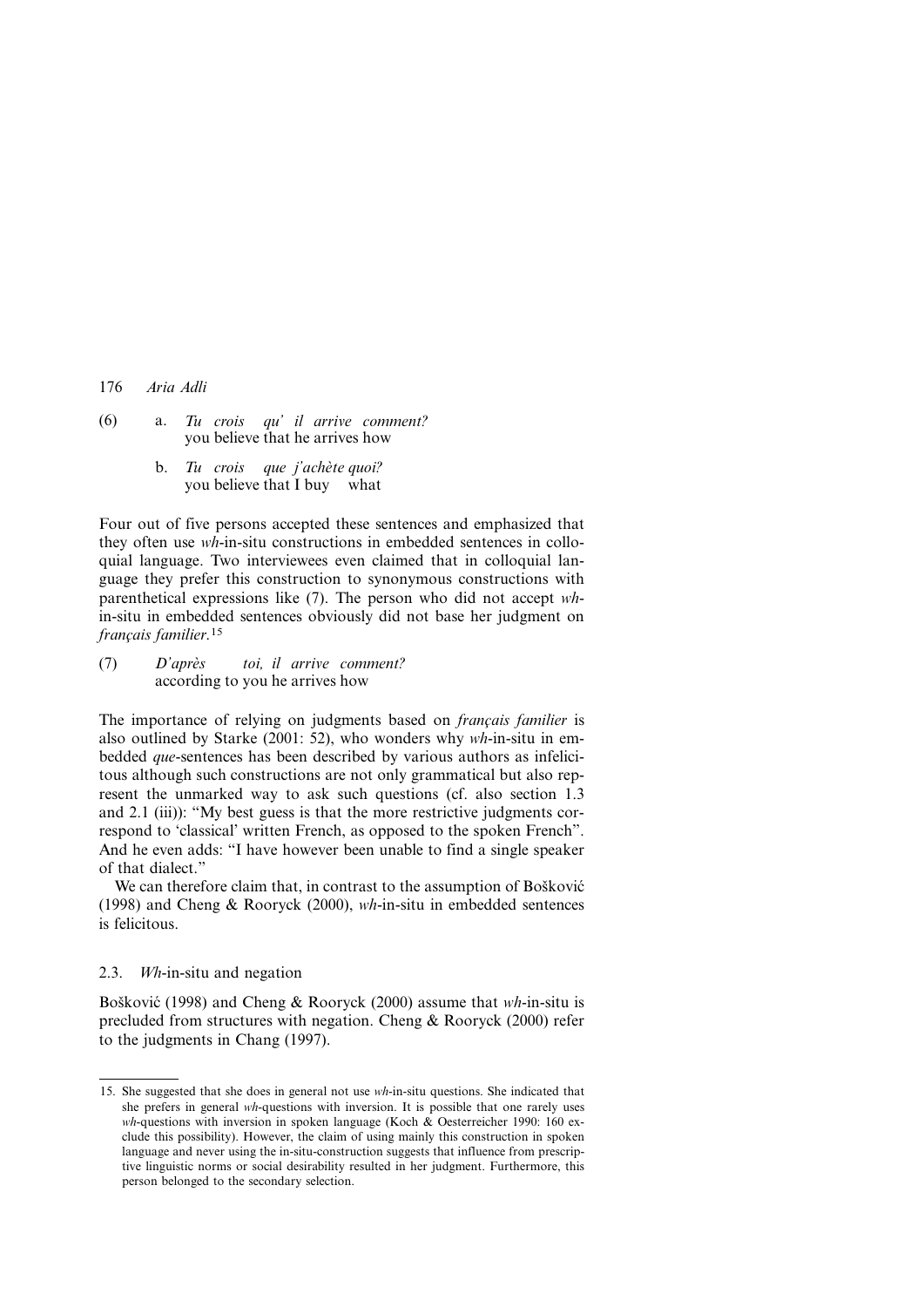(8) *\*Il* he NE has not met *n' a pas rencontre´ qui?* who (according to Cheng & Rooryck 2000: 11 based on Chang 1997: 19)

All the 20 persons were asked about the grammaticality of (8). In order to give the necessary contextual support, cf. section 1.3 (ii) and 2.1 (iv), the interviewees were told to imagine the following episode: the nonlinguistic context consists of a conversation about Jean between two friends, A and B. Jean had lived in Paris before he left for another city several years ago. He was a member of a soccer-club in Paris. The linguistic context consists of the following utterance: A is telling B that Jean came to Paris for a weekend in order to meet the players of his former team. Unfortunately, he did not have enough time to see everyone. At this point, B asks question (8). In order to take into account the variation in *francais familier* concerning the first negation element *ne*, (8) was presented with and without *ne* (here reduced to *n*').

In addition, 16 interviewees were asked about negated modals. (9a, b) use *wh*-NPs, (9c, d) *wh*-adverbs. These questions were also presented in an appropriate context.

- (9) a. *Il* he (NE) must not touch who *(ne) doit pas toucher qui?*
	- b. *Il (ne) doit pas toucher quoi?* he (NE) must not touch what
	- c. *Il* he (NE) can not go where *(ne) peut pas aller ou`?*
	- d. *Il (ne) doit pas aller ou`?* he (NE) must not go where

13 interviewees (65 %) considered (8) as acceptable, 7 persons (35 %) rejected this construction. (9a), (9b), (9c) and (9d) were accepted by all asked persons. All the interviewees belonging to the primary selection (cf. section 2.1) accepted negation in *wh*-in-situ constructions. The persons who rejected sentence (8) all belonged to the secondary selection. I therefore assume that the rejection of (8) by a minority of persons is not due to grammatical reasons but due to critical interferences mentioned in section 2.1. Prescriptive norms might have contributed to this behavior. If NEG caused an intervention effect at LF, it would be difficult to account for the 100 % acceptance of negated modals. Since all persons accepted negation in (9a), (9b), (9c) and (9d), a majority accepted (8),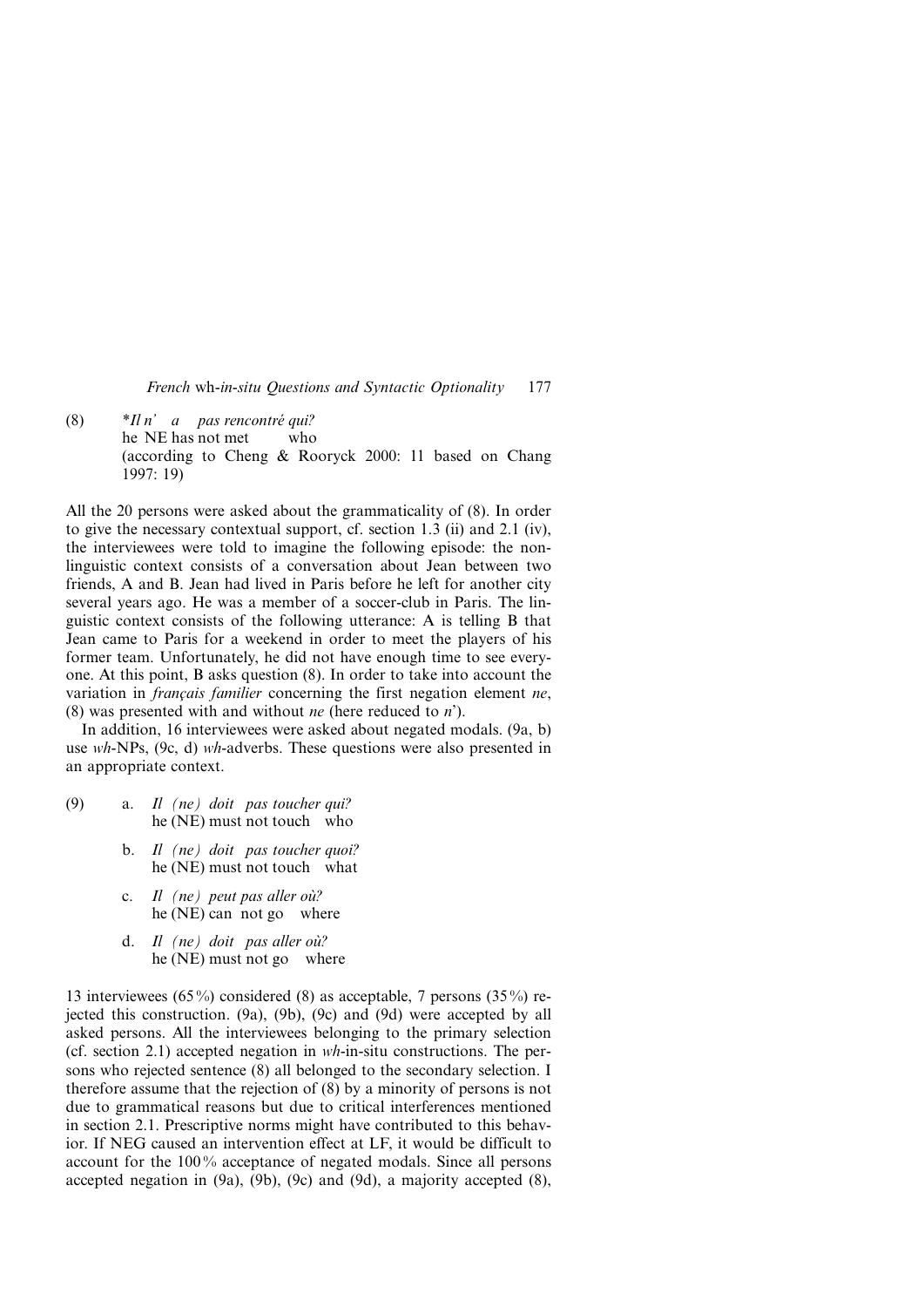and the results are unambiguous for the primary selection, I conclude that *wh*-in-situ is allowed with negation.

One crucial claim here is that the necessity of an explicit context cannot be attributed to a *syntactic* operation, like the explanation of Dlinking phenomena by Pesetsky (1987: 107–108). According to him, Dlinked *wh*-elements, which would undergo LF-movement in the absence of D-linking, can, being unselectively binded by a Q-morpheme, "exceptionally" be interpreted in situ (they are assigned scope by coindexation with a c-commanding O). Contrasting with such a syntactic account of Discourse-linking, I claim that a context is necessary in order to previously introduce the existential implicature of these interrogatives. This implicature draws a distinction between true *wh*-information questions and *wh*-echo-questions. In this regard, Reis (1990: 51) states that in true *wh*-information questions there is at least one element in the search space which closes the proposition with respect to x, i.e. a corresponding existential implicature with respect to x  $(\exists x P[x])$ . Comorovski (1996: 146) gives a precise account of the semantic/pragmatic condition to be fulfilled by interrogative constructions in order to be well-formed: they have to be *answerable* (cf. section 2.8 for further details on her notion of answerability).16

Givón (1978: 95) points out that many negated *wh*-questions are unacceptable when used as true information questions and that relatively complex contexts are required in order to interpret them as true information questions.<sup>17</sup>

- (10) a. ?Where didn't you leave the keys?
	- b. ?When did John not arrive?
	- c. ?How fast did John not run?
	- d. ?How did he not do it?
	- e. ?With what didn't he cut the meat?

<sup>16.</sup> Reinhart (1998: 38) expresses this view as follows: "I believe that D-linking, as well as many of the other instances of what is called 'presupposition' is a purely pragmatic notion which is not directly encoded into the computational system." I also refer to Featherston (2005) who interprets his experimental results in the sense that D-linking is not a syntactic mechanism stricto sensu but a general pragmatic factor improving grammaticality: His study shows that D-linking does not only improve the grammaticality of constructions subject to superiority, but also of multiple questions without superiority violation.

<sup>17.</sup> Concerning this topic, Coveney (1996: 166) states: "Negative questions are a particularly complex area, especially pragmatically, and their history in French has been the subject of considerable controversy."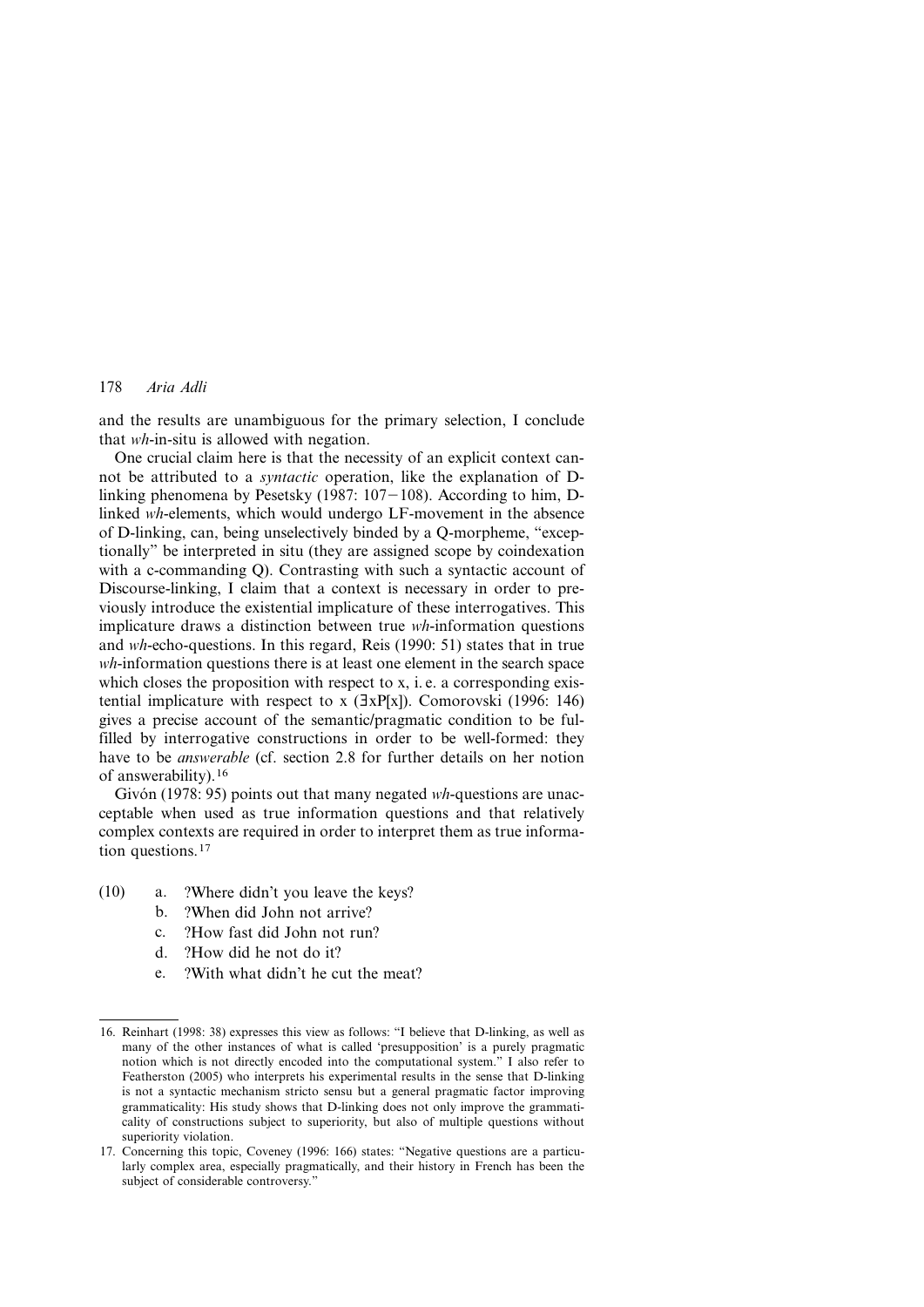In terms of Szabolcsi & Zwarts' (1993) semantic distinction between negative questions and their non-negated counterpart, we need to form the set of objects with which he cuts the meat, in order to answer (11), and we form the complement of this set in order to answer (10e).

(11) With what did he cut the meat?

Comorovski (1996: 176) points out that in order for a negated constituent question to be answerable, i. e. in order to be able to form the complement of the set, we need to have knowledge of the *entire* set that the *wh*-phrase ranges over which requires an appropriate context.

The necessity of a context has also been noticed by Meyer (2002: 168) in Czech. He points out that *wh*-in-situ can be used with negation, although only if a context like (12) is chosen in order to previously introduce the existential implicature of the question.

- (12) Marek je strašn roztržitý: Cokoliv mu řekneš, za deset minut si to už nepamatuje. 'Marek is terribly absent-minded: Whatever you tell him, he doesn't remember even after ten minutes.'
	- a. *No* to vim. so that know-1.SG what REFL-DAT this time again *Co si tentokra´t zase nepamatoval?* not-remembered 'I know. What hasn't he remembered this time?'
	- **b**. *No* to *vim.* so that know-1.SG and this time REFL-DAT *A tentokra´t si nepamatoval* not-remembered what *co?*<sup>18</sup>

Yet if one still considered the grammaticality of (8) after contextual support as an instance of D-linking, one would owe an explanation to the island effect with relative clauses which persists even with a D-linking context, as will be shown in section 2.8 (see example (29)).

# 2.4. *Wh*-in-situ and modals

Referring again to the judgments presented in Chang (1997), Cheng & Rooryck (2000) assume that modals are precluded from *wh*-in-situ constructions:

<sup>18.</sup> Meyer (2002) rates the *wh*-in-situ construction as slightly suboptimal on his previously established five-point scale, i. e. he assigns it to the second-highest category.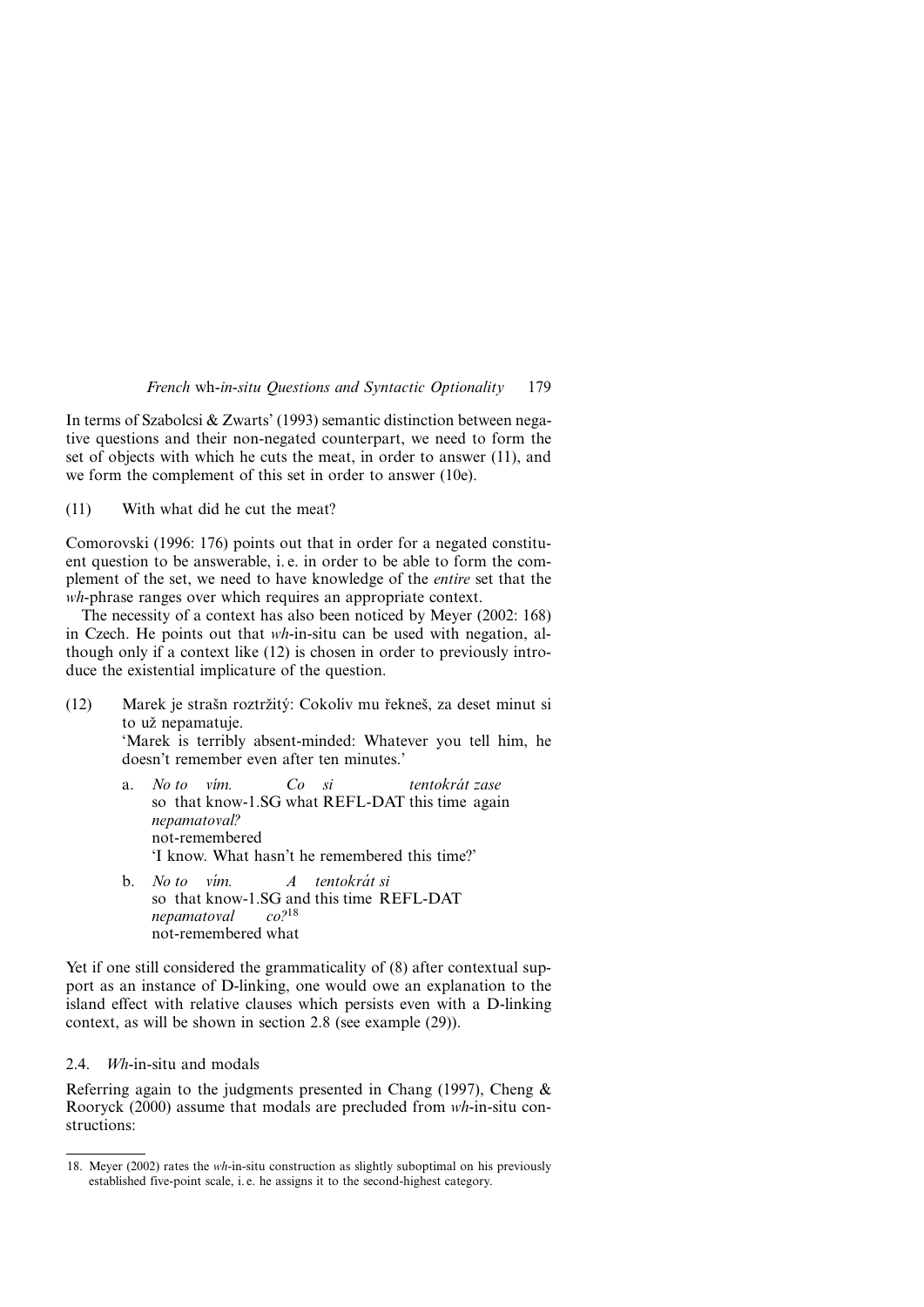$(13)$ he can meet *peut rencontrer qui?* who (according to Cheng & Rooryck 2000: 11 based on Chang 1997)

16 interviewees were asked about *wh*-in-situ constructions with modals. In addition to (13), (14a) and (14b) were presented. (14a, b) focus on *wh*-adverbs with modals.

- (14) a. *Il peut aller ou`?* he can go where
	- b. *Il doit aller ou`?* he must go where

All the interviewees accepted *wh*-in-situ with modals, whether with *wh*adverbs or with  $wh$ -NPs. This is in line with the results of  $(9a-d)$  concerning negated modals. We can therefore conclude that modals are acceptable in *wh*-in-situ constructions.

# 2.5. *Wh*-in-situ and quantifiers

Cheng & Rooryck (2000) assume that quantifiers are not acceptable in *wh*-in-situ constructions because they cause intervention effects on LF.19 The sentences (15), (16a) and (16b) were presented to 13 interviewees.

- (15) *Plusieurs personnes ont reconnu* several persons have recognized who *qui?*
- (16) a. *Plusieurs chênes ont été coupés où?* several oaks have been cut where
	- **b**. Plusieurs chênes ont été coupés quand? several oaks have been cut when

Necessary contextual support was given for each sentence. The context for (15) is detailed as an example. The interviewees were asked to imagine the following conversation between two friends, A and B: A is telling B about a trial where six persons were accused of a kidnapping.

<sup>19.</sup> One of the examples in Cheng & Rooryck (2000: 11) based on Chang (1997), namely "Il admire toujours qui", is not a good example for a quantifier. *Toujours* is, firstly, a quantificational adverb ('always') and, secondly, often used in the sense of 'still', which is also the preferred reading for this sentence. It is interpreted as 'Whom does he still admire?' and not 'Whom does he always admire?'. This sentence, by the way, has been accepted by the interviewees.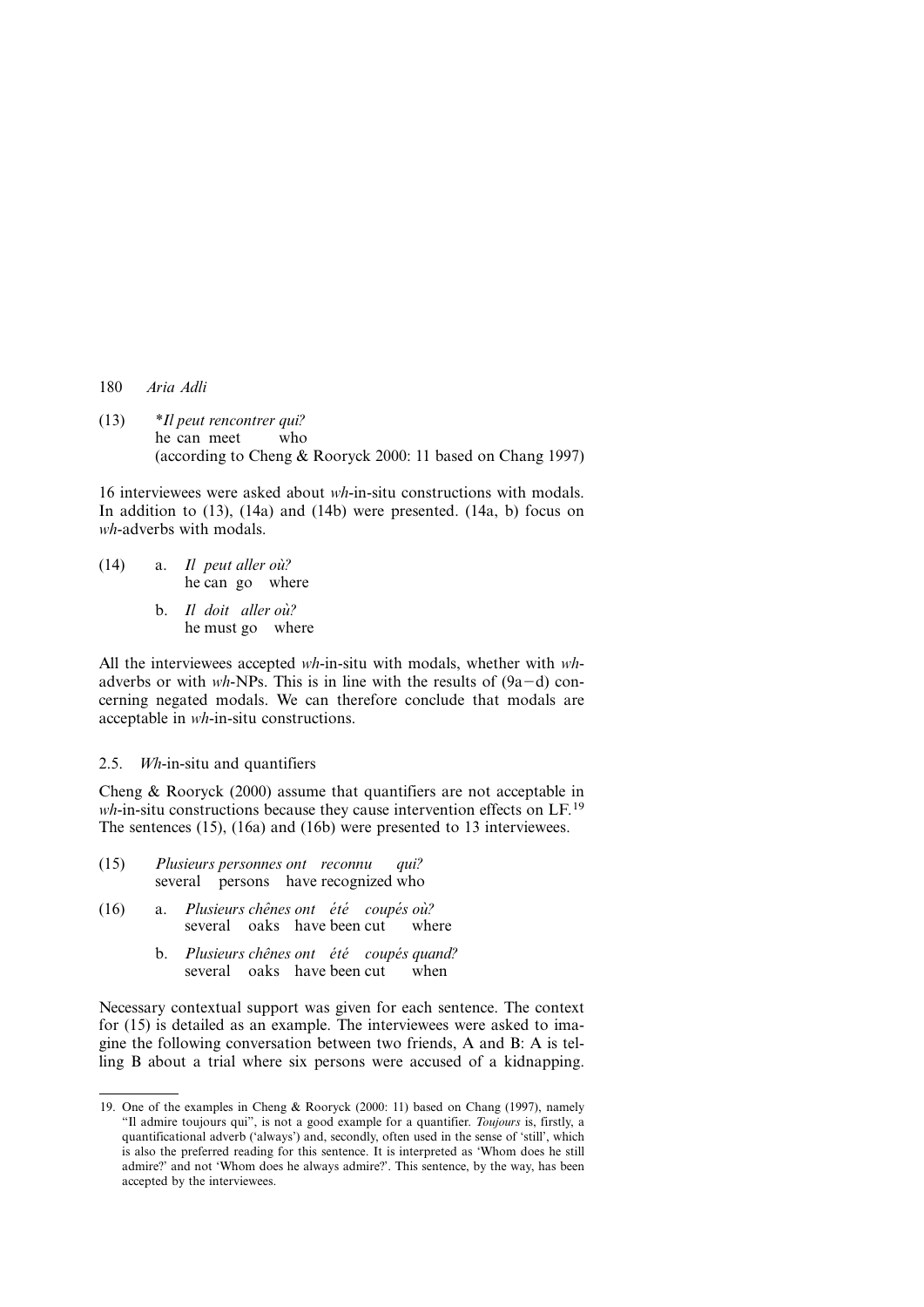Since all of them deny it, the burden of proof must rely heavily on the number of witnesses. During the trial five of the accused were recognized by only one witness, but one of the accused was recognized by several witnesses. At this point person B asks (15).

Eleven persons (85 %) accepted *wh*-in-situ constructions with quantifiers; two persons  $(15\%)$  did not accept it. Among the thirteen persons asked, four belonged to the primary selection. All of those accepted the *wh*-in-situ construction. I attribute the rejection by two persons to the sources of critical interference mentioned in section 2.1. I therefore conclude that quantifiers are allowed in *wh*-in-situ constructions.20

# 2.6. The intonation of *wh*-in-situ questions

The main point in the argumentation of Cheng & Rooryck (2000) against syntactic optionality consists in the assumption of a special yes/no intonation morpheme in the numeration, which they suppose to be absent in sentences with overt *wh*-movement. Yes/no questions in French are marked by a rising intonation, which distinguishes them from the declarative structure having the same word order, cf. (18) vs. (19). Cheng & Rooryck (2000: 4) suppose that both *wh*-in-situ questions and yes/no questions have the same rising intonation contour, which they call *yes/ no intonation*, in contrast to the "nonrising intonation" of questions with *wh*-movement, which they call *wh-intonation.* They claim that *wh*-in-situ constructions without a rising intonation like (17) are ungrammatical.

#### (17) *\*Jean a achete´ quoi?*

Jean has bought what – "nonrising intonation" (according to Cheng & Rooryck 2000: 4)

They further suggest that the *yes/no intonation* is represented in overt syntax as an underspecified yes/no question morpheme in C which will be specified at LF by movement of the *wh*-feature in the way described in section 1.1.

(i) *\*Tous les e´tudiants ont rencontre´ qui?* all the students have met who

(according to Cheng & Rooryck 2000: 11 and according to Chang 1997: 17)

According to Baunaz (2005: 15), *wh*-in-situ with ∀QPs are felicitous if the *wh*-element comes along with a specific presupposition which she correlates with a fall-rise intonation. In her discussion French *wh*-in-situ can be either specific, range-based or nonpresuppositional, depending on the intonational pattern.

<sup>20.</sup> An open question for future empirical research remains the grammaticality status of *universal* quantifiers. According to Cheng & Rooryck (2000: 11) based on Chang (1997: 17) they are ungrammatical.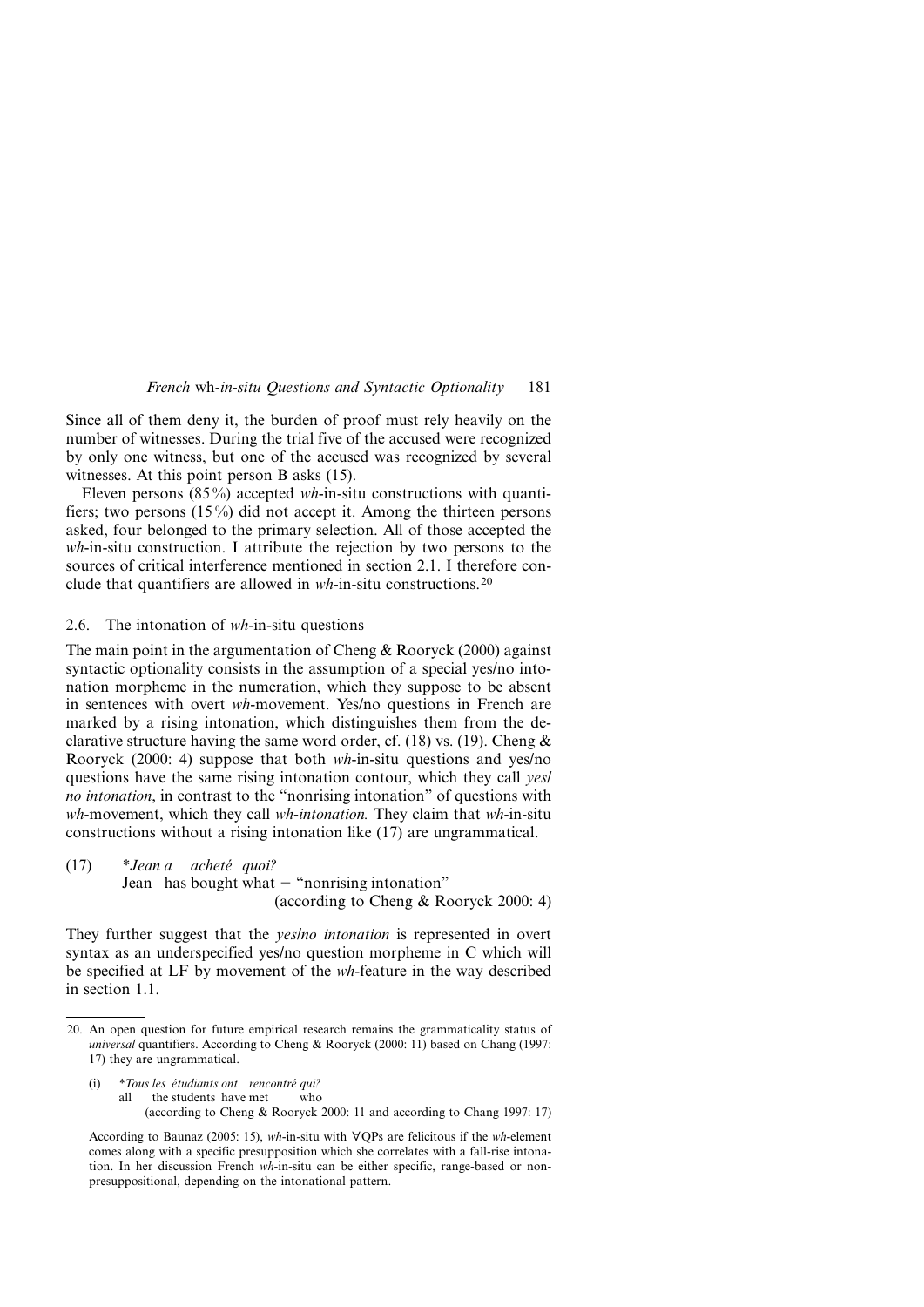However, the intonation contour of *wh*-in-situ questions is not identical with the contour of yes/no questions. *Wh*-in-situ questions are also perfectly acceptable without a rising intonation at the end. Indeed, the description of Cheng & Rooryck (2000) is not consistent with various studies on the intonation of French interrogatives – for instance Delattre (1966), Autesserre & Di Cristo (1972), Fónagy & Bérard (1973), Grundstrom (1973), Boë & Contini (1975), Rossi et al. (1981), Wunderli & Braselmann (1980), and Wunderli (1982, 1983, 1984). French declaratives, e. g. (18), show a final falling intonation, suggested by the symbol "\", contrasting with the rising intonation at the end of yes/noquestions, e. g. (19), suggested by the symbol "/".

- $(18)$  *Jean a acheté ce vase* $\lambda$ . Jean has bought this vase
- (19) *Jean a achete´ ce vase/?*

The *wh*-in-situ question (17), repeated as (20), shows in contrast to the assumption of Cheng & Rooryck (2000) two different possible intonation contours at the end of the sentence. The first one (contour 1) shows a rising intonation on the last syllable, the second one (contour 2) a falling intonation.<sup>21</sup>

| (20) | Jean a acheté quoi?<br>Jean has bought what |  |  |  |
|------|---------------------------------------------|--|--|--|
|      | contour $1$ :                               |  |  |  |
|      | contour $2$ :                               |  |  |  |

The crucial point is that the intonation contour does usually not fall at the end of yes/no-questions (for a contrary point of view, see Grundstrom 1973), whereas this is possible at the end of *wh*-in-situ questions. The rising intonation is the distinctive feature of yes/no questions. This contrasts with *wh*-in-situ constructions which have a lexically realized cue for marking the question, i. e. the *wh*-element. Note that echo-questions are limited to contour 1. This property distinguishes them from true information questions which are well-formed with both contours, as is

<sup>21.</sup> Even a distinction between two intonational patterns is a simplification of the intonational aspect of French *wh*-in-situ questions. However, this description is sufficient for the discussion and helps to concentrate on the core of the issue.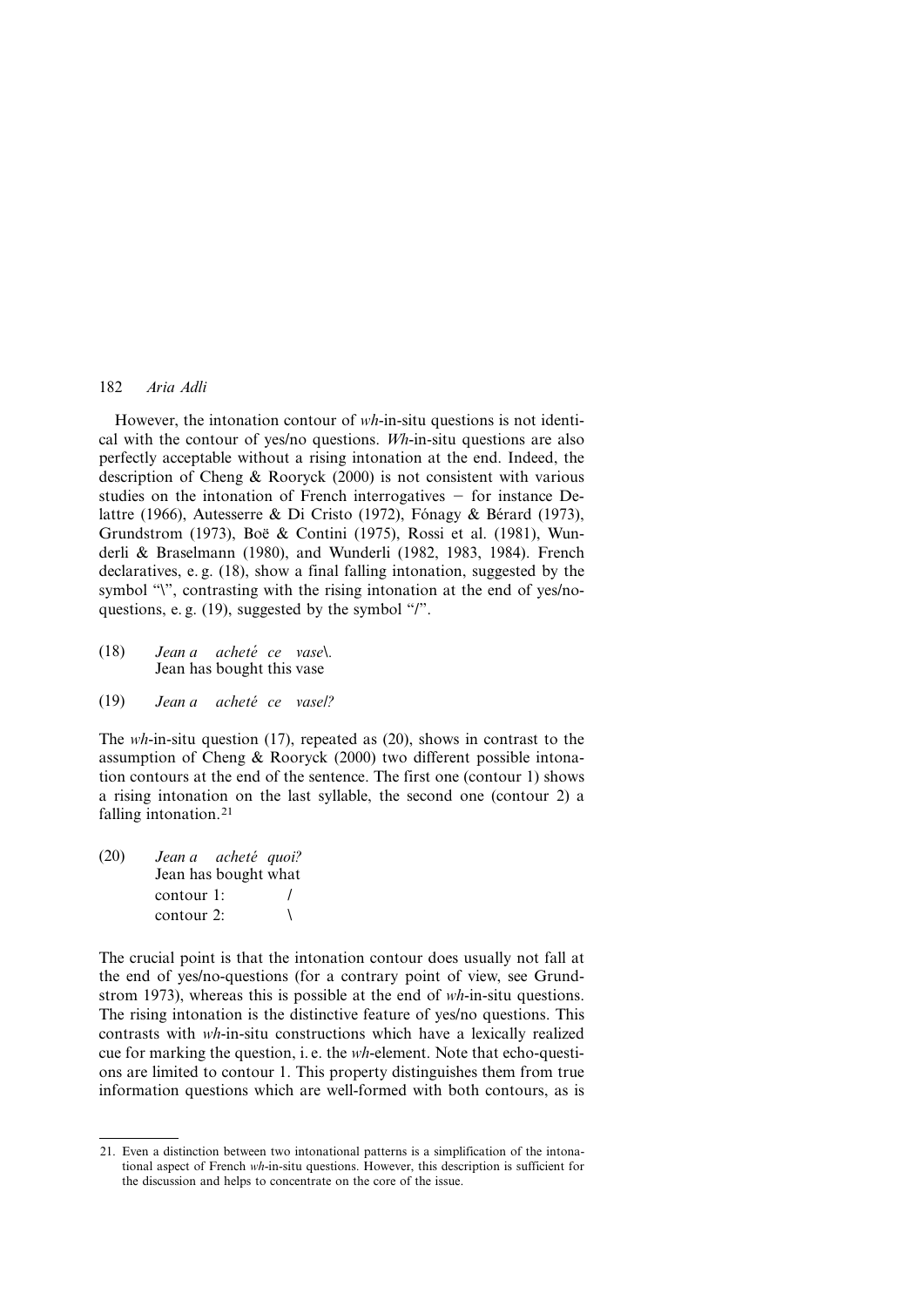also pointed out by Di Cristo (1998: 205): "EPQs  $[=$  echo partial questions] are usually characterized by an overall high pitch and by a final rise similar to that of Yes/No questions for information."

The issue of the intonation has been studied in the scope of the qualitative interviews. Three interviewees were asked to produce the yes/no question (19) as well as the *wh*-in-situ question (20), and to describe the intonation contour. The intonation contours were sketched on a paper during the interview, in order to help subjects to give more accurate verbal descriptions. They were explicitly asked about the intonation at the end of the sentence. All three interviewees confirmed that yes/no questions have to be pronounced with a rising intonation on the last syllable, whereas *wh*-in-situ questions can end with a rising as well as with a falling intonation.

In addition, the intonation of *wh*-in-situ constructions with bisyllabic *wh*-elements of the '*quel* x' ('which x') type has been investigated. Five different interviewees were asked about the intonation of the yes/no question (19) and the *wh*-in-situ question (21a/b).

- (21) a. *Jean a achete´ quel/* Jean has bought which vase *vase\?*
	- b. *Jean a achete´ quel(/) vase/?*

These results confirm the analysis of (20). All five persons asked pointed out that (19) obligatorily ends with a rising intonation, whereas the *wh*in-situ question can either be produced with the falling contour (21a) or with the rising contour (21b). Note that echo questions cannot show the falling intonation, i. e. they are not felicitous with (21a).

These findings are in line with the results of Wunderli & Braselmann (1980), and Wunderli (1982, 1983) who showed by means of recordings that *wh*-in-situ questions occur with different intonation contours and that the form with rising intonation at the end is relatively rare. The assumption of an intonation morpheme in the syntactic representation of French *wh*-in-situ questions is discussed in Adli (2004b) in more detail: From the perspective of intonation phonology this idea is in principle compatible with the approach developed by Rossi (1999); however, I abandon the concrete proposal of Cheng & Rooryck (2000), partly due to the mentioned data.

I conclude that (true) *wh*-in-situ questions and yes/no questions have different intonation contours and that the assumption of a yes/no intonation morpheme made by Cheng & Rooryck (2000) is not consistent with the data.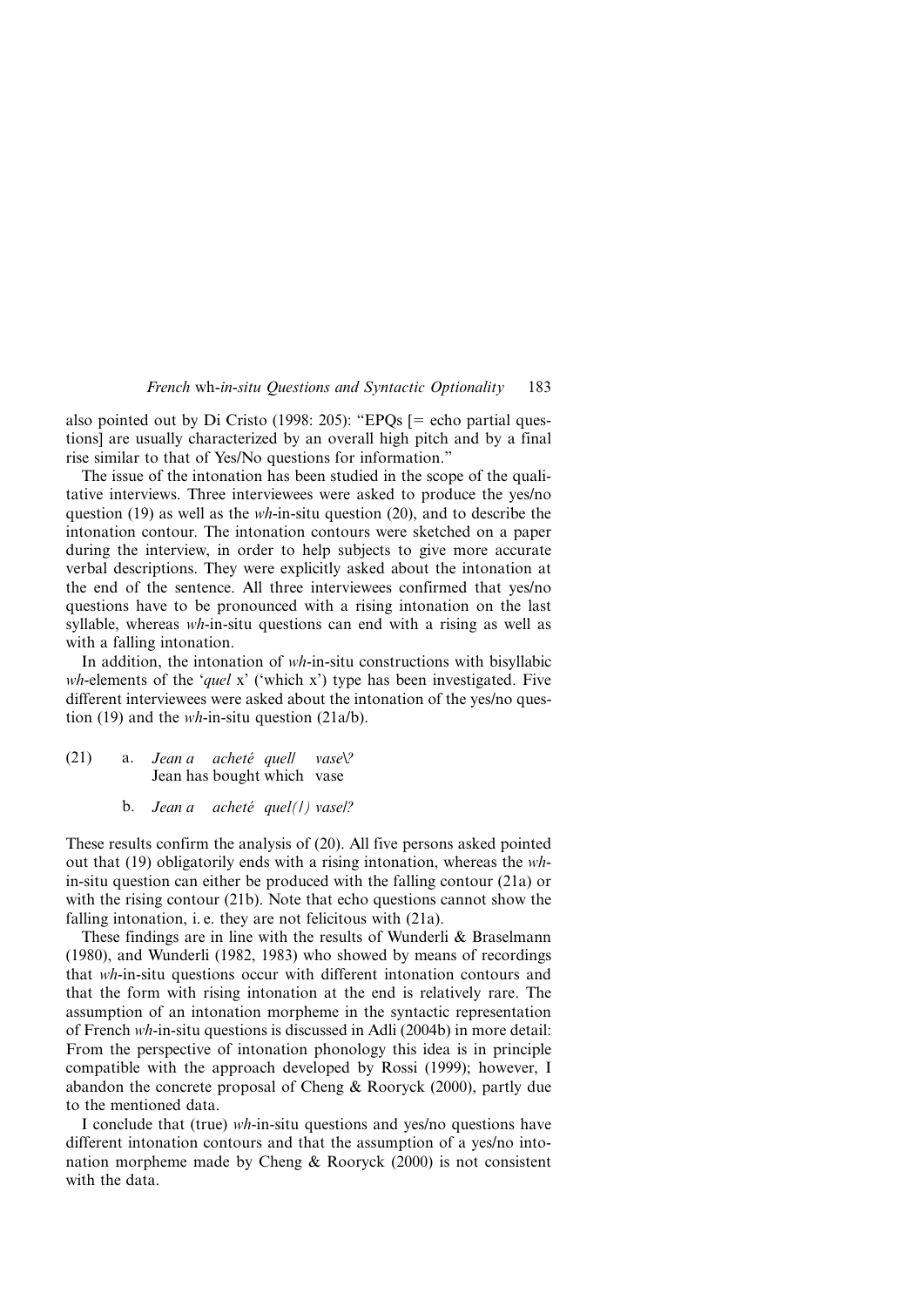2.7. *Wh*-in-situ, interpretation and context

Referring to Chang (1997), Cheng & Rooryck (2000) assume that *wh*-insitu questions have a significant property contrasting with *wh*-movement: the "strongly presupposed context". According to Chang (1997) this notion refers to an interpretation, in which "details on an already established (or presupposed) situation" are elicited. It is supposed to refer to a whole presupposed 'event' and not to be reducible to the notion of D-linking (Pesetsky 1987). Discussing the conversational fragment (22), Chang (1997) claims that the utterance of person A contains no salient element which could "fill in" the *wh*-element in the in situ question of person B. Rather, the situation of a birthday presupposes the intention of buying presents.

- (22) a. C'est l'anniversaire de Pierre la semaine prochaine. 'It's Pierre's birthday next week.'
	- b. *Et tu vas lui* and you will for-him buy *acheter* quoi*?* what

Having pointed out in section 1.3 the characteristics of spoken language, it appears obvious that the "strongly presupposed context" is nothing specific to *wh*-in-situ. Rather, it can be concluded from the fact that *wh*-in-situ belongs to spoken language requiring a high degree of contextual support. Chang's (1997) notion of "strongly presupposed context" does not refer to elements which are beyond the scope of general contextualization of spoken language. French *wh*-in-situ questions can also be used at the very beginning of a conversation. In an informal situation of a spontaneous question asked in the street it is, for example, possible to ask a question like (23) to an unknown person. This example shows a situation in which no "strongly presupposed context" could have been built up.

(23) *Pardon, il est quelle heure?* sorry it is which hour 'Sorry, what's the time?'

In addition, questions with *wh*-movement produced in a context of spoken, colloquial language show the same characteristics described by the above mentioned notion of "strongly presupposed context". Furthermore, in this connection, *wh*-in-situ questions are not more or less neutral than questions with *wh*-movement. This misinterpretation underlines the necessity of considering the characteristics of spoken language in a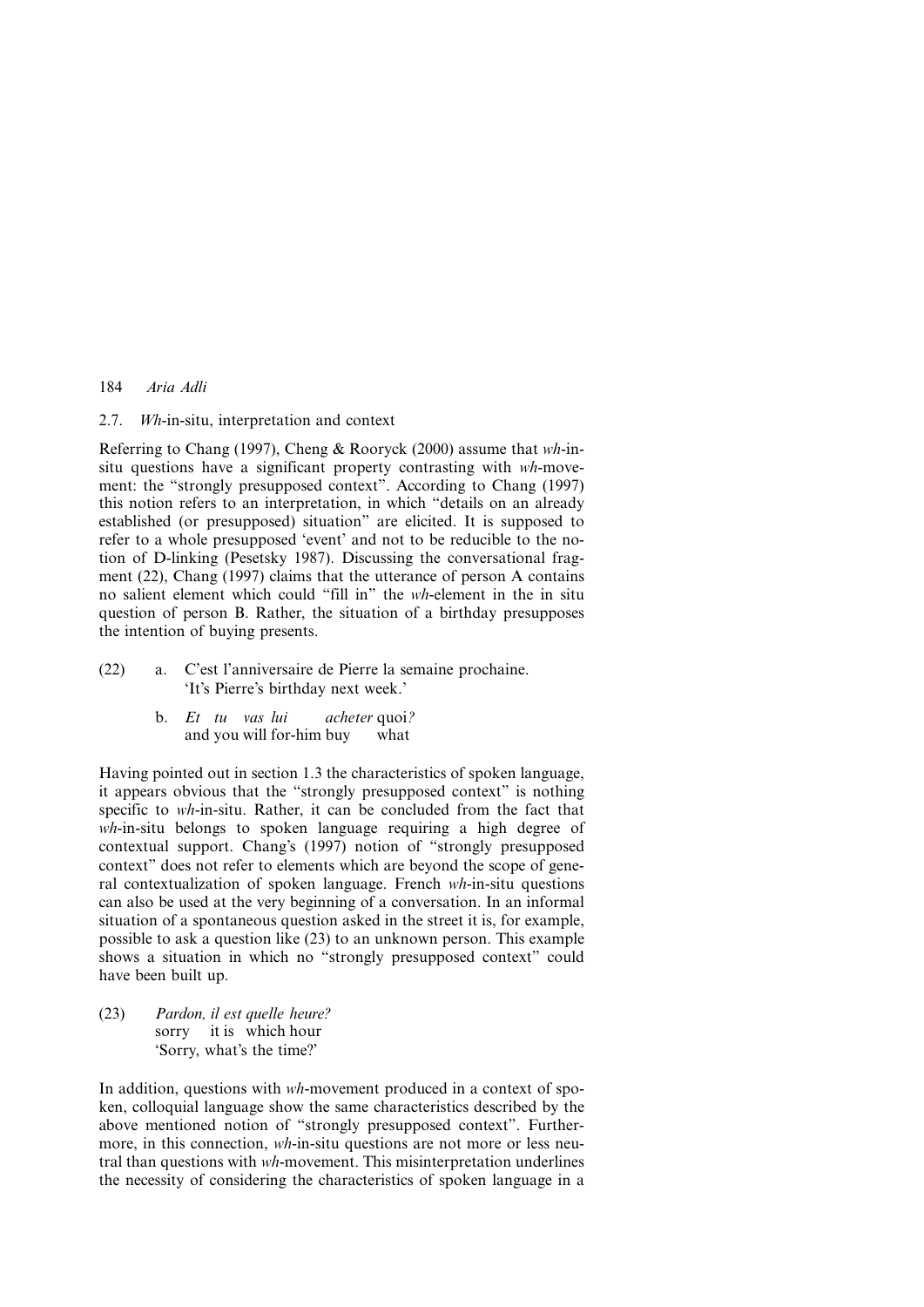syntactic analysis of French *wh*-in-situ, in order not to confound pragmatic and syntactic elements. As Baunaz (2005: 12–14) points out, only those *wh*-in-situ questions produced with an intonation other than neutral come along with a particular semantics. I also claim that questions with *wh*-movement, which are uttered with a somehow special intonation (e. g. with accented downfall on the fronted *wh*-element), carry a particular presupposition, so that even in these cases there is no difference between the here discussed *wh*-variants.

# 2.8. *Wh*-in-situ without LF-movement?

I have presented counterarguments for each of the six assumptions made by Bošković (1998) and Cheng & Rooryck (2000) and have concluded that the data do not support their views: *wh*-in-situ does not show syntactic restrictions with embedded *que-*sentences, negation, modals and quantifiers. Without these restrictions, available evidence in favor of the assumption of LF-movement has substantially shrunk. In addition, the assumption of an intonation Q-morpheme in the numeration of *wh*-insitu constructions, constituting a core argument of Cheng & Rooryck (2000) against optionality, does not seem convincing. Finally, we could not find a basic a priori difference of interpretation between *wh*-in-situ and *wh*-movement in French with respect to context presupposition.

This analysis is consistent with the approach of Reinhart (1998), claiming that *wh*-in-situ is not moved at LF but interpreted in situ using choice functions. The interpretation of questions based on choice functions goes back to Engdahl (1980). This approach has been further developed by Reinhart (1998), and is particularly attractive for languages with *wh*-in-situ questions. Reinhart (1998: 34) assumes that an analysis without LF-movement is more consistent with the minimalist framework and accounts better for certain data: "It is clear that, conceptually, the analysis of *wh*-in-situ in the minimalist program is superior to previous analyses. Specifically, the syntactic evidence *against* LF-movement of *wh*-in-situ is much more compelling than the evidence for such movement." However, one should bear in mind that within an approach not relying on derivational economy one would not pay the same attention to this point. Reinhart (1998: 33) observes that subjacency violations at LF are as bad as subjacency violations in overt syntax. She further points out that *wh*-in-situ does not obey subjacency as is shown in (24a), in contrast with the syntactic movement in (24b). She rejects an explanation of this finding based on properties of LF movement, and assumes that *wh*-in-situ does not move.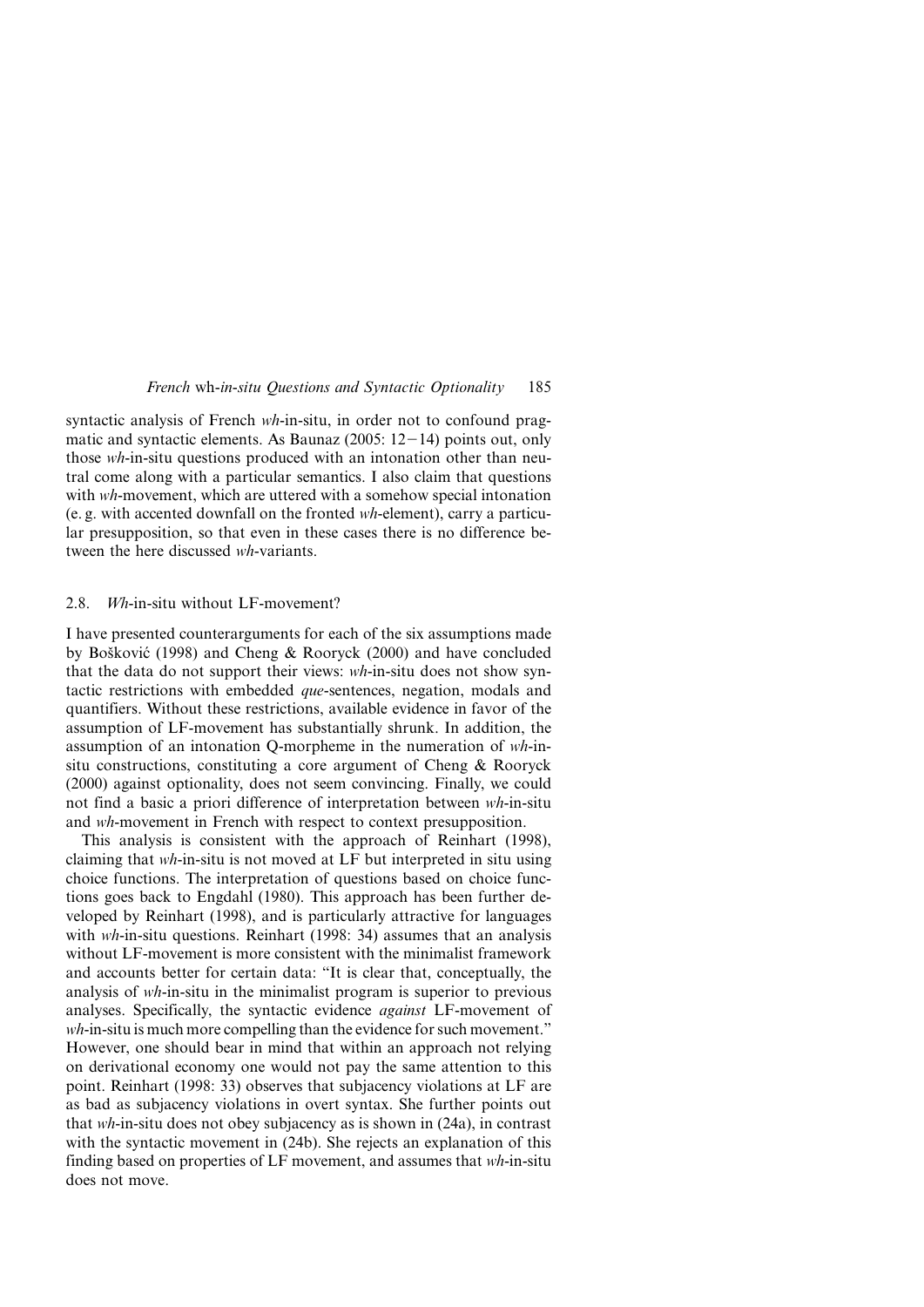(24) a. Who reads the books that who writes? b. \*Who do you read books that e writes?

According to her, a non-movement approach has to face  $-$  in addition to the issues of the interpretation of the *wh*-in-situ and the economy concept - the analysis of adverbial adjuncts. The restrictions with *wh*adjuncts cannot be accounted for with the ECP in a non-movement analysis. Reinhart shows that the ECP cannot be responsible for the restrictions anyway since they do not concern *wh*-adjuncts in general but only adverbial adjuncts, as is shown by the difference between (25a) and (25b).

(25) a. \*Who fainted when you behaved how? b. Who fainted when you behaved what way?

She accounts for the restrictions for adverbial adjuncts by the mechanism of interpretation of choice functions. According to her approach, choice functions have to select an individual from a set. She points out that *wh*-adverbials, in contrast to *wh*-NPs, do not have an N-set and, furthermore, they denote functions ranging over higher-order entities. "This entails that they cannot be interpreted via choice functions selecting an individual from a set (since there is neither a variable that can be bound by forming a set nor a set of individuals that the choice function could apply to)" (Reinhart 1998: 45). This analysis, however, is not consistent with data from French *wh*-in-situ questions. *Wh*-adverbs are also allowed, as  $(6a)$ ,  $(9c)$ ,  $(9d)$ ,  $(14a)$ ,  $(14b)$ ,  $(16a)$  and  $(16b)$  show.<sup>22</sup> It is beyond the scope of this work to resolve this problem. I suggest, however, that choice functions do apply to *wh*-adverbials and that other mechanisms are responsible for the difference between (25a) and (25b).23

<sup>22.</sup> Furthermore, it is not understandable why *how* should not be considered equivalent in meaning to *what way* if *who* is at the same time considered equivalent in meaning to *which person* (I owe this argument to a comment of Wolfgang Sternefeld)*.*

<sup>23.</sup> One difference between the French data discussed in the present work and the English data presented by Reinhart (1998) is the opposition of simple vs. multiple questions. Comorovski (1996) shows that the semantics of multiple questions differs from the semantics of simple questions in one respect which is important to this discussion: there is a functional dependency between the *wh*-phrases of a multiple *wh*-question such that the common noun (CN) in the leftmost interrogative phrase provides the domain of the function denoted by the rightmost *wh*-phrase. The answer will specify the function "by scanning the *entire* set denoted by the CN in the sentence-initial interrogative phrase" (Comorovski 1996: 53). The wide-scope *wh*-phrase thus receives universal quantification. The sentence is then only answerable if the wide-scope *wh*-phrase is Discourse-linked.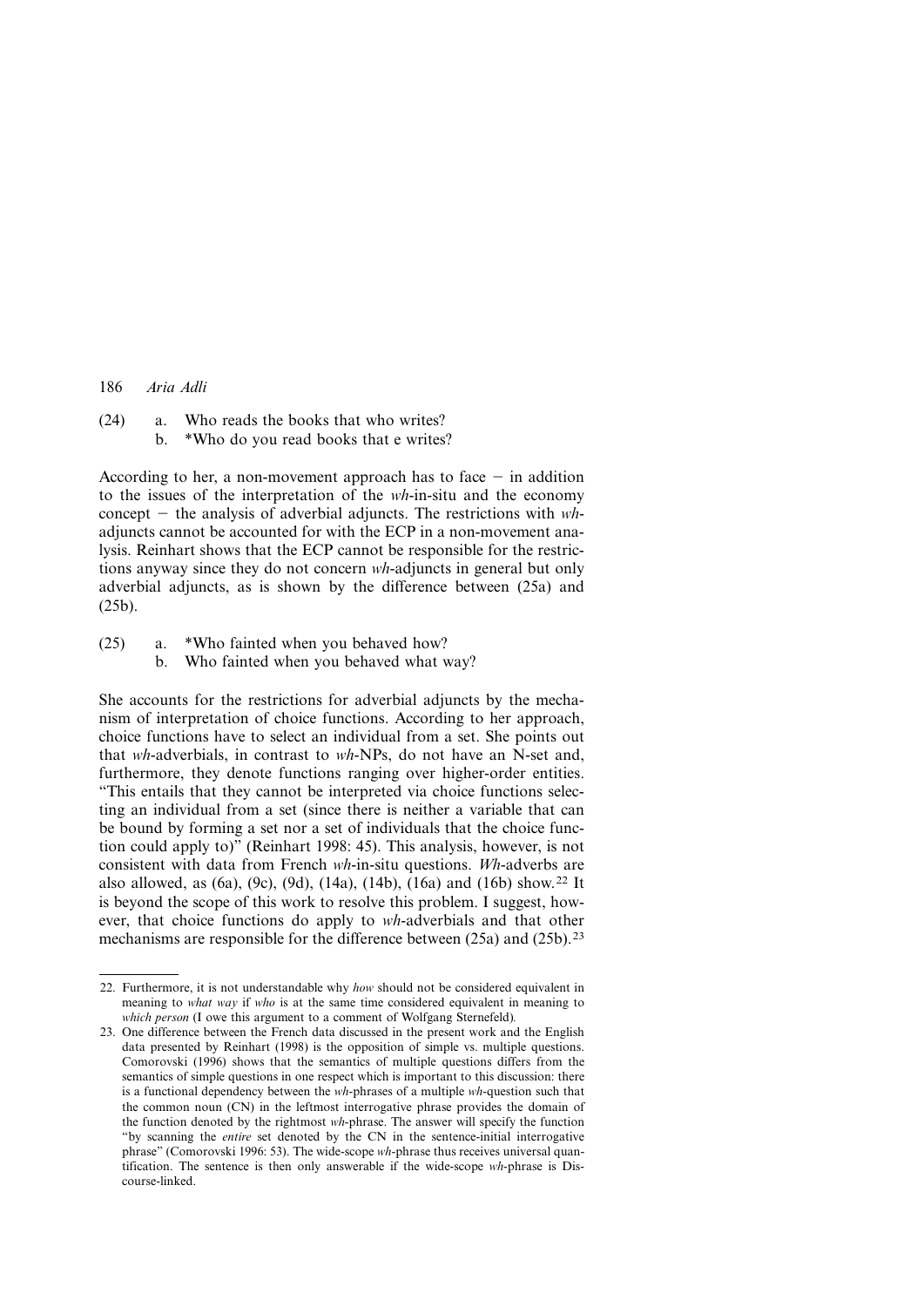In line with Reinhart (1998), Comorovski (1996) challenges the view that the *wh*-in-situ (or an empty operator associated with it as suggested by Watanabe 1992) has to move at LF for interpretation purposes. She firstly refers to Rudin (1988) who has pointed out that Romanian and Bulgarian, languages allowing long-distance multiple *wh*-movement, show restrictions on the order of *wh*-phrases which are strikingly similar to those observed in English superiority effects. As the following Bulgarian examples show, the subject *wh*-phrase has to come first. Any attempt to account for the superiority effect in the English example (27b) in terms of LF-movement restrictions could not apply to the Bulgarian example (26b) in which all *wh*-phrases are moved overtly.

- $(26)$  a. who whom is seen *kogo e vidjal?* 'Who saw whom?'
	- b. *\*Kogo koj e vidjal?* whom who is seen
- (27) a. John knows who saw what.
	- b. \*John knows what who saw.

Secondly, reporting her own surveys of grammaticality judgments with native speakers of Chinese and Korean, she challenges the widely accepted view according to which languages having the typological property of being "pure" *wh*-in-situ languages show LF intervention effects (mostly East-Asian languages have been quoted in the literature with respect to this discussion): "If conditions on movement do not constrain the scope of wh-in-situ even in languages that do not allow wh-movement, there isn't much motivation left for Watanabe's empty operator. Wh-phrases can always be interpreted in the position in which they actually occur, without the need of any extra machinery. But then, of course, there is not much difference between LF and surface structure representations of constituent questions" (Comorovski 1996: 90-91).

Comorovski's generalization of these findings consists in a simple semantic/pragmatic felicity condition according to which questions have to be answerable. Superiority violations and the "repair effect" of Discourse-linking can be derived from this condition without resorting to a LF-based mechanism: assuming that wide-scope *wh*-phrases in multiple constituent questions receive universal quantification (cf. also footnote 23), they are answerable if, and only if, the wide-scope *wh*-phrase ranges over a set of known membership. This makes it possible for the answerer to pair *every* individual in the set over which the wide-scope *wh*-element ranges with some individual in the set over which the narrow scope *wh*-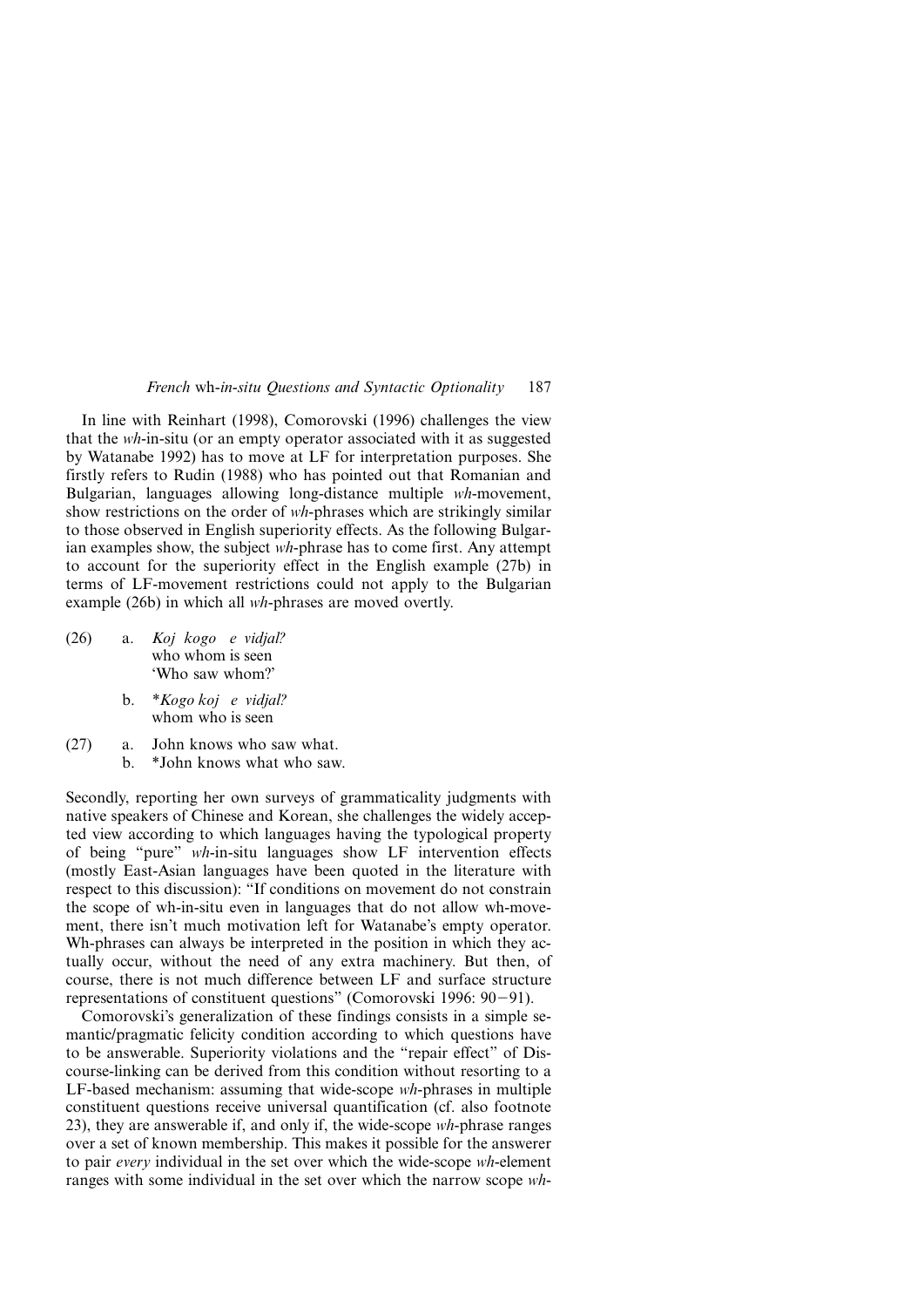element ranges. The wide-scope *wh*-phrase has to be Discourse-linked with respect to this requirement.

In the scope of the discussion of *wh*-in-situ without LF-movement, there is one case in French that can appear problematic at first sight: the ungrammaticality of *wh*-in-situ in indirect questions introduced by *si* as in  $(28)$ .<sup>24</sup>

 $(28)$ I *me* myself ask *demande si Jean a achete´ quoi?* if Jean has bought what

Even if it might seem that the ungrammaticality is simply due to the fact that the complementizer *si* does not select constituent questions but yes/ no questions (cf. Pollock 1998: 42 on the selection of declaratives and interrogatives by the complementizer in French), one has to ask why the *wh*-in-situ element cannot take scope over the whole sentence. However, Comorovski's (1996:  $160-174$ ) account for the *wh*-island effect - the ungrammaticality resulting from the extraction of a (non-Discourselinked) interrogative phrase out of an indirect *wh*-question – provides also an interesting insight into *wh*-in-situ in indirect yes/no questions in French. She essentially shows that the answerability condition on constituent questions also explains *wh*-island effects if this condition is extended by one requirement: the truth of the presuppositions of a constituent question has to be able to be checked. Applied to indirect yes/ no questions in French, this assumption reveals that the existential presupposition of the *wh*-in-situ question in (28) cannot be checked for the simple fact that the *wh*-phrase is embedded in a yes/no question which precisely carries on the truth of the presupposition itself. Therefore, the very form of the structure makes it impossible for the hearer to check the truth of the existential presupposition  $-$  the question is not answerable.

However, one phenomenon remains for which I cannot propose yet a satisfying explanation in a non-LF-movement approach: the ungrammaticality of *wh*-in-situ in relative clauses as in (29) and (30).

- (29) *\*Jean aime le livre que qui a* Jean likes the book that who has written *e´crit?*
- (30) *\*Jean aime le livre que Balzac a e´crit* Jean likes the book that Balzac has written where *ou`?*

<sup>24.</sup> Note that there seems to exist a certain disagreement with respect to the grammaticality status of these structures in the literature. Baunaz (2005: 11) considers them as grammatical, however only if the *wh*-in-situ comes along with what she describes as a fallrise intonation (see also footnote 20).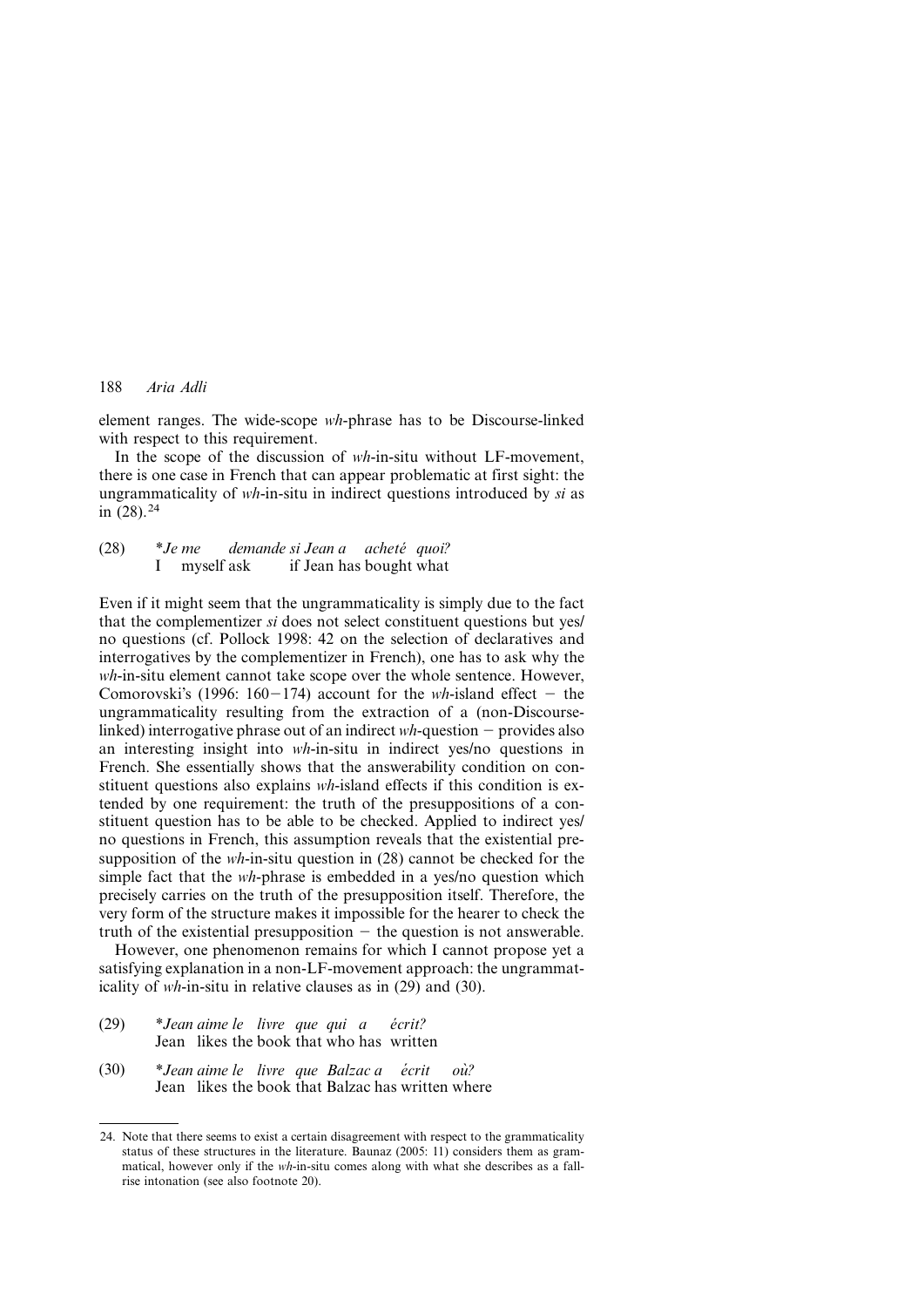A more thorough look reveals that *wh*-questions are generally not felicitous in non-complement-clause in which only the echo-reading is admitted. *Wh*-questions thus are also ungrammatical in the adverbial sentences (31a) und (31b).

- (31) a. *\*Jean est arrive´ quand Pierre a rencontre´ qui?* Jean is arrived when Pierre has met who
	- b. *\*Jean est arrive´ quand Pierre a sonne´ ou`?* Jean is arrived when Pierre has rung where

This island phenomenon with adjunct clauses is already known from simple *wh*-questions in Chinese (cf. Huang 1982, 1995).

 $(32)$ you most like *zui xihuan [weishenme mai shu de* why buy book COMP person *ren]?* (cf. Huang 1995: 154) \*'Whyi do you like [the man who bought the books *t*i]?'

If these data were interpreted as evidence in favor of LF-movement of *wh*-in-situ, it would be problematic to explain why (29) is ungrammatical in French whereas the English construction (24a) is grammatical. One possible – although not entirely satisfying – solution would be to assume that in French constructions like (29) the *wh*-element cannot be interpreted in situ, whereas it is possible in English constructions like (24a). Reinhart (1998: 44 ff.) has already claimed as concerns the contrast between adverbial and non-adverbial *wh*-adjuncts (see above) that choice-functions could not interpret all kind of in situ *wh*-elements.

Summing up, the consideration of this whole range of data shows that an analysis of French *wh*-in-situ without LF-movement is at present backed by a much broader ground of evidence than an analysis with LF-movement. I therefore consider *wh*-in-situ without LF-movement as the more plausible option.

# **3. Experimental evidence**

In order to understand the phenomenon of syntactic optionality more completely and to draw the conclusions on a broader empirical basis, this work also uses two experimental methods. The strategy of this work consists in the use of various data types with their respective theoretical meaning. Thus, the results from the qualitative interviews are complemented by graded grammaticality judgments as well as psycholinguistic reading time measurements.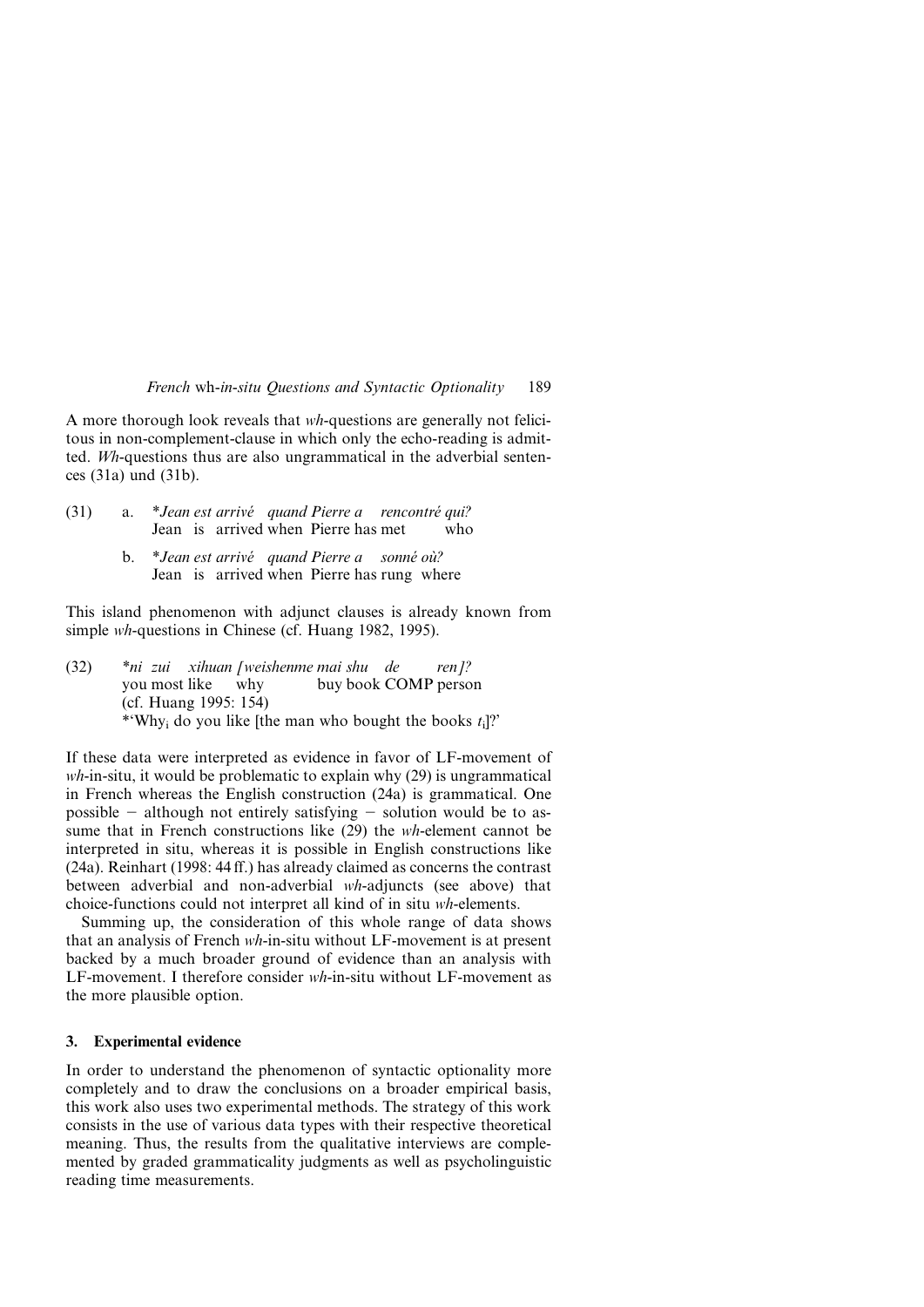Assuming that grammaticality is not a binary category but also shows numerous nuances within the range of licensed derivations, both variants should have an identical level of grammaticality measured on a *graded* scale. In other words, if we do not find different nuances between the *wh*-in-situ construction and the *wh*-movement construction, the assumption of a "fair" choice (or competition) between optional variants is corroborated. The same applies to the processing aspect. If the *wh*-insitu construction and the *wh*-movement construction require identical reading times, both constructions are perfectly comparable in terms of complexity in processing.

# 3.1. Experiment 1: graded grammaticality judgment test

In section 2.1 I have already pointed out the importance of collecting reliable and valid judgment data; I also mentioned different possible sources of error. The answer to this challenge was a qualitative interview technique. In this section I present the results of a second method, a graded grammaticality judgment test which also allows the obtaining of data of higher quality.

The unreliability of certain, sometimes crucial, data is generally underestimated in grammar research (cf. Adli 2004a: 35-41). Levelt (1974, vol. 2: 6) has already pointed out this problem: "It is becoming more and more apparent that decisions on very important areas of theory are dependent on very unreliable observations." The results of section 2 can be taken as a clear example of this phenomenon. Some cases, for example the stipulated ungrammaticality of French *wh*-in-situ with modals (cf. section 2.4), are so inconsistent with every-day language that it is hardly understandable how such judgments can even be considered. Concerning this, Sternefeld (1998b: 156) writes: "I think that generative theorizing has come in a situation, where it can no longer afford to argue for hard principles with soft data." Bringing forward several remarkable examples from the literature on German, he points out the problem that questionable judgments are quoted by authors which are not speakers of the respective language thus leading to the constitution of myths in international literature (cf. Schütze 1996, for examples from the literature on English; cf. Adli 2005, for an example concerning French). Moreover, assumptions such as the one made by Chomsky (1965: 19) are not helpful in this context and could be characterized as a "no will, no way" attitude: "Allusions to presumably well-known 'procedures of elicitation' or 'objective methods' simply obscure the actual situation in which linguistic work must, for the present, proceed. Furthermore, there is no reason to expect that reliable operational criteria for the deeper and more important theoretical notions of linguistics (such as 'grammaticalness' and 'paraphrase') will ever be forthcoming."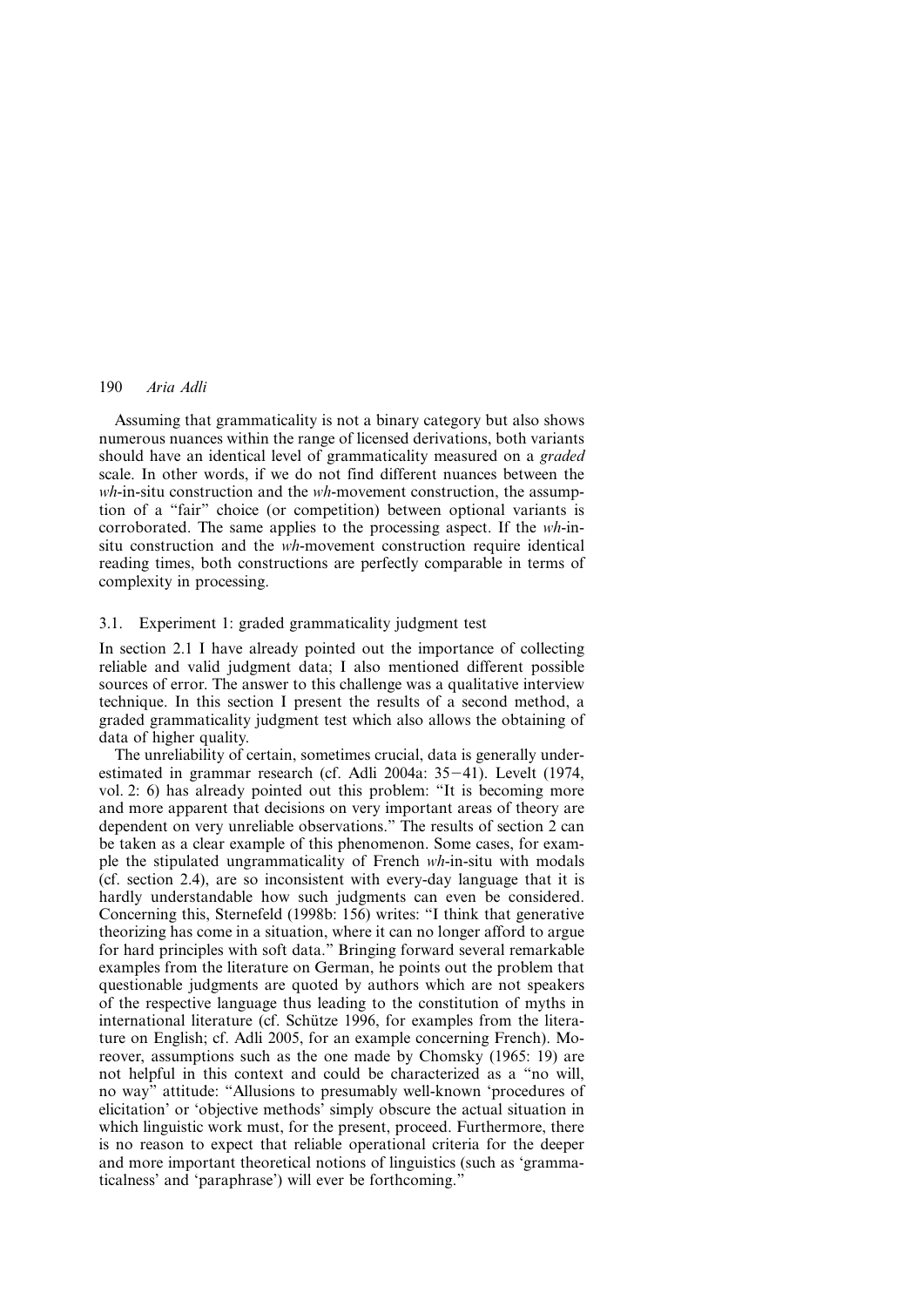Contradicting this position this study applied a test with which even fine nuances of grammaticality can be measured. It is conducted with thorough instruction and training and ensures a high level of variable control. The graded character of judgments is a matter of fact in the literature (often represented by signs like "?", "??", etc.) although it is in general not explicitly put in the center of attention. A retrospect reveals that Chomsky (1964) had still claimed that grammaticality judgments can be mapped on a graded scale, but he gave up this concept in Chomsky (1965) in favor of a distinction between grammaticality and acceptability – intermediate levels and uncertainties were thus attributed to performance factors (see also Lakoff 1973). The applied method centers the graded nature of judgments and aims to draw a more detailed picture of the differences between French *wh*-questions with and without overt movement.

Another important methodological aspect concerns the generalization of the results. It is indeed a legitimate question to ask why experimentally working scientists generally draw their conclusions after statistical inference from the sample to the population, whereas the judgment data of one individual shall be considered as a reflect of the population in grammar research. This is not due to the nature of the respective data types but rather to non-scrutinized methodological traditions. The present sample-based study allows the taking into account of the deviation and the distribution of the values to draw statistical conclusions. In what follows, I first give a concise summary of the applied methodology, referring in this context to Adli (2004a: 81-97) for full details.

78 subjects, students of the University of Toulouse II, participated in the grammaticality judgment test, of which 65 fulfilled the validity criteria.25 All subjects were French native speakers and did not suffer from any speech impediment or serious eye defect. Linguists or students of linguistics were excluded. Each of the structures (33a) and (33b), i. e. overt *wh*-movement and *wh*-in-situ, was presented in 4 lexical variants (cf. Adli 2004a: 378-379).26

<sup>25.</sup> Two quantitative indexes (called *violation of trivial judgments*) indicate to what extent the subjects are able to carry out the test correctly. These indexes measure the amount of obviously incoherent judgments. 10 subjects showing values beyond the respective outlier limits in a stem and leaf analysis were excluded (cf. Adli 2004a: 89-91). In addition, two persons were excluded after having assigned an extreme value to the reference sentence, in order to avoid ceiling- and floor-effects respectively. Finally, one subject was apparently, in spite of the greatest efforts of the experimenter, not able (or willing) to understand the instructions correctly and was also excluded.

<sup>26.</sup> In the experiment the *wh*-questions (33a) and (33b) were preceded by the introductory expression *Dites-moi* (= Tell me) due to methodological reasons: This expression should evoke a colloquial situation and thereby reduce interferences between the written stimuli and the colloquial register to which especially (33b) belongs (cf. section 1.3).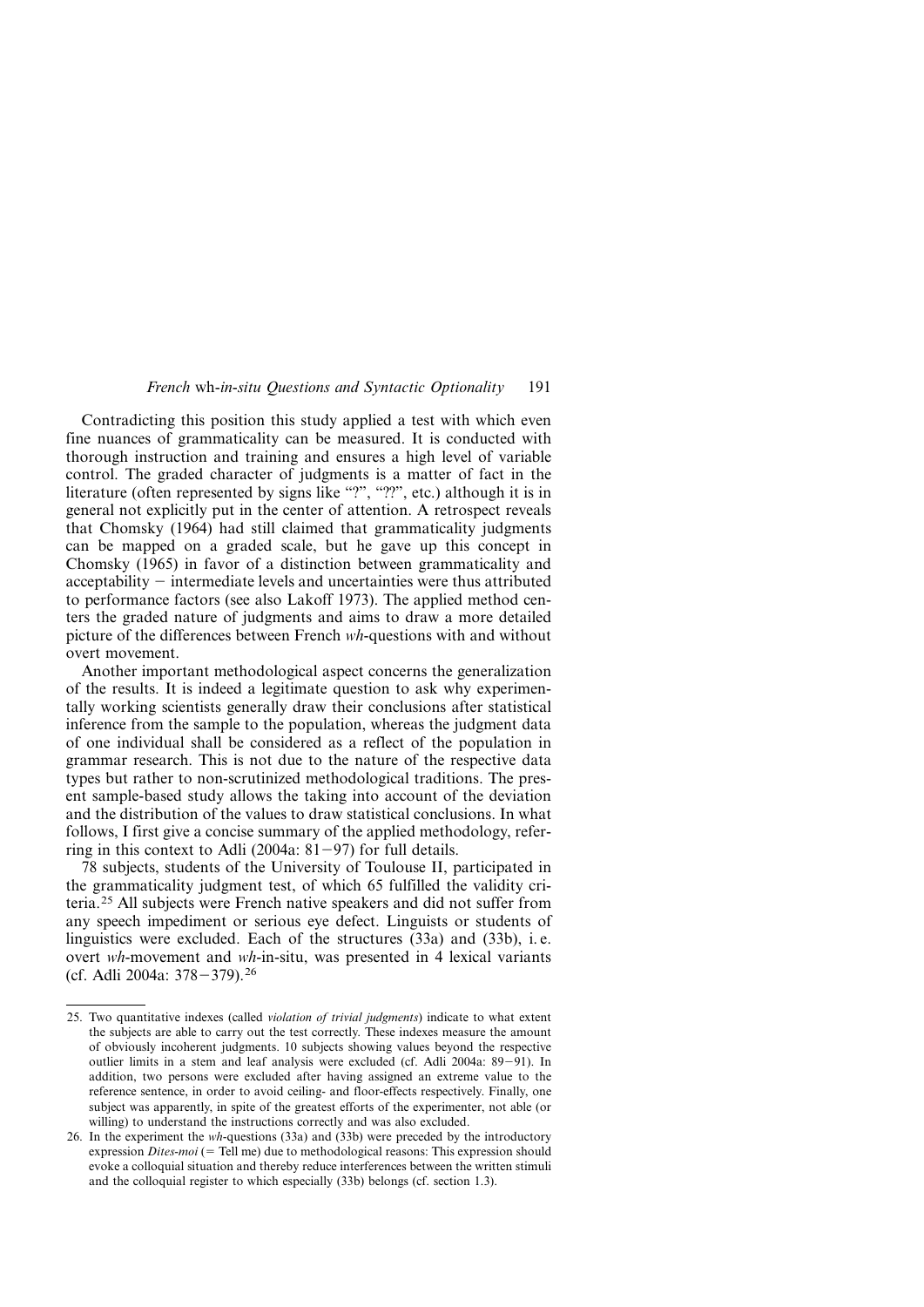$(33)$  a. to whom she lends her credit card *A qui elle preˆte sa carte bancaire?*

> **b**. Elle prête sa carte bancaire à qui? she lends her credit card to whom

The independent variable consisted of the mean value of the judgments of the 4 lexical variants. There were as many experimental sentences as filler sentences. Each *wh*-question was presented together with one appropriate context sentence. Subjects were told not to judge the context sentence but the *wh*-question. In order to measure *graded* grammaticality judgments, an instrument based on graphic rating was applied (cf. Guilford 1954: 270; Taylor & Parker 1964).<sup>27</sup> Judgments are not expressed by marking one of several boxes with a cross but by drawing a line on a bipolar scale. A theoretically infinite number of gradations are therefore possible, which, in practice, is limited by the person's differential capacity for judgment. The judgments were given relative to a reference sentence judged in the beginning by the subject himself. A suboptimal, but not extremely ungrammatical French sentence, was used as reference sentence. Both endpoints (obviously well-formed and obviously ungrammatical) were therefore given by the design to which the subject added a scale anchor, i. e. the judgment of the reference sentence. The dependent variable was the difference between the judgment of a particular sentence and the judgment of the reference sentence.

The test was presented in a A4 ring binder containing two horizontally turned A5 sheets. The reference sentence was printed on the upper, the experimental sentence on the lower A5 sheet. On each sheet, the sentence with the graphic rating scale under it was printed in the middle (cf. Adli 2005). Having rated the experimental sentence on the lower sheet, the subject turned this page to go on with the next sentence. The upper sheet with the reference sentence was not turned and remained visible during the whole test. A reliability analysis revealed that the test has a satisfactory precision of measurement.<sup>28</sup>

<sup>27.</sup> Bard, Robertson & Sorace (1996) propose the magnitude estimation approach in order to measure graded grammaticality. Magnitude estimation is usually applied when psychophysical functions are measured. These functions represent a special case in so far the distances on the scale are physically not equidistant. The comparison between psychophysical judgments and grammaticality judgments relies on analogy and has not yet been empirically verified. The "cross-modality matching" that Bard et al. (1996: 52 ff.) carried out for validation purposes cannot provide the necessary evidence (see also Adli 2004a: 83).

<sup>28.</sup> The reliability of this graded grammaticality judgment test was measured on the basis of 11 different syntactic structures (each of which in 4 lexical variants), including marginal and ungrammatical constructions. Therefore, 11 single reliability values were calculated of which, after the necessary transformation into Fisher's Z values, the mean value was calculated and then retransformed into a r-value. The analysis revealed an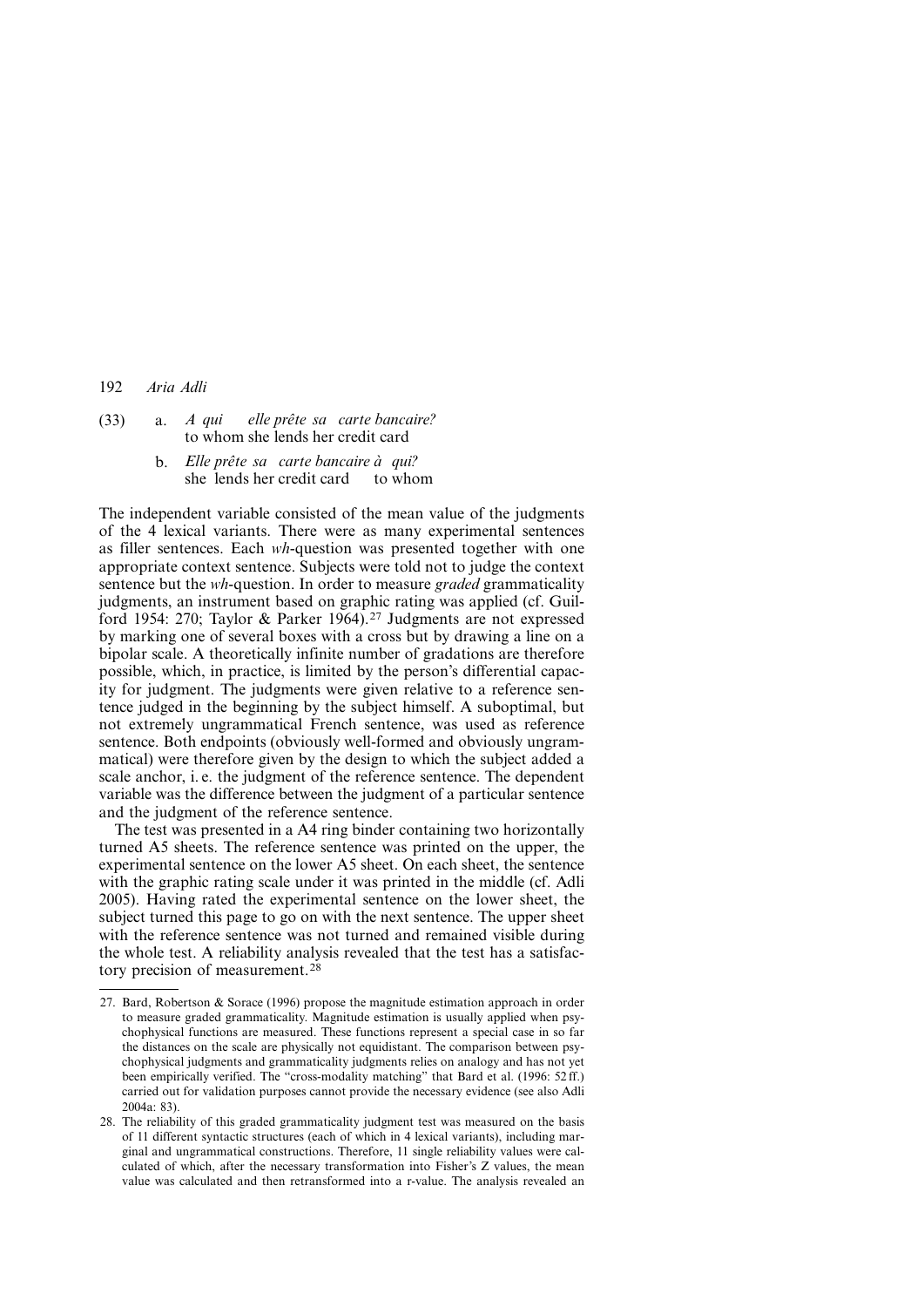The test started with an interactive instruction and training phase of about 10 minutes. Besides a description of the method of graphic rating with self-placed anchor, two main concepts were introduced in a 9-step procedure: firstly, the concept of *isolated grammaticality*, necessary to reduce interferences with semantic and pragmatic effects, needed to be imparted (cf. section 2.1 for a discussion of sources of interference). Since (33a) and (33b) represent acceptable and common constructions, often used in every-day communication, their investigation does not obligatorily require a qualitative interview approach, but can also be measured under standardized laboratory conditions (cf. also footnote 9). Secondly, the concept of *gradedness* was mediated. Subjects had to replace the common distinction between grammatical and ungrammatical, or "good" and "bad", sentences by a graded notion of grammaticality. They were introduced to these two main concepts, among other things, by rating different training sentences and by explaining their reasons for the rating to the experimenter, who could therefore adapt the instructions to the level of understanding of each subject. After instruction and training the experimenter left the room. A pre-test revealed the importance of such a training, given that the task of making graded grammaticality judgments is usually not part of the behavior repertory.

The hypothesis was tested at  $\alpha = \beta$ . This is vital because in this concrete theoretical question I consider  $\alpha$  and  $\beta$  equally important, in other words, the conclusion that the grammaticality of two constructions is identical (i. e. a non-significant result) and the conclusion that the grammaticality of certain constructions are different (i. e. a significant result) has the same practical impact for the purposes of grammar research and should come along with the same error probability (cf. Adli 2004a: 115- 121).29 Unfortunately, careful consideration on statistical parameters with the objective of finding reasonable values is not prevailing in quan-

overall *Cronbach's* a of 0.85 (cf. Cronbach 1951), an overall *Average Measure ICC* (i. e. Intra-Class Correlation) of the absolute agreement type of 0.84, and an overall *Single Measure ICC* of the absolute agreement type of 0.59 (cf. McGraw & Wong 1996; see also Shrout & Fleiss 1979). These reliability values show the degree of internal consistency between different lexicalizations and indicate how precisely the test can measure the dependent variable. The satisfactory *Cronbach's* a value of 0.85 indicates that the test has a good capacity to precisely measure differences and nuances. The *Average Measure ICC* of the absolute agreement type is generally a more conservative measure than *Cronbach's* a The *Single Measure ICC* estimates the reliability which would have been expected if only one single lexical variant had been used. The difference between the *Average Measure ICC* and the *Single Measure ICC* confirms the importance of the use of various lexical variants. The mean value of the 4 lexical variants is supposed to be closer to the "true" value.

<sup>29.</sup> Cf. also Bortz (1999: 160), Ostmann & Wutke (1994: 705-706) and Buchner, Erdfelder & Faul (1996: 124) for further details.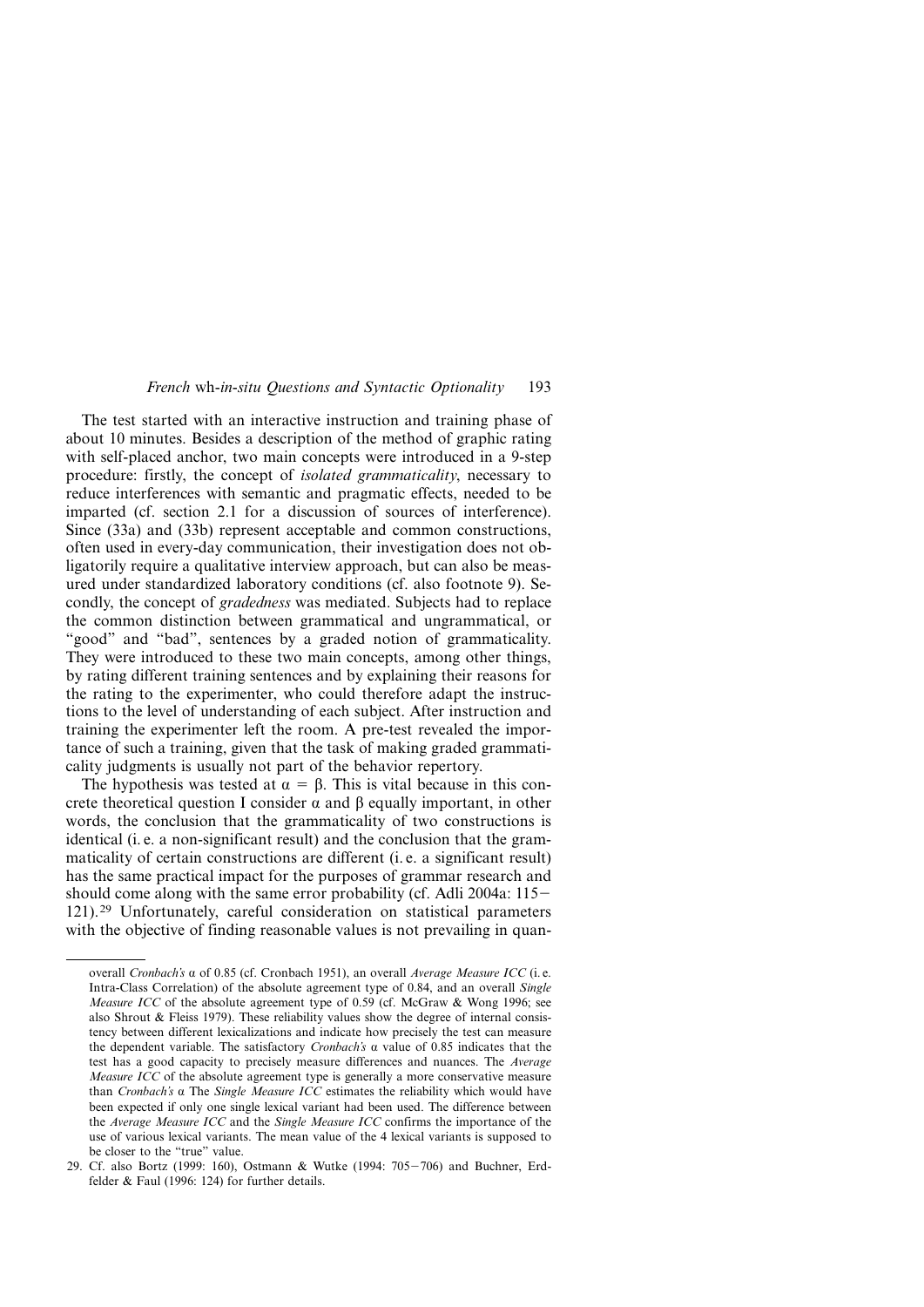titative linguistics. One of the consequences is the persistent myth in psycholinguistics that there is such thing like a null-experiment, usually associated with an unrejected  $H_0$ .

The hypothesis was tested with a t-test for two paired samples ( $N_{pairs}$  = 65, two-tailed) with  $\alpha = \beta = 3.5\%$  and a medium effect size ( $\varepsilon = 0.5$ *s*).<sup>30</sup> The results reveal the same grammaticality judgments for (33a) and (33b)  $(t<sub>(64)</sub> = 1.213; p < 0.230)$ , i.e. both word order variants have an identical grammaticality value on a graded scale. Given that this methodology allows the distinguishing of fine nuances within the range of felicitous constructions - in statistical terms: differences of medium effect size (see Cohen 1988:  $25-27$  for illustrative examples of this convention) - we can interpret this result as a further empirical indication corroborating the optionality assumption. Even at a level of subtle differences there is no preference, that is, in a certain sense the choice (or say competition) between both variants is perfectly "fair".

#### 3.2. Experiment 2: reading time measurement

In addition to the analysis of grammaticality the study of the processing aspect provides complementary empirical information. Studies taking into consideration judgments as well as processing data are comparatively rare (see Pechmann et al. 1994 and Bard et al. 1999 for two examples). The combination of both data types raises the question about the relationship between grammar and parser in general and about the possible evidence each data type can provide for the optionality debate in particular. In the psycholinguistic literature the question if, how, and to what extent grammatical rules and processing strategies interact has been extensively discussed (cf. Farke & Felix 1994). However, this issue is not our focus here. Rather, the focus relies on the question as to the extent of general processing complexity of a given structure. Thus, I examine if one structural variant comes along with higher processing cost than another one. To this end, the *overall* reading times of sentences are compared. Local events in processing, e. g. possible preferences of the parser for a certain element at a particular sentence position, are therefore not included in this study. Or, to put it differently, local differences in processing not being reflected in the overall reading time (i. e. compensated across the whole sentence) are not relevant.

The issue of syntactic optionality also implies a processing aspect. It is corroborated if two variants show comparable levels of cognitive complexity in processing. One could also say that no one comes along with an advantage in processing.

<sup>30.</sup> The standard deviation of the difference *s* is assumed to be 1.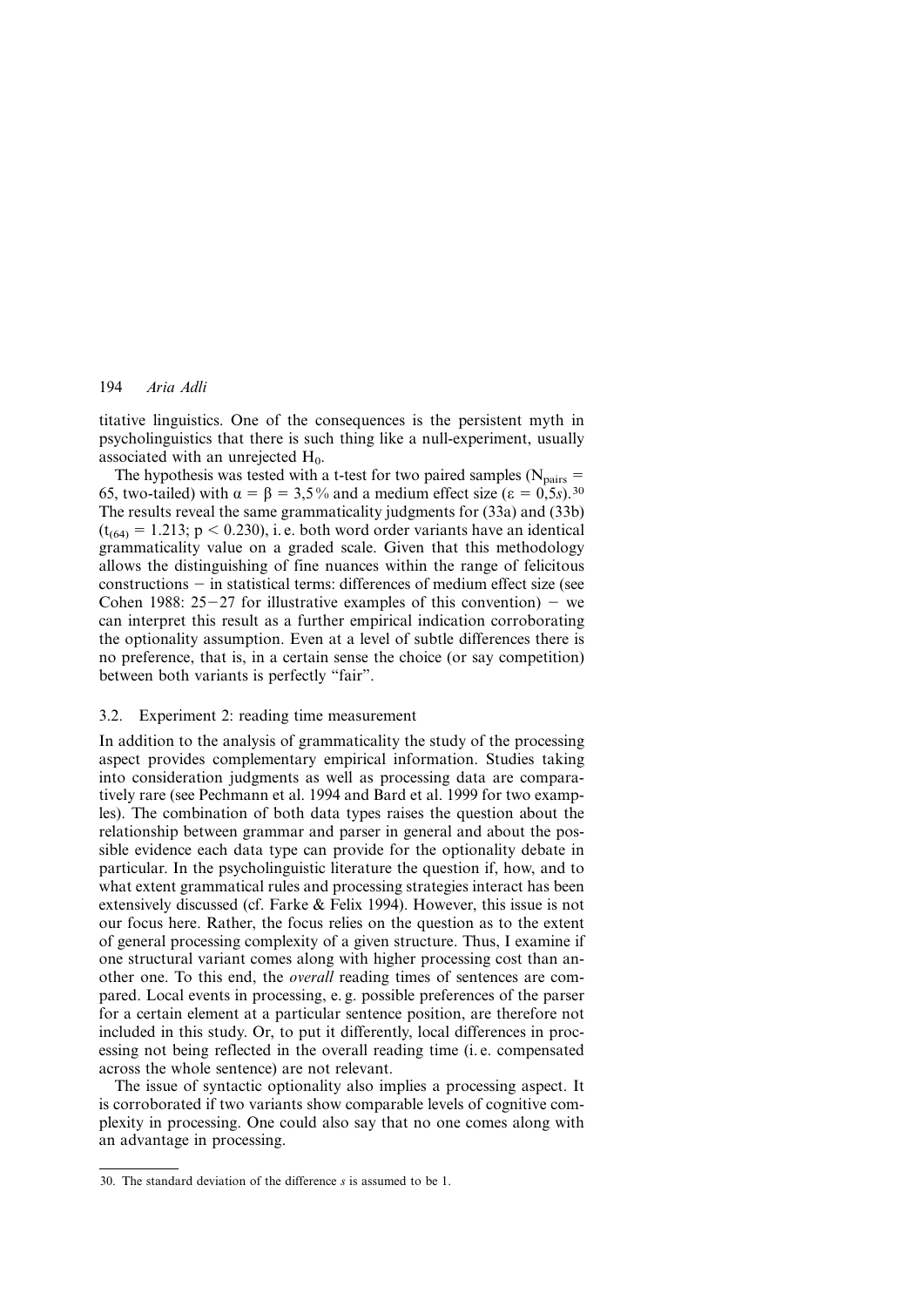The hypothesis of identical complexity in processing is not trivial at all. According to one of the classic psycholinguistic assumptions from the pre-minimalist derivational grammar model, the *derivational theory of complexity* (cf. Brown & Hanlon 1970), this should not even exist: the complexity of the parsing process is supposed to correspond to the number of syntactic transformations necessary for generating the surface structure. However, this theory in which the parser is basically conceived as a grammar "in reverse gear" can be considered as outdated since the middle of the 1970s (cf. Farke & Felix 1994: 76). The issue in focus here is more basic and relies less on presuppositions concerning the relationship between grammar and parser: do syntactic movement operations come along with cognitive processing cost at all? In particular within the minimalist grammar model the question arises as to whether the economy principle has a cognitively measurable correlate. Under the assumption that overt movement operations correlate with cognitive processing cost, the question with moved *wh*-element (33a) should have a higher cost than the *wh*-in-situ form (33b).<sup>31</sup>

117 subjects, divided in two groups, participated in the reading time study. All subjects were students of the University of Toulouse II, French native speakers, and did not suffer from any speech impediment or serious eye defect. Each of the structures (33a) and (33b) was presented in 8 different lexical variants. There were twice as many filler sentences than experimental sentences. 20 % of the filler sentences contained nonwords. In addition, 10 warm-up sentences were presented at the initial training phase. Each (interrogative) experimental sentence was preceded by a (declarative) context sentence. The experimental sentence was presented on a computer screen segment by segment with the *self-pacedreading* technique. The subjects controlled the presentation with two buttons of different color: the first one was used to display the next segment, the second one had to be obligatorily pressed when a nonword appeared. This procedure should ensure the cognitive processing of each segment. Having read the experimental sentence, three possible answers to the question appeared, of which the correct one had to be chosen. Relevant for the analysis was only the reading time of the (correctly answered) experimental sentence. Subjects were instructed to read quickly but accu-

<sup>31.</sup> This assumption would however be problematic if one hypothesized that both variants undergo in equal measure overt movement operations, as it would be the case under the assumption of *covert overt movement* of Uribe-Etxebarria (2003). She assumes movement of *wh*-"in-situ" in overt syntax which does not become manifest in a change of the linear word sequence. This side-comment refers to the complex relationship between theory and data in grammar research. Without a restriction to certain theoretical models such experimental studies would often not been conceivable.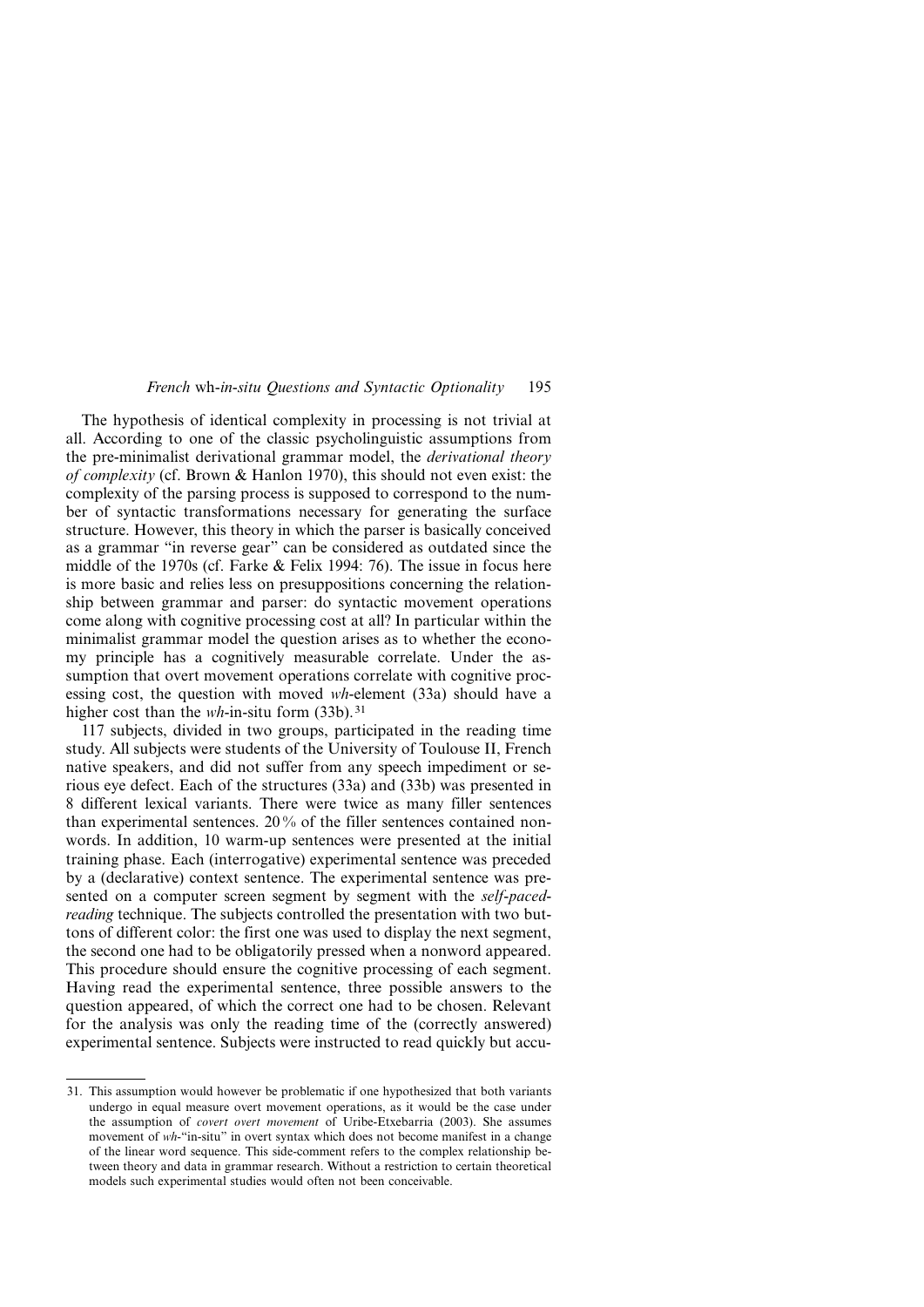rately and to try to avoid any mistakes. The training session took place in the presence of the experimenter, who could answer any remaining questions. The person was alone in the laboratory during the experimental phase.

Participants with extremely high error rates in the distinction between words and nonwords, extremely high error rates in the answer of the question, or extremely slow reading times  $(x + 3)$  standard deviations, cf. Ratcliff 1993, for a discussion) were excluded. On account of these exclusion criteria 10 subjects were not considered in the analysis.

For the same reasons as already mentioned in the context of the grammaticality judgment test the methodology of  $\alpha = \beta$  was applied. Furthermore, the test should be able to detect a medium effect size ( $\varepsilon = 0.5s$ ). Given a sample size of  $n_1 = 56$  and  $n_2 = 51$  fair hypothesis testing at  $\alpha = \beta = 14\%$  was realized. Concerning these statistical parameters it should be mentioned that the great majority of the sentence processing studies I know were analyzed with greater effect size values, sometimes with extremely big effect sizes (and/or extremely small statistical power 1-b). In these works real differences of medium effect size remained undetected. This is not a reasonable strategy because there is no reason to assume that in language processing relevant phenomena do *not* have the size of medium effects. In addition, in these studies the  $\alpha$ -value is usually set to 5 % which is the wrong strategy to adopt with small samples since it only aggravates the problem of effect size and/or statistical power.32

The analysis was carried out with a t-test for two independent samples. The results reveal identical reading times for (33a) and (33b) ( $t_{(105)}$  = 0.583; p < 0.561). The *wh*-in-situ construction and the *wh*-movement construction require the same amount of processing cost. From a processing perspective, no word order variant is at disadvantage, which corroborates the optionality hypothesis. At a more general level this result also indicates that syntactic movement does not correlate *per se* with cognitive cost in processing. One can hazard the conclusion that the economy principle of the minimalist grammar model cannot be legitimated with general cognitive principles (which does not mean that it is not legitimate as a *theory-internal* concept<sup>33</sup>).

One might however object that the results interfere with another source of complexity: during the reading of a *wh*-in-situ construction there is a temporal ambiguity between a yes/no-question and a *wh*-question which is only solved when the *wh*-word is encountered, whereas the concrete interrogative type of the variant with overt *wh*-movement is

<sup>32.</sup> See also the law of small numbers described by Tversky & Kahnemann (1971).

<sup>33.</sup> Nevertheless, I summarize my objection to derivational economy as absolute requirement in the conclusion below.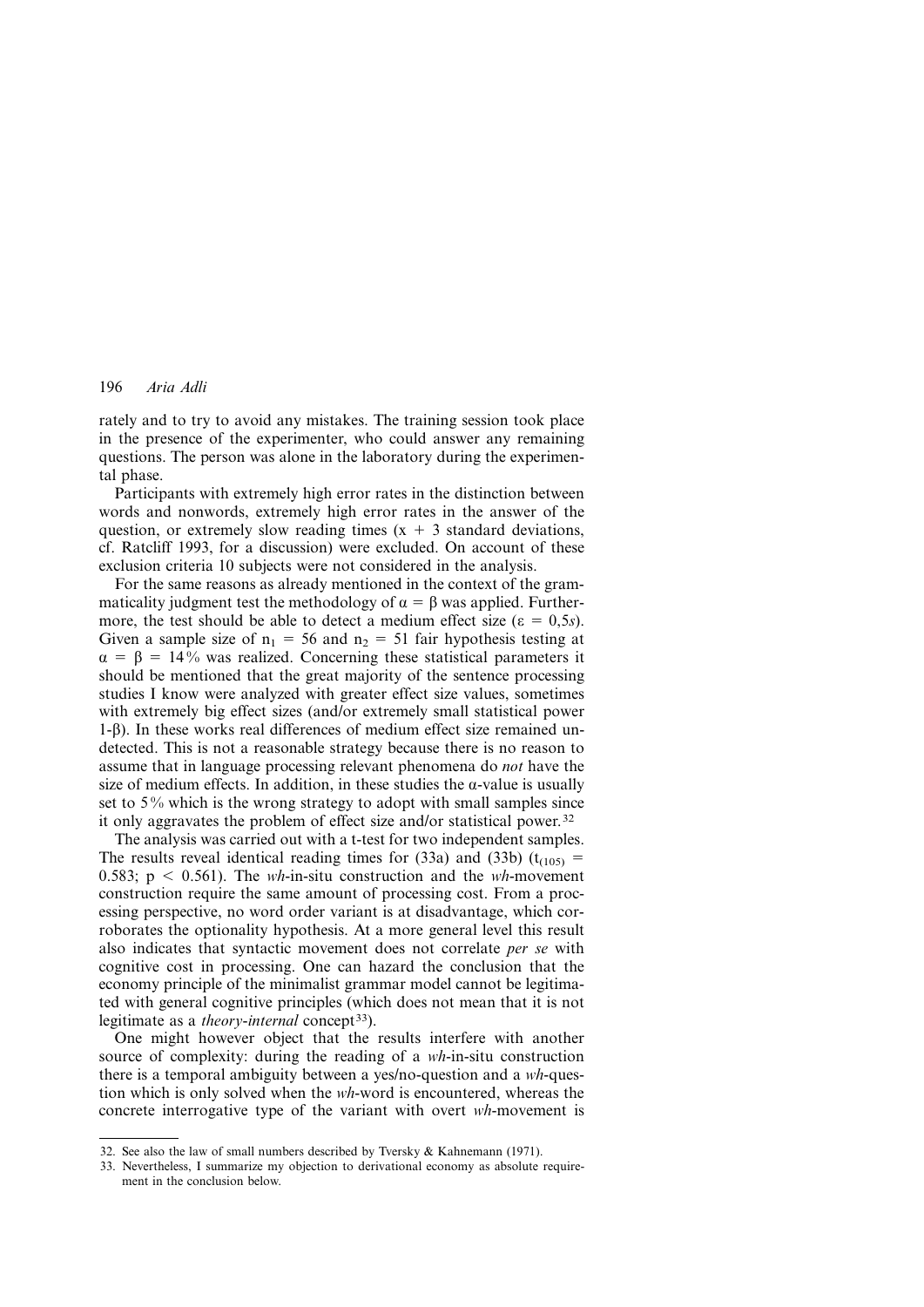manifest from the beginning. In other words, one could object that the identity of reading times has to be attributed to the fact that the temporary ambiguity with respect to the interrogative type makes the processing of the *wh*-in-situ structure more complex (e. g. for the need to prepare in parallel to possible interpretations) and that, therefore, a really existing complexity effect due to *wh*-movement cannot come to the fore. However, the results presented in Adli (2004a: 149-152) rebut such an objection by virtue of a reading time experiment on French object questions, with and without stylistic inversion, which exhibit identical reading times, too.

- (34) a. quelle est l'armoire que **refont** les employés de la which is the cabinet that restore the employees of the *scierie?* workshop 'which cabinet do the workshop's employees restore?'
	- **b**. quelle est l' armoire que les employés de la scierie which is the cabinet that the employees of the workshop *refont?* restore

In (34a) stylistic inversion changed the order of the lexical subject-DP and the verb contrasting with the canonical S-V sequence in (34b) (cf. Kayne 1972). The point is that *both* sentences start with the presentation of the *wh*-element. In other words, at no moment is there an ambiguity between *wh*-question and yes/no-question. This result confirms that overt syntactic movement does actually not have an effect on cognitive complexity in processing.

Assuming that syntactic optionality also has a cognitive aspect, this finding of a (cognitively) cost-free movement constitutes an argument in favor of the comparability of both variants in terms of complexity and thus constitutes a further piece of empirical evidence in favor of the concept of optionality.34

# **4. Conclusion**

In the first section I addressed the problem of the inherent contradiction to which the concept of optional syntactic movement leads in the economy-based minimalist model. Even if one tries to invent some sort of

<sup>34.</sup> If one agreed with Poole (1996), one might also extend this interpretation and draw a parallel to his assumption of cost-free optional movement.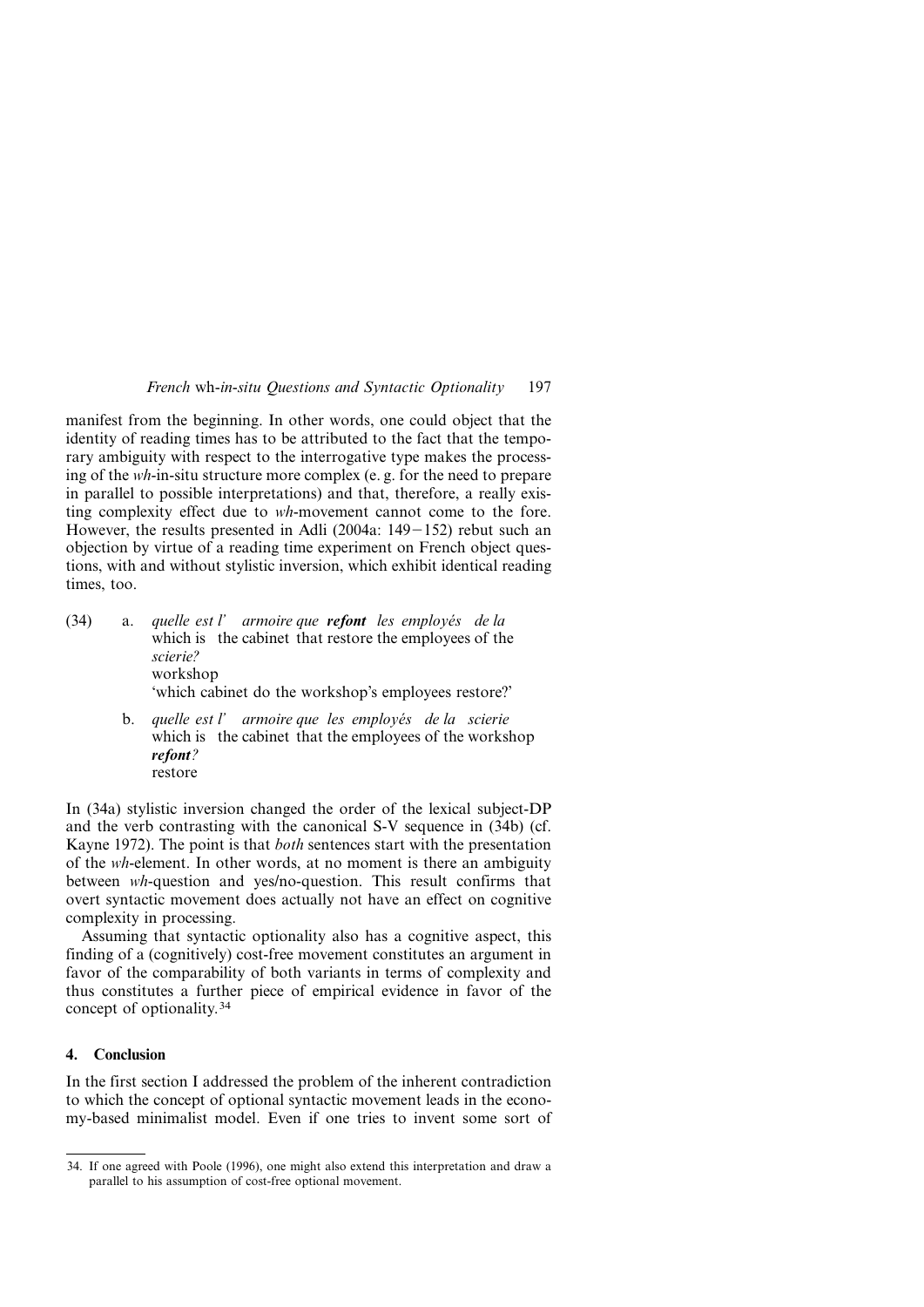theoretical loophole to partially reconcile both concepts (like the attempt of Poole 1996), I cannot see how the issue of the trigger could be ultimately resolved. Another loophole, the assumption of various parallel grammars in the cognitive system is, in my opinion, an ostensible alternative which only displaces and camouflages the problem; we then would need to confront the (certainly not less if not more complicated) issue of the choice between "optional grammars" instead of the choice between optional syntactic variants. Considering these facts, do we really gain greater explanatory power assuming derivational economy as an absolute requirement? I subscribe to the view of Haider & Rosengren (2003: 241) which I generalize to other phenomena of optional movement. Essentially, they do not consider a syntactic trigger necessary in their optionality analysis for scrambling in German: "Scrambling is not syntactically triggered, as, for instance, NP-movement in the English passive is. There is no context in which a phrase *must* be scrambled. We do not contest, however, that scrambling does have effects at the semantics/pragmatics interface; we simply deny the need and justification to elevate these properties to the status of a *syntactic triggering* feature. We take the interpretation effects to be *epiphenomena* of scrambling, and not the cause. If there is optionality at the level of the syntax module, this does not mean that the resulting variants are in free variation for all other modules of grammar".

The first section also addressed the differences in register between various French *wh*-questions. In order to accurately characterize the speech register, I regard it as useful to conceive the diaphasic axis as a continuous, bipolar scale, i. e. a particular register can be mapped somewhere on this continuum between the two poles  $\lceil \cdot \text{diaphasic} \rceil$  and  $\lceil \cdot \text{diaphasic} \rceil$ . The very colloquial *wh*-in-situ construction (33b) has a lower value on this axis than the form  $(33a)$ .<sup>35</sup> These grammatical variants are also stylistic variants. The stylistic shift resulting from optional movement in French *wh*-questions constitutes the non-syntactic function exploited at the interface levels of syntax, namely at a pragmatic level.<sup>36</sup> These stylistic differences also correlate with social differences. Coveney (1996: 234) analyzes a corpus of spontaneous speech data and finds effects of age and social class on the frequency of *wh*-constructions like (33a) and (33b). Adli (2004a, part III) shows statistically significant social effects

<sup>35.</sup> By means of such a description, the stylistic richness of French interrogative syntax can be more accurately expressed. Contrasting with (33b), the form with *est-ce que* (2b) or with inversion (2a) would have a higher value than (33a).

<sup>36.</sup> *Wh*-questions do not constitute the only phenomenon in French with stylistically distinct word order variants. The same is true for stylistic inversion: the inverted word order is stylistically more elevated than the canonical word order, cf. (34a) vs. (34b).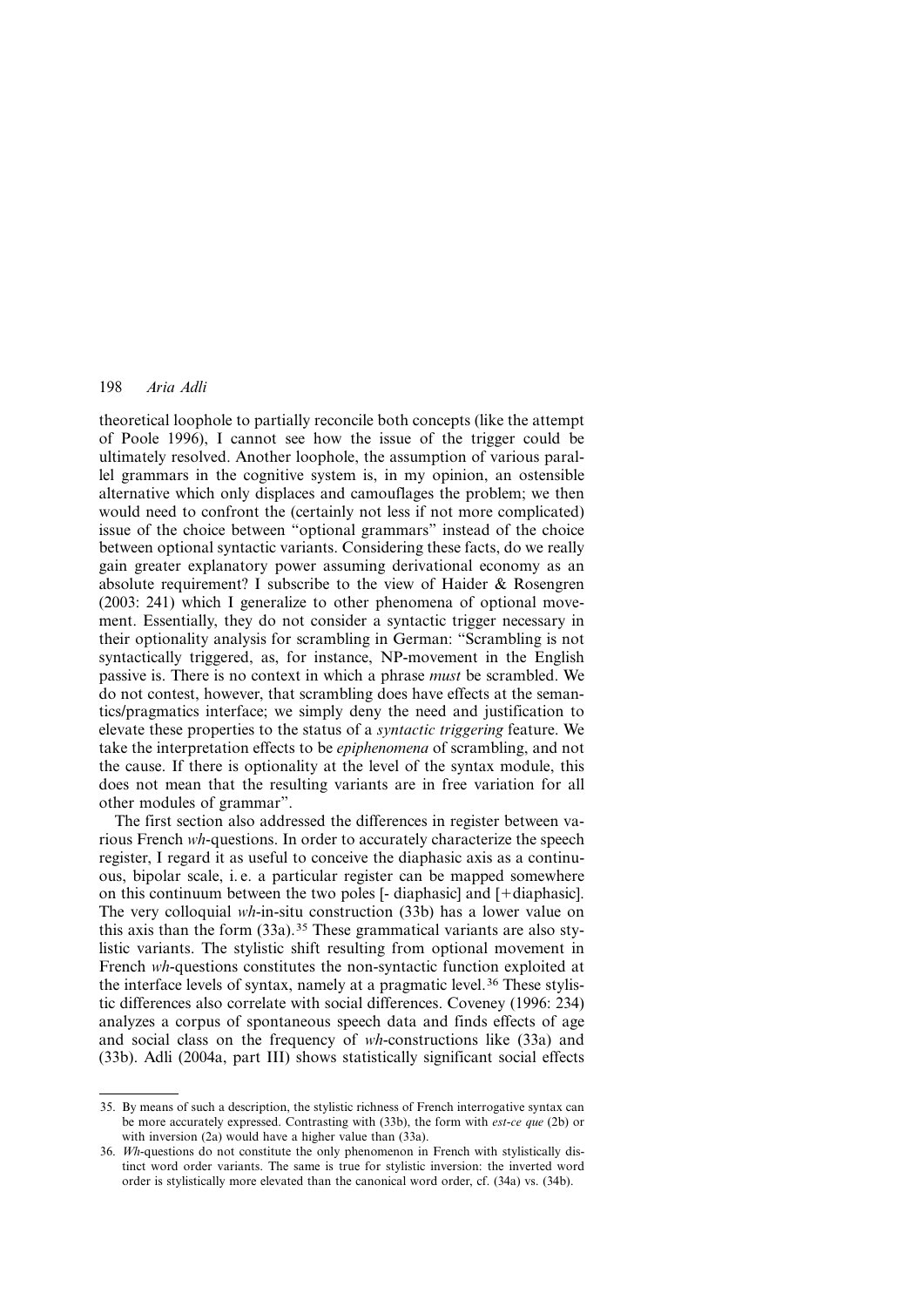on graded grammaticality judgments for these *wh*-questions. In addition, these effects are particularly salient in the case of *wh*-questions, compared to several other structures.

We can summarize that the empirical results from three different data types support the concept of syntactic optionality for French *wh*-questions: firstly, the qualitative interviews uncovered considerably weaker evidence in favor of the assumption of LF-movement than has been claimed in some previous contributions. Secondly, a graded grammaticality judgment test revealed even in terms of fine nuances an identical level of grammaticality. Thirdly, a reading-time experiment showed that both variants have the same cognitive complexity in processing. Even though there is no *experimentum crucis*, each of these results adds one piece of evidence to the optionality assumption. A rehabilitation of this concept would allow better accounting for an important phenomenology in French *wh*-syntax for which the grammar model would otherwise remain blind.

*Eingereicht: 24. November 2003 Department of Linguistics* Überarbeitete Fassung eingereicht: 2. Dezember 2005

# **References**

- Adli, Aria (2004a). *Grammatische Variation und Sozialstruktur*. Berlin: Akademie Verlag.
- Adli, Aria (2004b). Y a-t-il des morphèmes intonatifs impliqués dans la syntaxe interrogative du français? Le cas du qu-in-situ. In *Nouveaux départs en phonologie: les conceptions sub- et suprasegmentales*, Trudel Meisenburg & Maria Selig (eds.), 199-215. Tübingen: Narr.
- Adli, Aria (2005). Gradedness and Consistency in Grammaticality Judgments. In *Linguistic Evidence: Empirical, Theoretical, and Computational Perspectives*, Stephan Kepser & Marga Reis (eds.), 7-25. Berlin: Mouton de Gruyter.
- Armstrong, Nigel (2001). *Social and Stylistic Variation in Spoken French: a Comparative Approach*. Amsterdam, Philadelphia: Benjamins.
- Autesserre, Denis & Albert Di Cristo (1972). Recherches psychosémantiques sur l'intonation de la phrase française. *Travaux Interdisciplinaires du Laboratoire Parole et Langage d'Aix-en-Provence* (*TIPA*) 1: 61-98.
- Bard, Ellen Gurman, Cheryl Frenck-Mestre, Louise Kelly, Kerry Killborn & Antonella Sorace (1999). Judgement and Perception of Gradable Linguistic Anomaly. Manuscript, Human Communication Research Centre, University of Edinburgh.
- Bard, Ellen Gurman, Dan Robertson & Antonella Sorace (1996). Magnitude Estimation of Linguistic Acceptability. *Language* 72: 32-68.
- Baunaz, Lena (2005). The syntax and semantics of wh in-situ and existentials: the case of French. *Leiden Working Papers in Linguistics* 2: 1-27.
- Beck, Sigrid (1996). Quantified structures as barriers for LF movement. *Natural Language Semantics* 4: 1-56.
- Behnstedt, Peter (1973). *Viens-tu? Est-ce que tu viens? Tu viens? Formen und Strukturen des direkten Fragesatzes im Französischen*. Tübingen: Narr.
- Blanche-Benveniste, Claire (1997). *Approches de la langue parlée en français*. Paris: Ophrys.
- Boë, Louis-Jean & Michel Contini (1975). Etude de la phrase interrogative en francais. Bulletin de l'Institut de Phonétique de Grenoble 4: 85-102.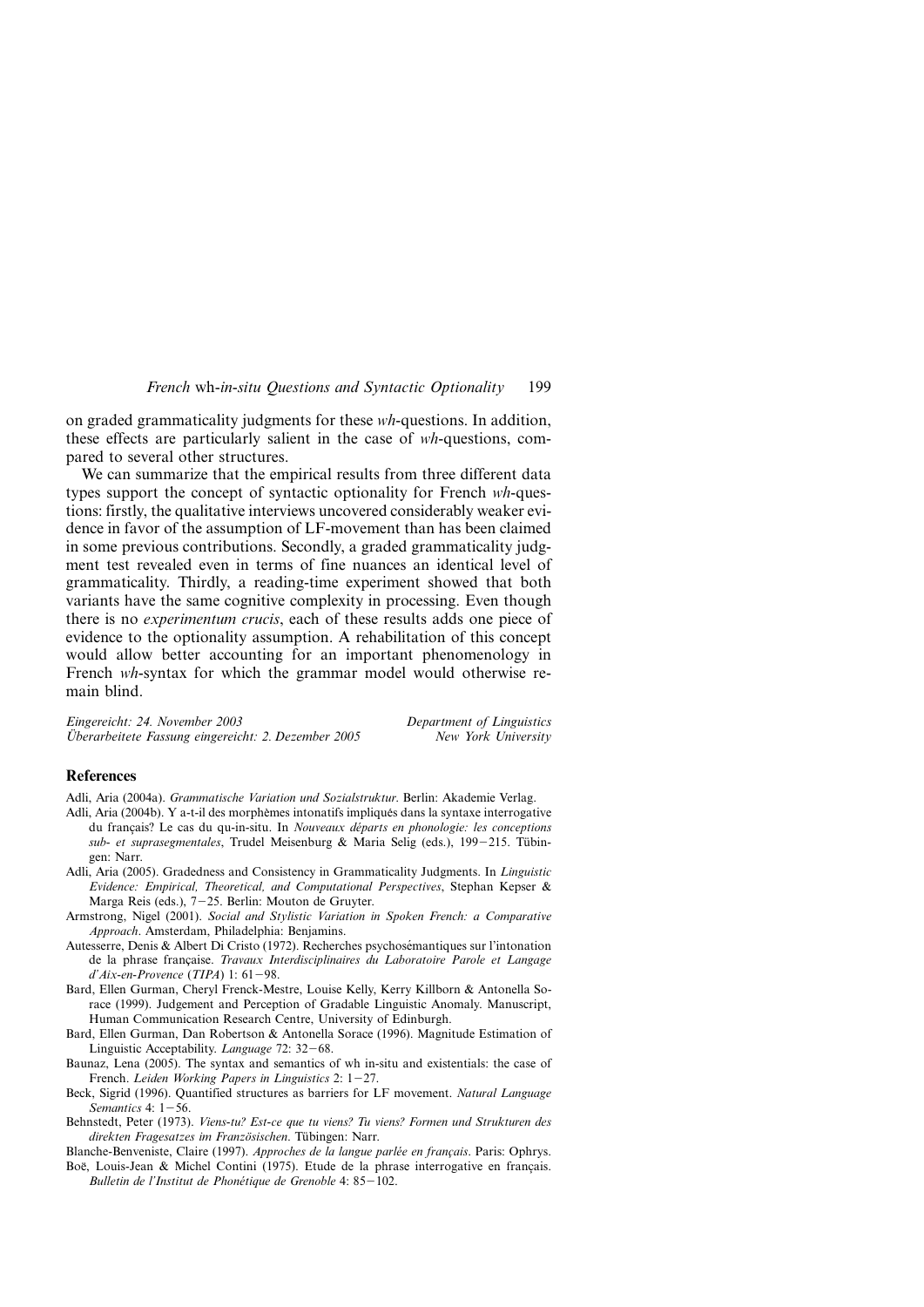Bortz, Jürgen (1999). *Statistik für Sozialwissenschaftler*. Berlin, New York: Springer.

- Bortz, Jürgen & Nicola Döring (1995). *Forschungsmethoden und Evaluation für Sozialwissenschaftler*. Berlin, Heidelberg: Springer.
- Bošković, Željko (1998). LF movement and the Minimalist Program. In *Proceedings of NELS 28*, Pius N. Tmanji & Kiyomi Kusumoto (eds.), 43-51. University of Massachusetts, Amherst: GLSA Publications.
- Brown, Roger & Camille Hanlon (1970). Derivational complexity and order of acquisition in child speech. In *Cognition and the development of Language*, John R. Hayes (ed.), 11-54. New York: Wiley.
- Buchner, Axel, Edgar Erdfelder & Franz Faul (1996). Teststärkeanalysen. In *Handbuch quantitative Methoden*, Edgar Erdfelder, Rainer Mausfeld, Thorsten Meiser & Georg Rudinger (Hgg.), 123-136. Weinheim: Beltz, Psychologie Verlags Union.
- Chang, Lisa (1997). *Wh-in-situ phenomena in French*. Master's thesis, University of British Columbia.
- Cheng, Lisa Lai-Shen (1991). *On the typology of wh-questions*. Ph.D. dissertation, MIT.
- Cheng, Lisa Lai-Shen & Johan Rooryck (2000). Licensing Wh-in-situ. *Syntax* 3: 1-19.

Chomsky, Noam (1964). *Current Issues in Linguistic Theory*. Den Haag: Mouton.

- Chomsky, Noam (1965). *Aspects of the Theory of Syntax*. Cambridge: MIT Press.
- Chomsky, Noam (1991). Some Notes on Economy of Derivation and Representation. In *Principles and Parameters in Comparative Grammar*, Robert Freidin (ed.), 417-454. Cambridge: MIT Press.
- Chomsky, Noam (1995). *The Minimalist Program*. Cambridge: MIT Press.
- Cohen, Jacob (1988). *Statistical power analysis for the behavioral sciences (2nd edition)*. Hillsdale: Erlbaum.
- Comorovski, Ileana (1996). *Interrogative Phrases and the Syntax-Semantics Interface*. Dordrecht: Kluwer.
- Coseriu, Eugenio (1969). Einführung in die strukturelle Linguistik, Universität Tübingen.
- Coveney, Aidan B. (1996). *Variability in Spoken French. A Sociolinguistic Study of Interrogation and Negation*. Exeter: Elm Bank.
- Cronbach, Lee J. (1951). Coefficient alpha and the internal structure of tests. *Psychometrika* 16: 297-334.
- Delattre, Pierre (1966). Les dix intonations de base du français. *French Review* 40: 1-14.
- Di Cristo, Albert (1998). Intonation in French. In *Intonation Systems. A Survey of Twenty Languages*, Daniel Hirst & Albert Di Cristo (eds.), 195-218. Cambridge: Cambridge University Press.
- Doppagne, Albert (1966). *Trois aspects du français contemporain*. Paris: Larousse.
- Edwards, Allen L. (1957). *The Social Desirability Variable in Personality Assessment and Research*. New York: Holt, Rinehart and Winston.
- Engdahl, Elisabeth (1980). *The Syntax and Semantics of Questions in Swedish*. Ph.D. dissertation, University of Massachusetts.
- Etxepare, Ricardo & Myriam Uribe-Etxebarria (2000). Focus and Scope at the Right Edge in Spanish. Manuscript, Utrecht.
- Farke, Hildegard & Sascha W. Felix (1994). Subjekt-Objektasymmetrien in der Sprachverarbeitung - Spurensuche. In Kognitive Linguistik - Repräsentationen und Prozesse, Sascha W. Felix, Christopher Habel & Gert Rickheit (Hgg.), 75-105. Opladen: Westdeutscher Verlag.
- Featherston, Sam (2005). Magnitude estimation and what it can do for your syntax: Some wh-constraints in German. *Lingua* 115: 1525-1550.
- Flick, Uwe (1995). *Qualitative Forschung: Theorien, Methoden, Anwendung in Psychologie und Sozialwissenschaften*. Reinbek: Rowohlt.
- Flick, Uwe (2000). Triangulation in der qualitativen Forschung. In *Qualitative Forschung: Ein Handbuch*, Uwe Flick, Ernst v. Kardoff & Ines Steinke (Hgg.), 309-319. Reinbek: Rowohlt.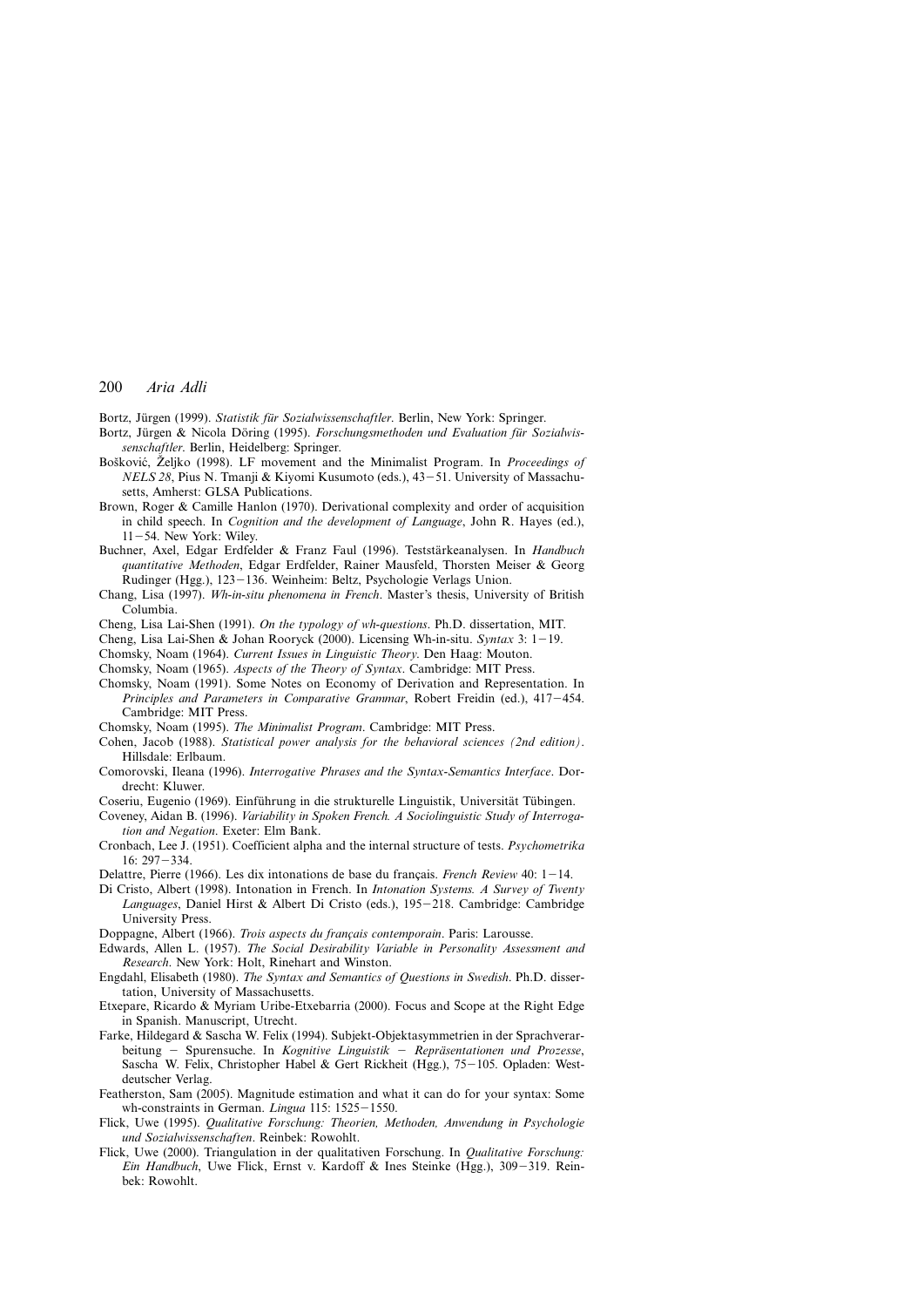- Fónagy, Ivan & Eva Bérard (1973). Questions totales simples et implicatives en francais parisien. In *Interrogation et intonation en français standard et en français canadien*, Allan Grundstrom & Pierre Léon (eds.), 53-97. Paris: Didier.
- Givón, Talmy (1978). Negation in Language: Pragmatics, Function, Ontology. In *Syntax* and Semantics 9: Pragmatics, Peter Cole (ed.), 69-112. New York: Academic Press.
- Grundstrom, Allan (1973). L'intonation des questions en français standard. In *Interrogation* et intonation en français standard et en français canadien, Allan Grundstrom & Pierre Léon (eds.), 19-51. Paris: Didier.
- Guilford, Joy P. (1954). *Psychometric methods*. New York: MacGraw-Hill.
- Haider, Hubert & Inger Rosengren (2003). Scrambling: Nontriggered Chain Formation in OV Languages. *Journal of Germanic Linguistics* 15: 203-267.
- Huang, C.-T. James (1982). *Logical Relations in Chinese and the Theory of Grammar*. Ph.D. dissertation, MIT.
- Huang, C.-T. James (1995). Logical Form. In *Government and Binding Theory and the Minimalist Program*, Gert Webelhuth (ed.), 125-176. Oxford: Blackwell.
- Kayne, Richard S. (1972). Subject inversion in French interrogatives. In *Generative Studies in Romance Languages*, Jean Casagrande & Bohdan Saciuk (eds.), 70-126. Rowley: Newbury House.
- Kelle, Udo & Christian Erzberger (2000). Qualitative und quantitative Methoden: kein Gegensatz. In *Qualitative Forschung: Ein Handbuch*, Uwe Flick, Ernst v. Kardoff & Ines Steinke (Hgg.), 299-308. Reinbek: Rowohlt.
- Kleeck van, Anne (1982). The emergence of linguistic awareness: a cognitive framework. *Merrill-Palmer Quarterly* 28: 237-265.
- Koch, Peter & Wulf Oesterreicher (1990). *Gesprochene Sprache in der Romania: Französisch, Italienisch, Spanisch*. Tübingen: Niemeyer.
- Labov, William (1963). The social motivation of a sound change. *Word* 19: 273-309.
- Lakoff, George (1973). Fuzzy Grammar and the Performance/Competence Terminology Game. In *Papers from the Ninth Regional Meeting, CLS 9*, Claudia Corum, T. Cedric Smith-Stark & Ann Weiser (eds.), 271-291. Chicago: Chicago Linguistics Society.
- Levelt, Willem J. M. (1974). *Formal Grammars in Linguistics and Psycholinguistics*. Den Haag: Mouton.
- McGraw, Kenneth O. & S.P. Wong (1996). Forming inferences about some intraclass correlation coefficients. *Psychological Methods* 1: 30-46.
- Meyer, Roland (2002). *Zur Syntax der Ergänzungsfrage in einigen slavischen Sprachen: Empirische Untersuchungen am Russischen, Polnischen und Tschechischen*. Dissertation, Universität Tübingen.
- Morse, Janice M. (1994). Designing Funded Qualitative Research. In *Handbook of Qualitative Research*, Norman Denzin & Yvonna S. Lincoln (eds.), 220-235. London: Sage.
- Ostmann, Axel & Joachim Wutke (1994). Statistische Entscheidung. In *Methodische Grundlagen der Psychologie* - *Enzyklopädie der Psychologie, Themenbereich B Methodologie und Methoden, Serie I. Forschungsmethoden der Psychologie. Band 1*, Theo Herrmann & Werner H. Tack (Hgg.), 694-737. Göttingen, Bern, Toronto, Seattle: Hogrefe.
- Pechmann, Thomas, Hans Uszkoreit, Johannes Engelkamp & Dieter Zerbst (1994). Word order in the German middle field: linguistic theory and psycholinguistic evidence. *CLAUS Report.* Manuskript, Universität des Saarlandes.
- Pesetsky, David (1987). Wh-in-situ: movement and unselective binding. In *Representation of (in)definiteness*, Eric Reuland & Alice ter Meulen (eds.), 98-129. Cambridge: MIT Press.
- Pollock, Jean-Yves (1998). *Langage et Cognition: Introduction au programme minimaliste de* la grammaire générative. Paris: Presses Universitaires de France.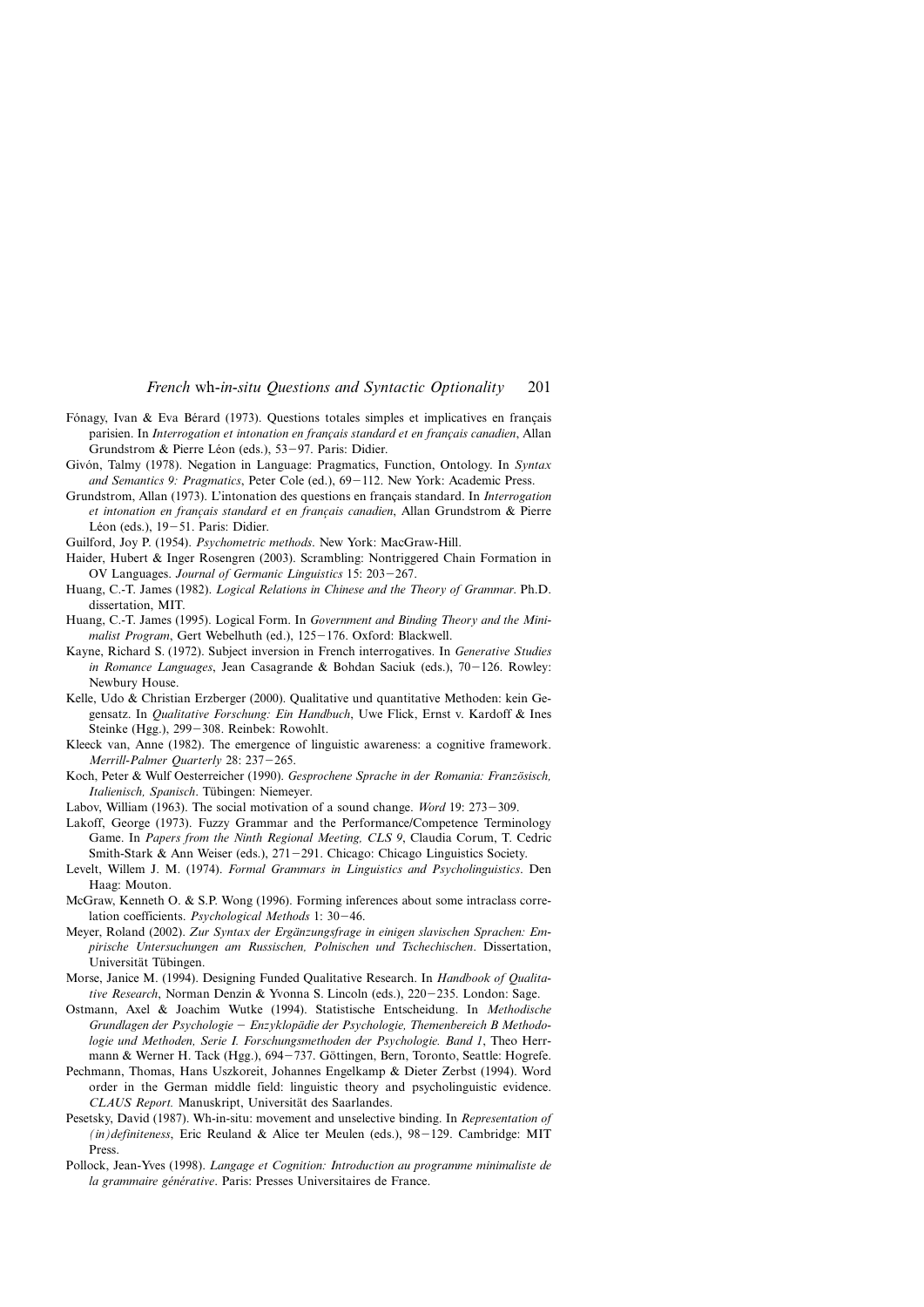- Poole, Geoffrey (1996). Optional Movement in the Minimalist Program. In *Minimal Ideas. Syntactic studies in the minimalist framework*, Werner Abraham, Samuel D. Epstein, Hoskuldur Thrainsson & C. Jan-Wouter Zwart (eds.), 199-216. Amsterdam: Benjamins.
- Ratcliff, Roger (1993). Methods for Dealing with Reaction Time Outliers. *Psychological Bulletin* 114: 510-532.
- Reinhart, Tanya (1998). Wh-in-situ in the framework of the Minimalist Program. *Natural Language Semantics* 6: 29-56.
- Reis, Marga (1990). Zur Grammatik und Pragmatik von Echo-w-Fragen. *Sprache und Pragmatik* 20: 1-72.
- Roeper, Thomas (1999). Universal Bilingualism. *Bilingualism: Language and Cognition* 2: 169-186.
- Rossi, Mario (1999). *L'intonation, le système du français: description et modélisation*. Paris: Ophrys.
- Rossi, Mario, Albert Di Cristo, Daniel Hirst, Philippe Martin & Yukihiro Nishinuma (1981). *L'intonation: de l'Acoustique à la Sémantique*. Paris: Klincksieck.
- Rudin, Catherine (1988). On Multiple Questions and Multiple Wh-Fronting. *Natural Language and Linguistic Theory* 6: 445-501.
- Schütze, Carson T. (1996). *The Empirical Base of Linguistics: Grammaticality Judgments and Linguistic Methodology*. Chicago: University of Chicago Press.
- Shrout, Patrick E. & Joseph L. Fleiss (1979). Intraclass correlations: uses in assessing rater reliability. *Psychological Bulletin* 86: 420-428.
- Söll, Ludwig (1985). *Gesprochenes und geschriebenes Französisch*. Berlin: Erich Schmidt.
- Starke, Michal (2001). *Move Dissolves into Merge: A Theory of Locality*. Doctoral dissertation, University of Geneva.
- Sternefeld, Wolfgang (1998a). Grammatikalität und Sprachvermögen. *SfS-Report.* Universität Tübingen.
- Sternefeld, Wolfgang (1998b). Programm des Teilprojekts A3. Sonderforschungsbereich 441, Finanzierungsantrag 1999-2001. Universität Tübingen.
- Szabolcsi, Anna & Frans Zwarts (1993). Weak Islands and an Algebraic Semantics for Scope Taking. *Natural Language Semantics* 1: 235-284.
- Taylor, James B. & Howard A. Parker (1964). Graphic ratings and attitude measurement: a comparison of research tactics. *Journal of Applied Psychology* 48: 37-42.
- Tversky, Amos & Daniel Kahnemann (1971). Belief in the law of small numbers. *Psychological Bulletin* 76: 105-110.
- Uribe-Etxebarria, Myriam (2003). In-situ Questions and Masked Movement. In *Linguistic Variation Yearbook, vol. 2*, Pierre Pica & Johan Rooryck (eds.), 217-257. Amsterdam, Philadelphia: Benjamins.
- Valdman, Albert (1968). Normes pédagogiques: Les Structures interrogatives du français. *International Review of Applied Linguistics in Language Teaching* 5: 3-10.
- Wahl, Klaus, Michael-Sebastian Honig & Lerke Gravenhorst (1982). *Wissenschaftlichkeit und Interessen. Zur Herstellung subjektivitätsorientierter Sozialforschung*. Frankfurt am Main: Suhrkamp.
- Watanabe, Akira (1992). Wh-In-Situ, Subjacency, and Chain Formation. *MIT Occasional Papers in Linguistics* 2.
- Winford, Donald (1996). The problem of syntactic variation. In *Sociolinguistic Variation: Data, Theory, and Analysis: Selected Papers from NWAV 23 at Stanford*, Jennifer Arnold, Renée Blake, Brad Davidson, Scott Schwenter & Julie Solomon (eds.), 177-192. Stanford University: CSLI Publications.
- Wunderli, Peter (1982). Die Intonation der Fragen vom Typ 'Tu penses a` quoi ?' In *Festschrift für Johannes Hubschmid zum 65. Geburtstag,* Otto Winkelmann & Maria Braisch (Hgg.), 169-181. Bern, München: Francke.